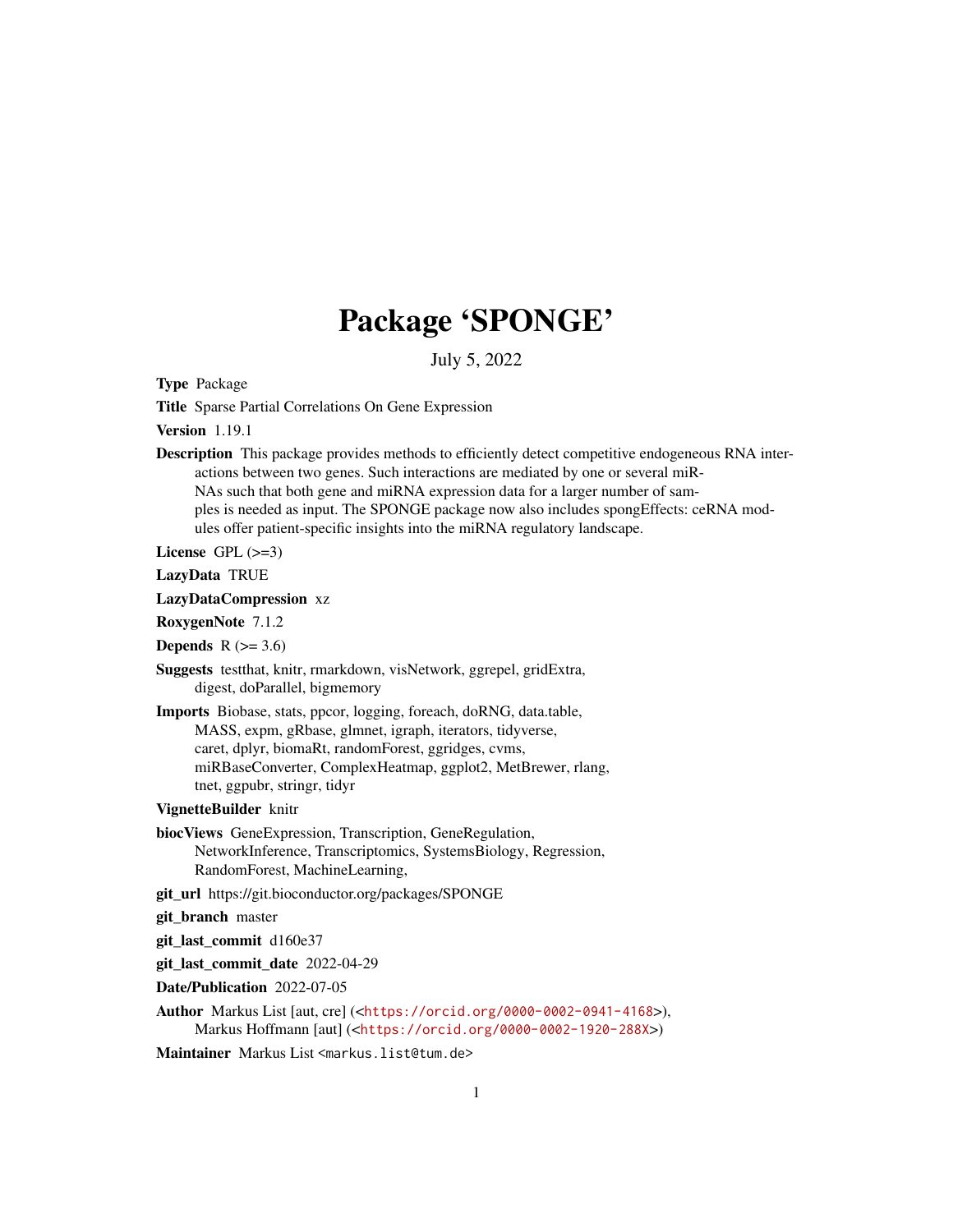# R topics documented:

|                                                                                                         | 3               |
|---------------------------------------------------------------------------------------------------------|-----------------|
|                                                                                                         | $\overline{4}$  |
|                                                                                                         | 5               |
|                                                                                                         | 6               |
|                                                                                                         | 6               |
|                                                                                                         | $\overline{7}$  |
|                                                                                                         | 8               |
|                                                                                                         | 8               |
| $fn\_combined\_centrality \ldots \ldots \ldots \ldots \ldots \ldots \ldots \ldots \ldots \ldots \ldots$ | 9               |
|                                                                                                         | 10              |
|                                                                                                         | 10              |
|                                                                                                         | 11              |
|                                                                                                         | 11              |
|                                                                                                         | 12              |
|                                                                                                         | 12              |
|                                                                                                         | 13              |
|                                                                                                         | 13              |
|                                                                                                         | $\overline{14}$ |
|                                                                                                         | -14             |
|                                                                                                         | 15              |
|                                                                                                         | 16              |
|                                                                                                         | - 16            |
|                                                                                                         |                 |
|                                                                                                         |                 |
|                                                                                                         | - 18            |
|                                                                                                         |                 |
|                                                                                                         |                 |
|                                                                                                         |                 |
|                                                                                                         | - 19            |
|                                                                                                         | 20              |
|                                                                                                         | 21              |
|                                                                                                         | 22              |
|                                                                                                         | 23              |
|                                                                                                         | 25              |
|                                                                                                         | 25              |
|                                                                                                         |                 |
|                                                                                                         | 26              |
|                                                                                                         | 27              |
|                                                                                                         | 28              |
|                                                                                                         | 29              |
|                                                                                                         | 30              |
|                                                                                                         | 31              |
|                                                                                                         | 33              |
|                                                                                                         | 34              |
|                                                                                                         | 35              |
|                                                                                                         | 35              |
|                                                                                                         |                 |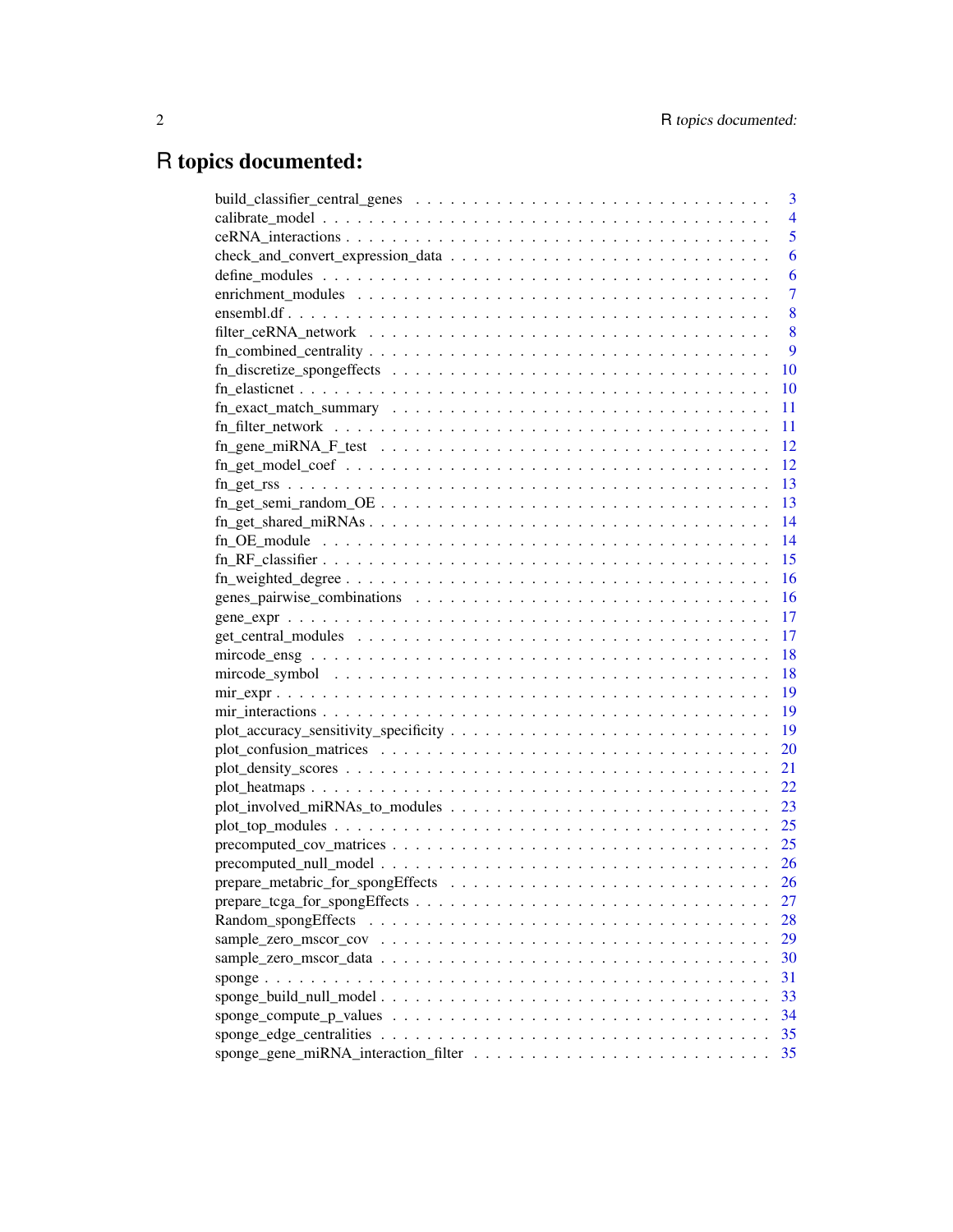<span id="page-2-0"></span>

#### **Index a** set of the contract of the contract of the contract of the contract of the contract of the contract of the contract of the contract of the contract of the contract of the contract of the contract of the contrac

build\_classifier\_central\_genes

*build classifiers for central genes*

## Description

build classifiers for central genes

#### Usage

```
build_classifier_central_genes(
  train_gene_expr,
  test_gene_expr,
  train_enrichment_modules,
  test_enrichment_modules,
  train_meta_data,
  test_meta_data,
  train_meta_data_type = "TCGA",
  test_meta_data_type = "TCGA",
 metric = "Exact_match",
  tunegrid_c = c(1:100),
 n.folds = 10,repetitions = 3
\mathcal{E}
```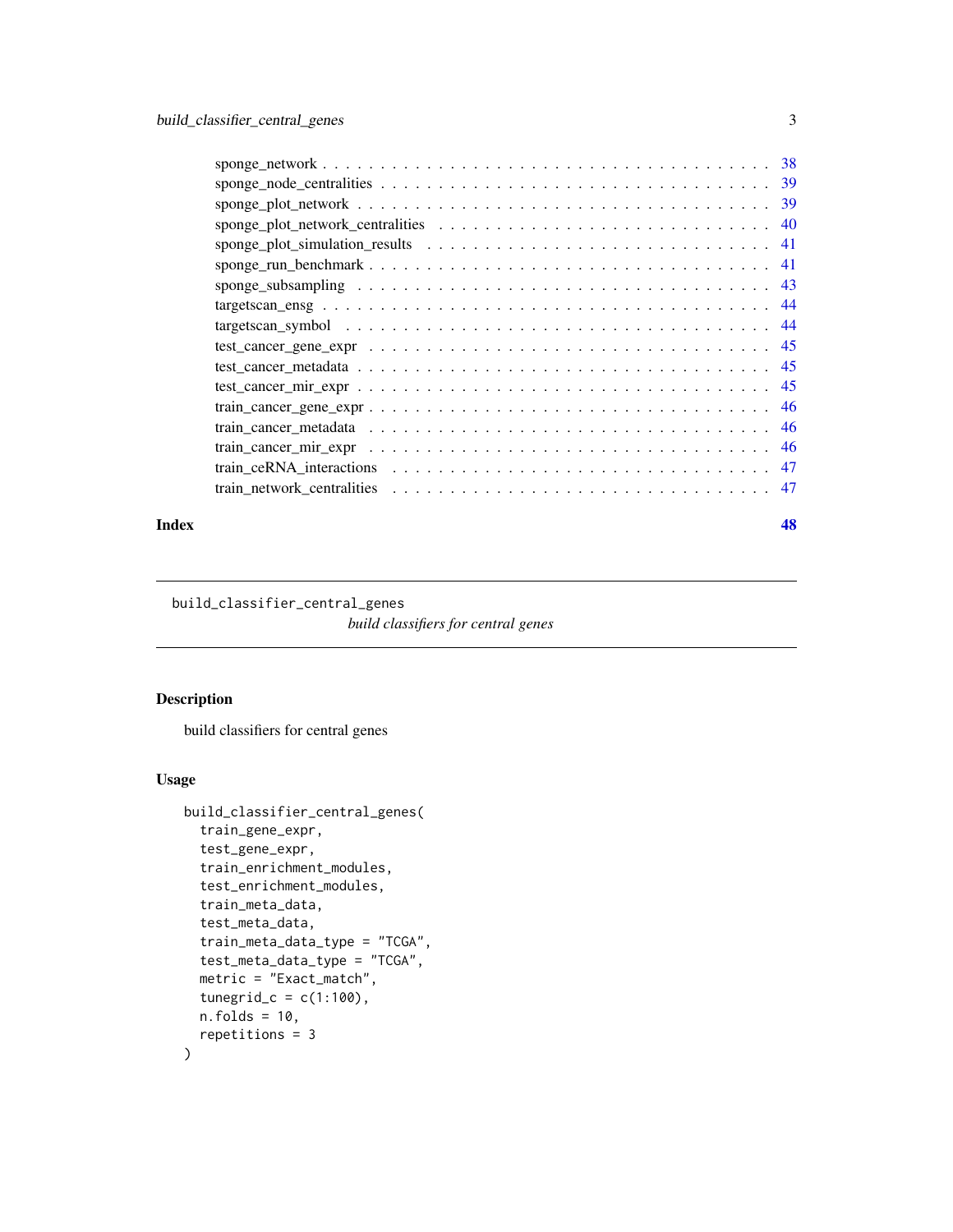## <span id="page-3-0"></span>Arguments

| train_gene_expr          |                                                                                                                  |  |
|--------------------------|------------------------------------------------------------------------------------------------------------------|--|
|                          | expression data of train dataset, genenames must be in rownames                                                  |  |
|                          | test_gene_expr expression data of test dataset, general must be in rownames                                      |  |
| train_enrichment_modules |                                                                                                                  |  |
|                          | return of enrichment modules()                                                                                   |  |
| test_enrichment_modules  |                                                                                                                  |  |
|                          | return of enrichment modules()                                                                                   |  |
| train_meta_data          |                                                                                                                  |  |
|                          | meta data of train dataset                                                                                       |  |
|                          | test meta data meta data of test dataset                                                                         |  |
| train_meta_data_type     |                                                                                                                  |  |
|                          | TCGA or METABRIC                                                                                                 |  |
| test_meta_data_type      |                                                                                                                  |  |
|                          | TCGA or METABRIC                                                                                                 |  |
| metric                   | metric (Exact_match, Accuracy) (default: Exact_match)                                                            |  |
| tunegrid_c               | defines the grid for the hyperparameter optimization during cross validation<br>(caret package) (default: 1:100) |  |
| n.folds                  | number of folds to be calculated                                                                                 |  |
| repetitions              | number of k-fold cv iterations (default: 3)                                                                      |  |
|                          |                                                                                                                  |  |

## Value

model for central genes

| calibrate_model | tests and trains a model for a disease using a training and test data set |
|-----------------|---------------------------------------------------------------------------|
|                 | (e.g., TCGA-BRCA and METABRIC)                                            |

## Description

tests and trains a model for a disease using a training and test data set (e.g., TCGA-BRCA and METABRIC)

## Usage

```
calibrate_model(
  Input,
  modules_metadata,
  label,
  sampleIDs,
  Metric = "Exact_match",
  tunegrid_c = c(1:100),
  n_folds = 10,
  repetitions = 3
\mathcal{E}
```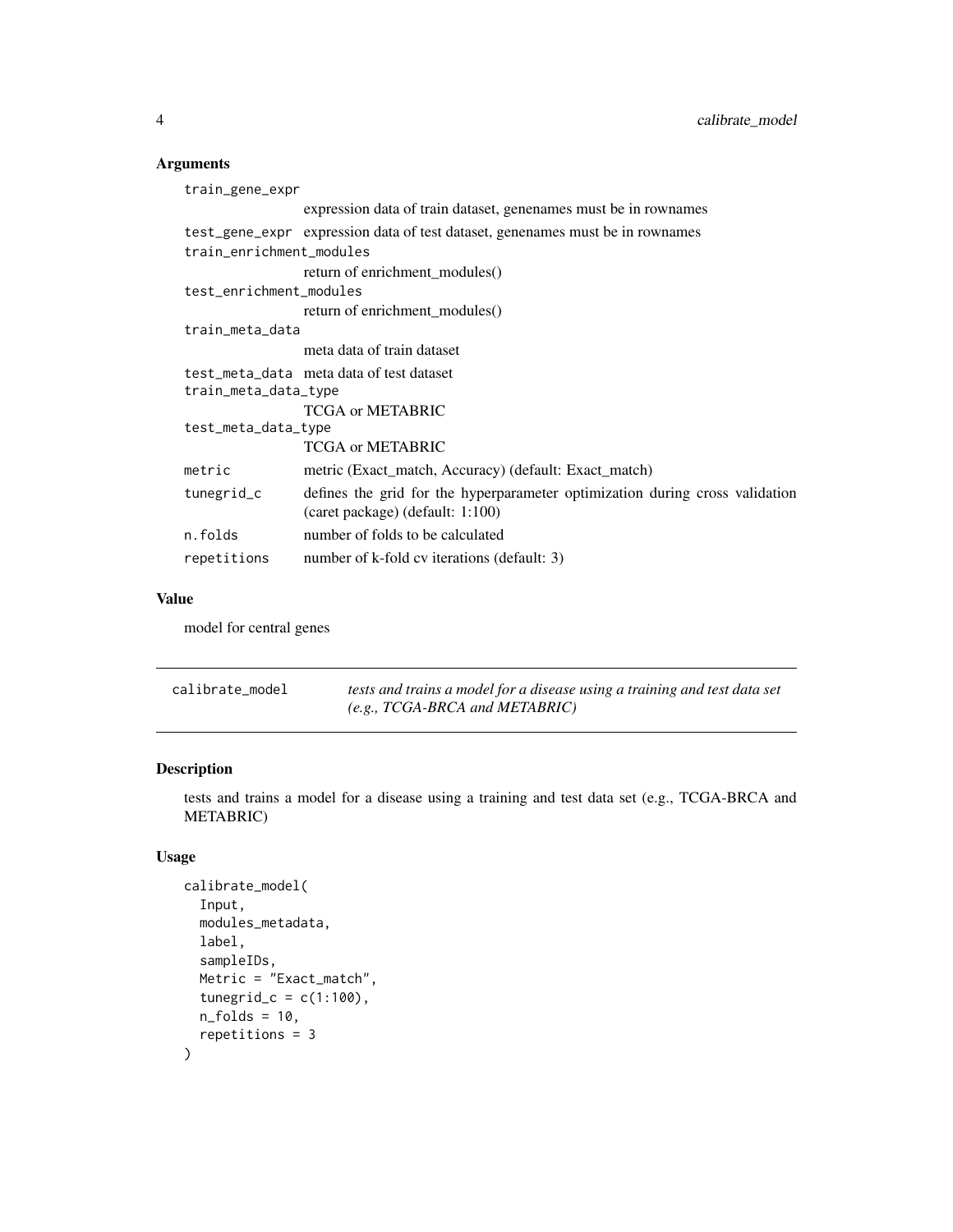## <span id="page-4-0"></span>Arguments

| Input            | Features to use for model calibration.                                                                           |  |
|------------------|------------------------------------------------------------------------------------------------------------------|--|
| modules_metadata |                                                                                                                  |  |
|                  | metadata table containing information about samples/patients                                                     |  |
| label            | Column of metadata to use as label in classification model                                                       |  |
| sampleIDs        | Column of metadata containing sample/patient IDs to be matched with column<br>names of spongEffects scores       |  |
| Metric           | metric (Exact match, Accuracy) (default: Exact match)                                                            |  |
| tunegrid_c       | defines the grid for the hyperparameter optimization during cross validation<br>(caret package) (default: 1:100) |  |
| n folds          | number of folds (default: 10)                                                                                    |  |
| repetitions      | number of k-fold cv iterations (default: 3)                                                                      |  |
| modules          | return from enrichment_modules() function                                                                        |  |

## Value

returns a list with the trained model and the prediction results Calibrate classification RF classification model

returns a list with the trained model and the prediction results

ceRNA\_interactions *ceRNA interactions*

## Description

ceRNA interactions

## Usage

ceRNA\_interactions

## Format

A data table of ceRNA interactions typically provided by sponge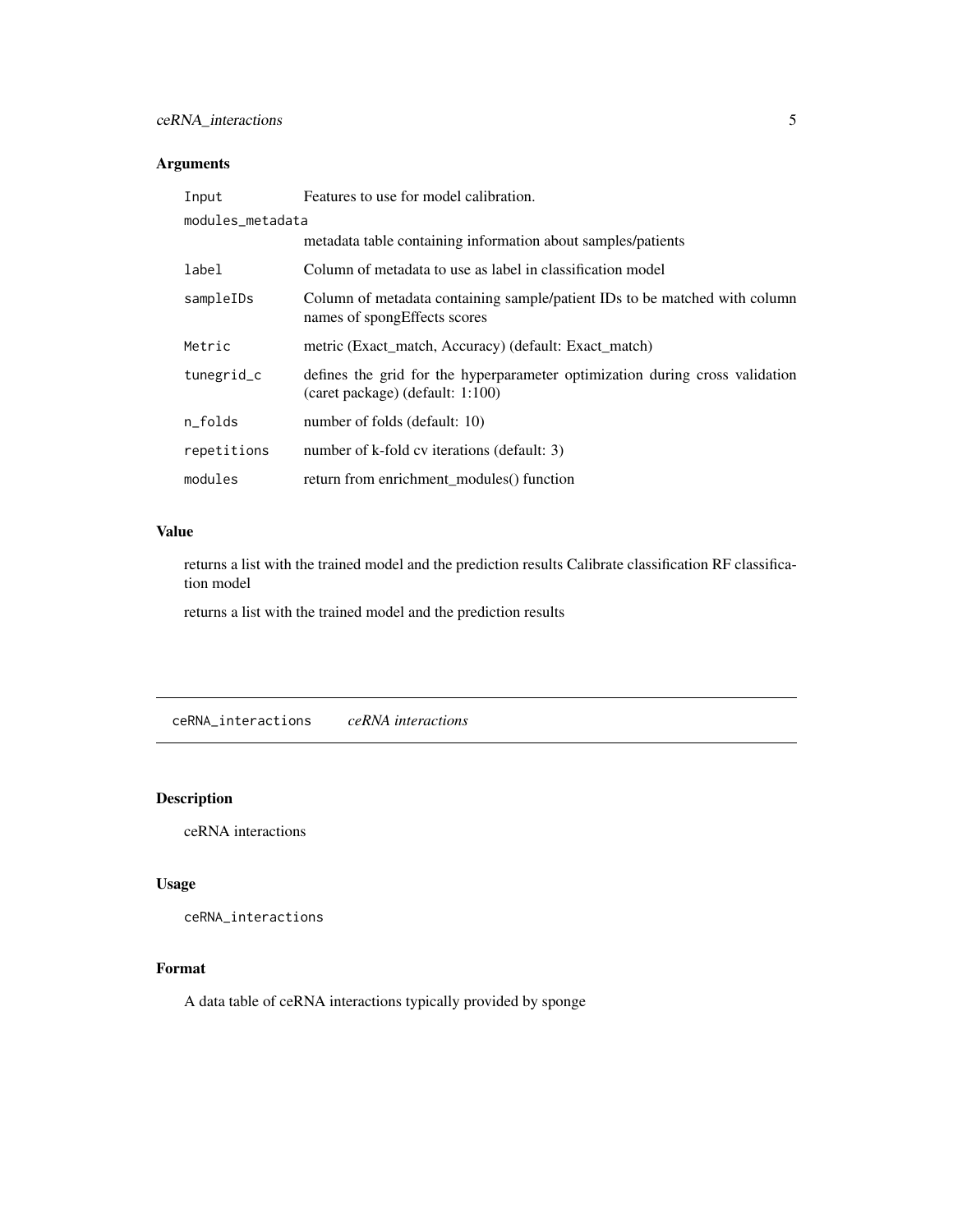<span id="page-5-0"></span>check\_and\_convert\_expression\_data

*Checks if expression data is in matrix or ExpressionSet format and converts the latter to a standard matrix. Alternatively, a big.matrix descriptor object can be supplied to make use of shared memory between parallelized workers through the bigmemory package.*

#### Description

Checks if expression data is in matrix or ExpressionSet format and converts the latter to a standard matrix. Alternatively, a big.matrix descriptor object can be supplied to make use of shared memory between parallelized workers through the bigmemory package.

#### Usage

check\_and\_convert\_expression\_data(expr\_data)

#### Arguments

expr\_data expr\_data as matrix or ExpressionSet

#### Value

expr\_data as matrix

#### Examples

## Not run: check\_and\_convert\_expression\_data(gene\_expr)

| define_modules | Functions to define Sponge modules, created as all the first neighbors |
|----------------|------------------------------------------------------------------------|
|                | of the most central genes                                              |

## Description

Functions to define Sponge modules, created as all the first neighbors of the most central genes

#### Usage

```
define_modules(
 network,
  central.modules = F,
  remove.central = T,
  set.parallel = T
)
```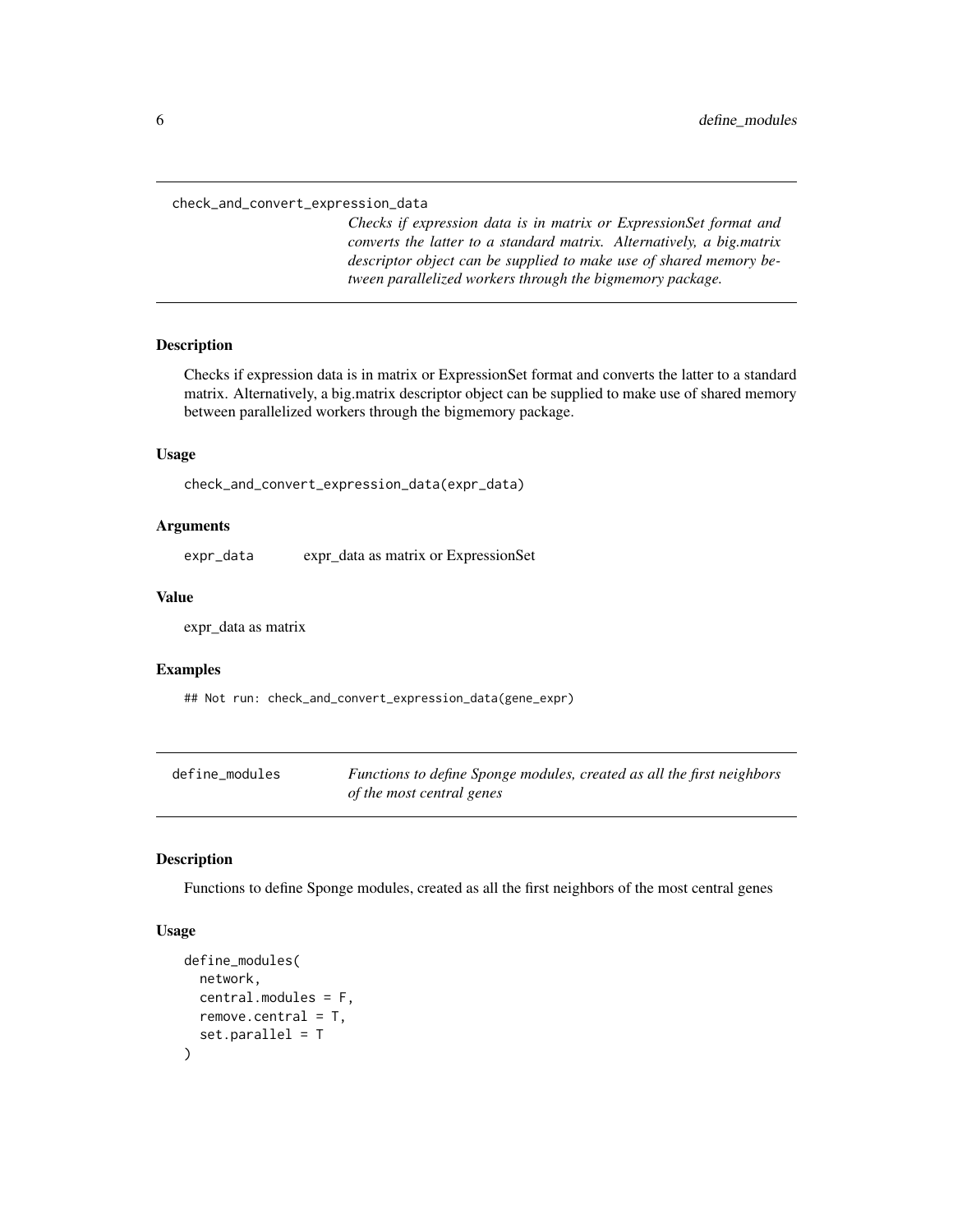## <span id="page-6-0"></span>Arguments

| network         | Network as dataframe and list of central nodes. First two columns of the dataframe<br>should contain the information of the nodes connected by edges. |
|-----------------|-------------------------------------------------------------------------------------------------------------------------------------------------------|
| central.modules |                                                                                                                                                       |
|                 | consider central gene as part of the module (default: False)                                                                                          |
|                 | remove central Possibility of keeping or removing (default) central genes in the modules (de-<br>fault: $T$ )                                         |
| set.parallel    | paralleling calculation of define modules() (default: F)                                                                                              |

## Value

List of modules. Module names are the corresponding central genes.

enrichment\_modules *Calculate enrichment scores*

## Description

Calculate enrichment scores

#### Usage

```
enrichment_modules(
  Expr.matrix,
  modules,
  bin.size = 100,
  min.size = 10,
  max.size = 200,min.expr = 10,\text{method} = "OE",cores = 1\mathcal{E}
```
## Arguments

| Expr.matrix | ceRNA expression matrix                                                                              |
|-------------|------------------------------------------------------------------------------------------------------|
| modules     | Result of define modules()                                                                           |
| bin.size    | bin size (default: 100)                                                                              |
| min.size    | minimum module size (default: 10)                                                                    |
| max.size    | maximum module size (default: 200)                                                                   |
| min.expr    | minimum expression (default: 10)                                                                     |
| method      | Enrichment to be used (Overall Enrichment: OE or Gene Set Variation Analysis:<br>GSVA) (default: OE) |
| cores       | number of cores to be used to calculate entichment scores with gsva or ssgsea<br>methods. Default 1  |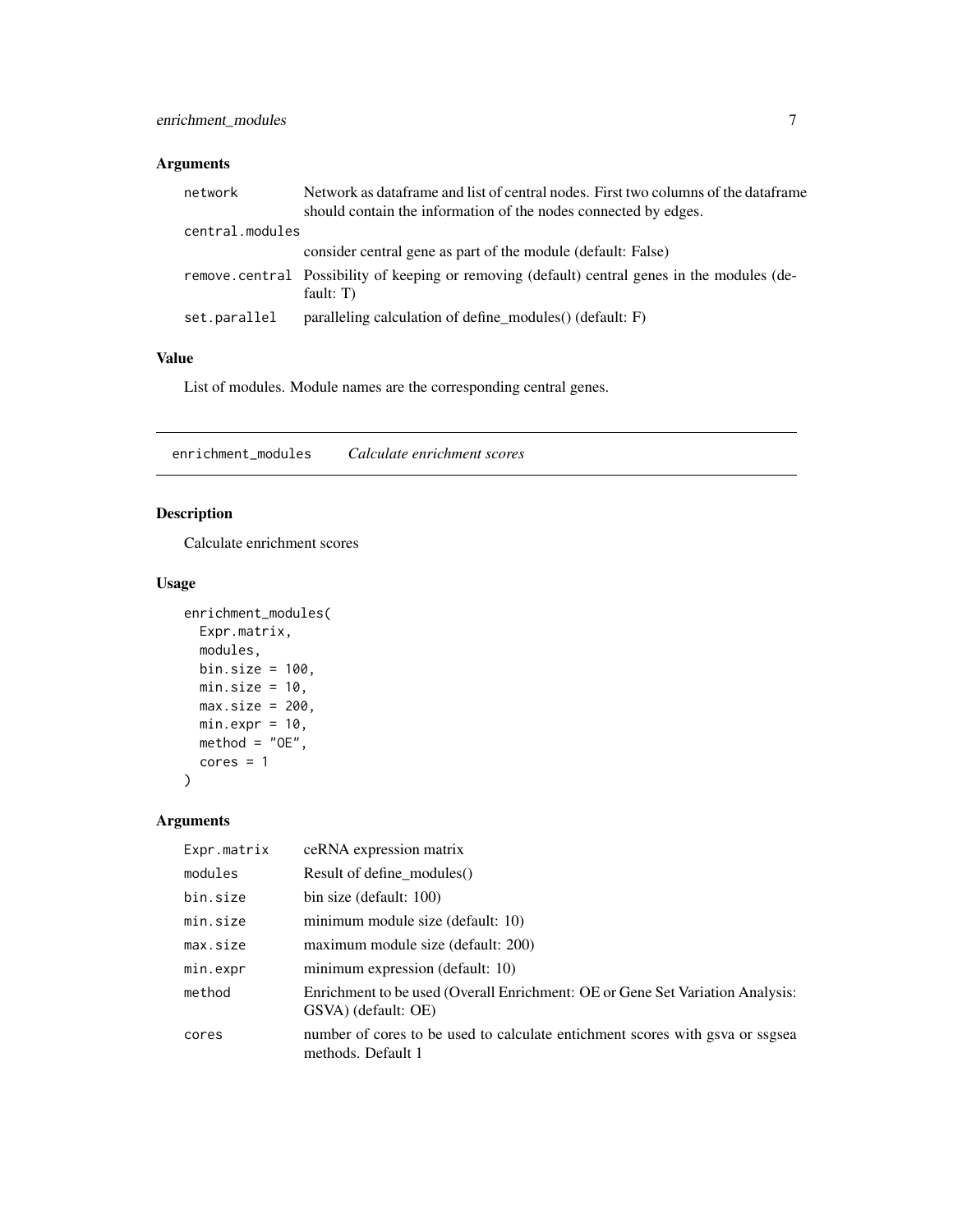## <span id="page-7-0"></span>Value

matrix containing module enrichment scores (module x samples)

ensembl.df *example potential central nodes*

## Description

example potential central nodes

## Usage

ensembl.df

## Format

(downloaded via biomaRt)

filter\_ceRNA\_network *prepare ceRNA network and network centralities from SPONGE / SPONGEdb for spongEffects*

## Description

prepare ceRNA network and network centralities from SPONGE / SPONGEdb for spongEffects

## Usage

```
filter_ceRNA_network(
  sponge_effects,
 Node_Centrality = NA,
  add_weighted_centrality = T,
 mscor.threshold = NA,
 padj.threshold = NA
)
```
#### Arguments

sponge\_effects the ceRNA network downloaded as R object from SPONGEdb (Hoffmann et al., 2021) or created by SPONGE (List et al., 2019) (ends with \_sponge\_results in the SPONGE vignette)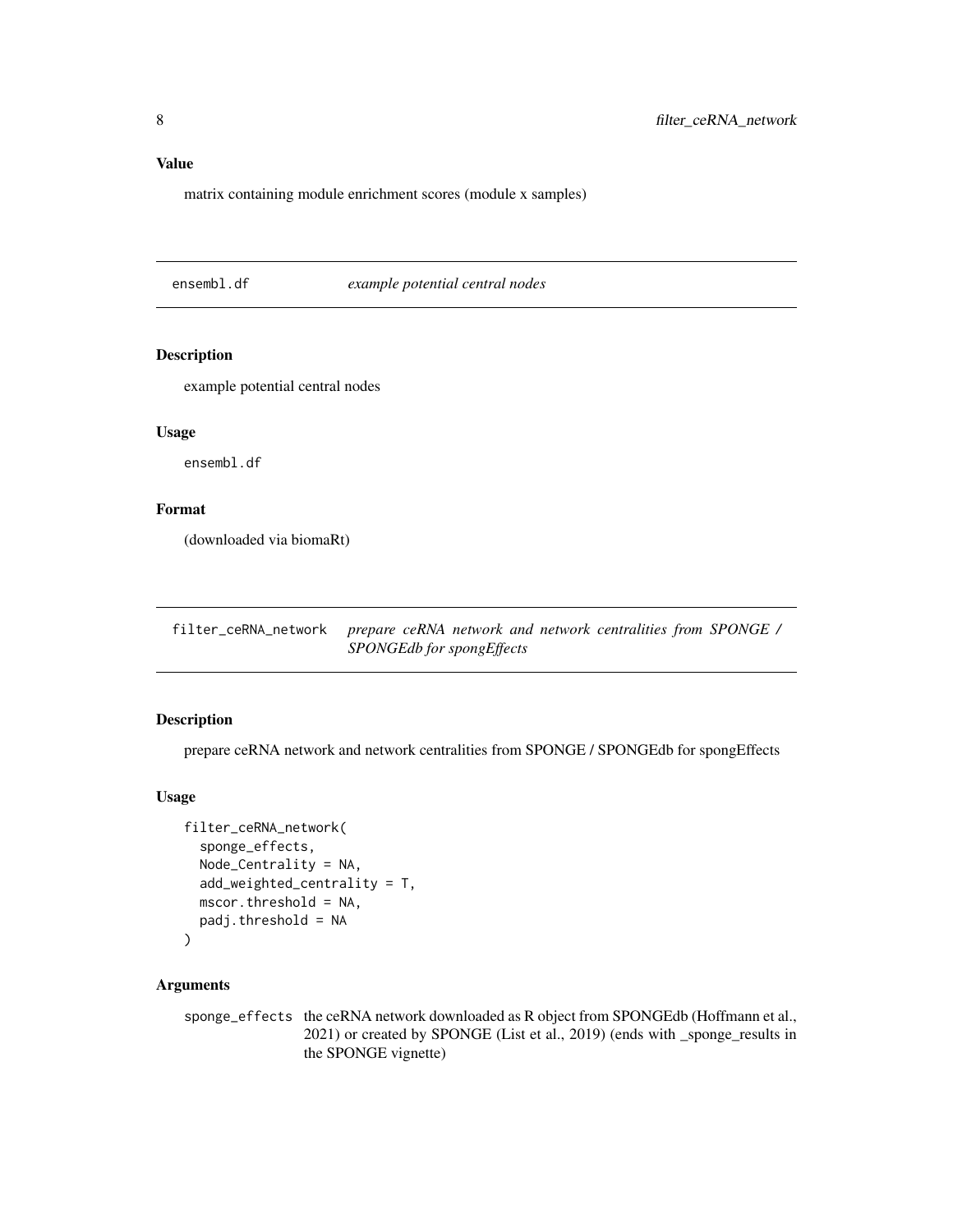<span id="page-8-0"></span>Node\_Centrality

the network analysis downloaded as R object from SPONGEdb (Hoffmann et al., 2021) or created by SPONGE and containing centrality measures. (List et al., 2019) (ends with \_networkAnalysis in the SPONGE vignette, you can also use your own network centrality measurements) if network\_analysis is NA then the function only filters the ceRNA network, otherwise it will filter the given network centralities, but will not recalculate them based on the filtered ceRNA network.

add\_weighted\_centrality

calculate and add weighted centrality measures to previously available centralities. Default  $= T$ 

mscor.threshold

mscor threshold to be filtered (default: NA)

padj.threshold adjusted p-value to be filtered (default: NA)

#### Value

list of filtered ceRNA network and network centrailies. You can access it with list\$objectname for further spongEffects steps

fn\_combined\_centrality

*Function to calculate centrality scores Calculation of combined centrality scores as proposed by Del Rio et al. (2009)*

#### **Description**

Function to calculate centrality scores Calculation of combined centrality scores as proposed by Del Rio et al. (2009)

#### Usage

fn\_combined\_centrality(CentralityMeasures)

## Arguments

CentralityMeasures

dataframe with centrality score measures as columns and samples as rows

#### Value

Vector containing combined centrality scores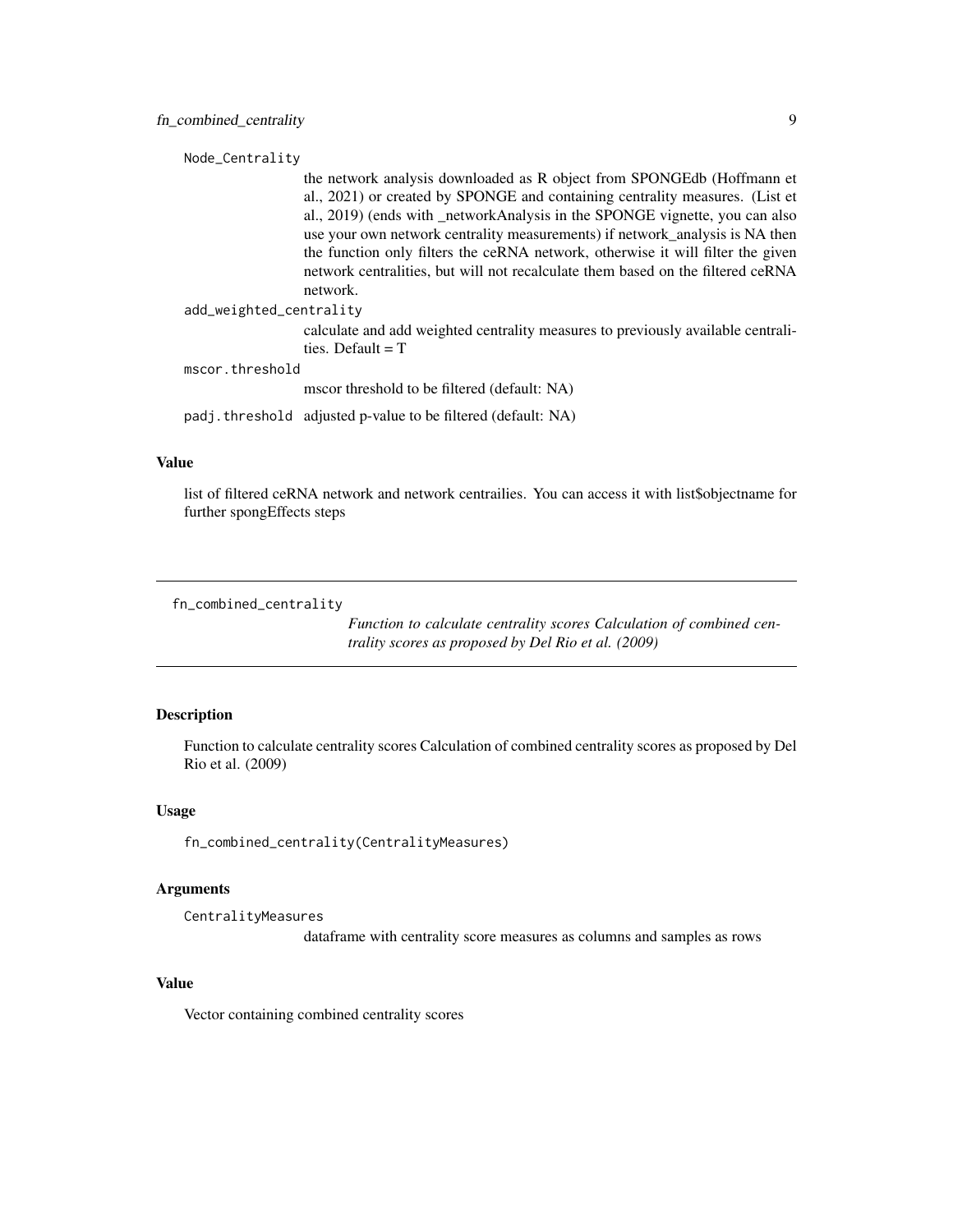```
fn_discretize_spongeffects
```
*discretize #' (functions taken from: Jerby-Arnon et al. 2018)*

## Description

discretize #' (functions taken from: Jerby-Arnon et al. 2018)

## Usage

```
fn_discretize_spongeffects(v, n.cat)
```
## Arguments

|       | gene distance (defined by mother function OE module function)    |
|-------|------------------------------------------------------------------|
| n.cat | size of the bins (defined by mother function OE module function) |

## Value

discretized

fn\_elasticnet *Computes an elastic net model*

## Description

Computes an elastic net model

## Usage

 $fn\_elasticnet(x, y, alpha.step = 0.1)$ 

## Arguments

|            | miRNA expression matrix                                    |
|------------|------------------------------------------------------------|
|            | gene expression vector                                     |
| alpha.step | Step size for alpha, the tuning parameter for elastic net. |

## Value

The best model, i.e. the one for which the selected alpha yielded the smallest residual sum of squares error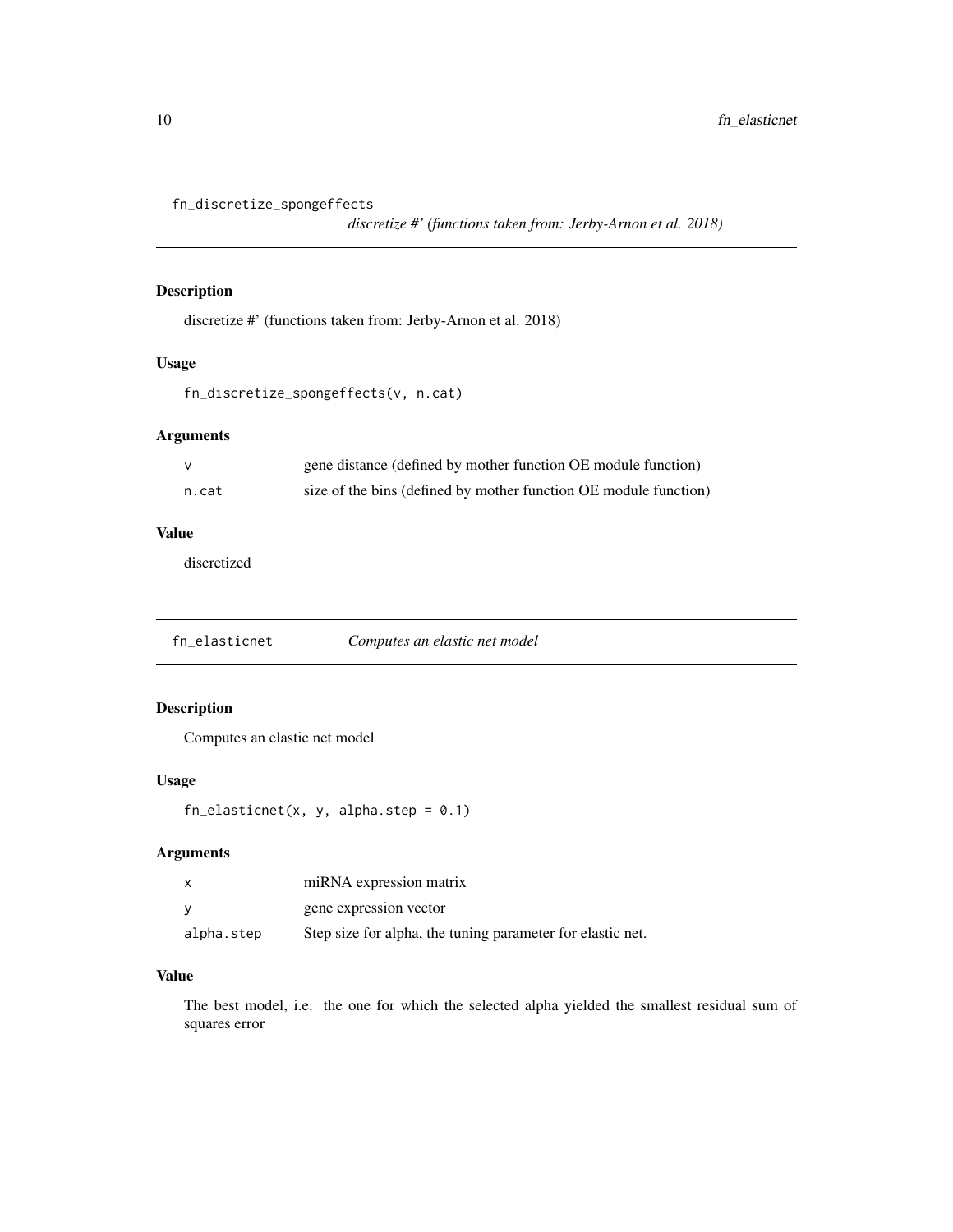<span id="page-10-0"></span>fn\_exact\_match\_summary

*Calibrate classification method*

#### Description

Calibrate classification method

#### Usage

fn\_exact\_match\_summary(data, lev = NULL, model = NULL)

## Arguments

| data  | Dataframe with module scores/covariates (modules x samples) AND outcome<br>variable |
|-------|-------------------------------------------------------------------------------------|
| 1ev   | (default: NULL)                                                                     |
| model | (default: NULL)                                                                     |

## Value

Model and confusion matrix in a list

fn\_filter\_network *Preprocessing ceRNA network*

## Description

Preprocessing ceRNA network

## Usage

```
fn_filter_network(network, mscor.threshold = 0.1, padj.threshold = 0.01)
```
## Arguments

```
network ceRNA network as data (typically present in the outputs of sponge)
mscor.threshold
                 mscor threshold (default 0.1)
```
padj.threshold adjusted p-value threshold (default 0.01)

#### Value

filtered ceRNA network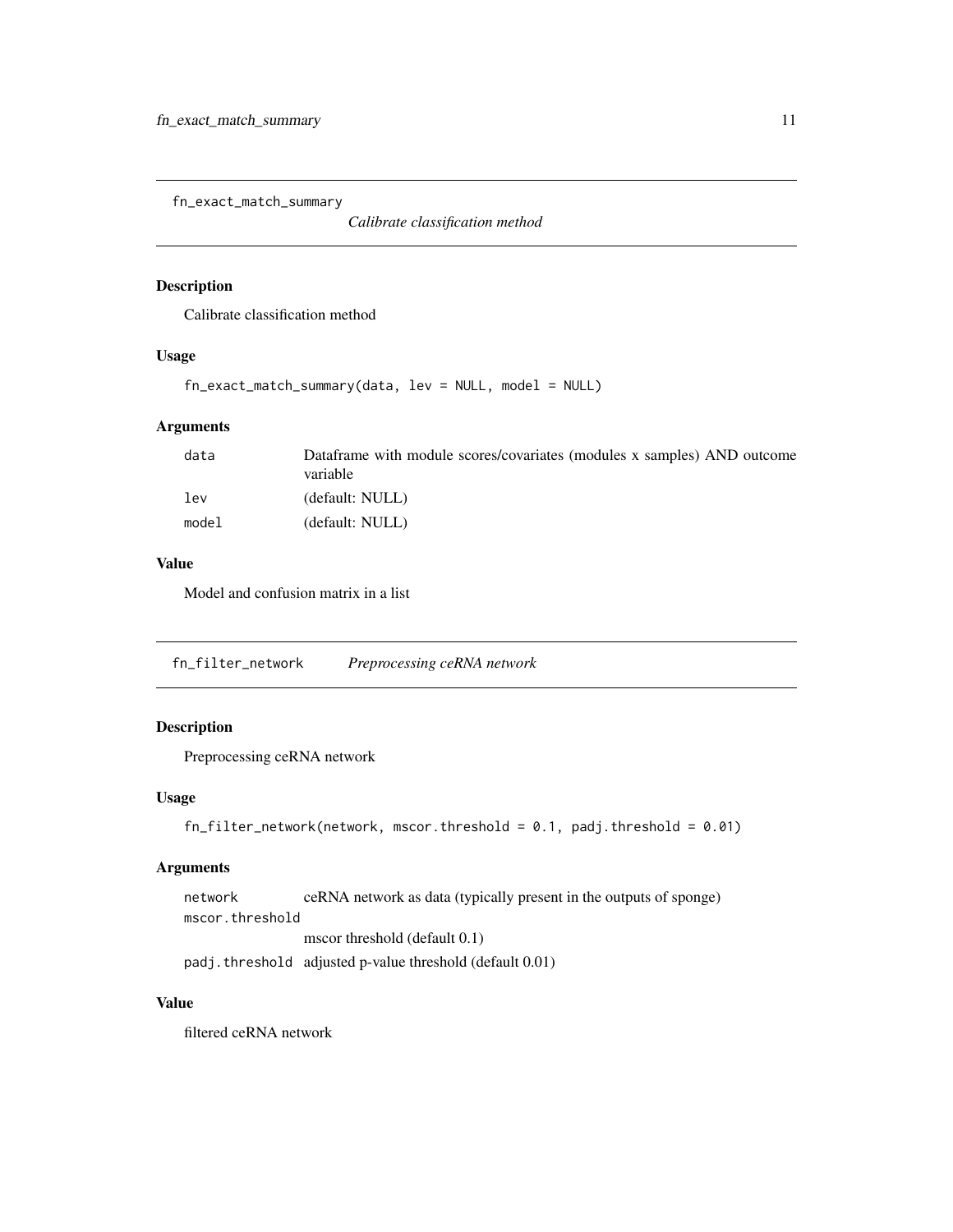<span id="page-11-0"></span>fn\_gene\_miRNA\_F\_test *Perform F test for gene-miRNA elastic net model*

## Description

Perform F test for gene-miRNA elastic net model

## Usage

```
fn_gene_miRNA_F_test(g_expr, m_expr, model, p.adj.threshold = NULL)
```
## Arguments

| g_expr          | A gene expression matrix with samples in rows and genes in columns                                                                               |  |
|-----------------|--------------------------------------------------------------------------------------------------------------------------------------------------|--|
| m_expr          | A miRNA expression matrix with samples in rows and genes in columns. Sam-<br>ple number and order has to agree with above gene expression matrix |  |
| model           | A nested elastic net model to be tested                                                                                                          |  |
| p.adj.threshold |                                                                                                                                                  |  |
|                 | Threshold for FDR corrected p-value                                                                                                              |  |

## Value

return data frame with miRNA, fstat and adjusted p.value (BH).

fn\_get\_model\_coef *Extract the model coefficients from an elastic net model*

## Description

Extract the model coefficients from an elastic net model

## Usage

fn\_get\_model\_coef(model)

## Arguments

model An elastic net model

## Value

A data frame with miRNAs and coefficients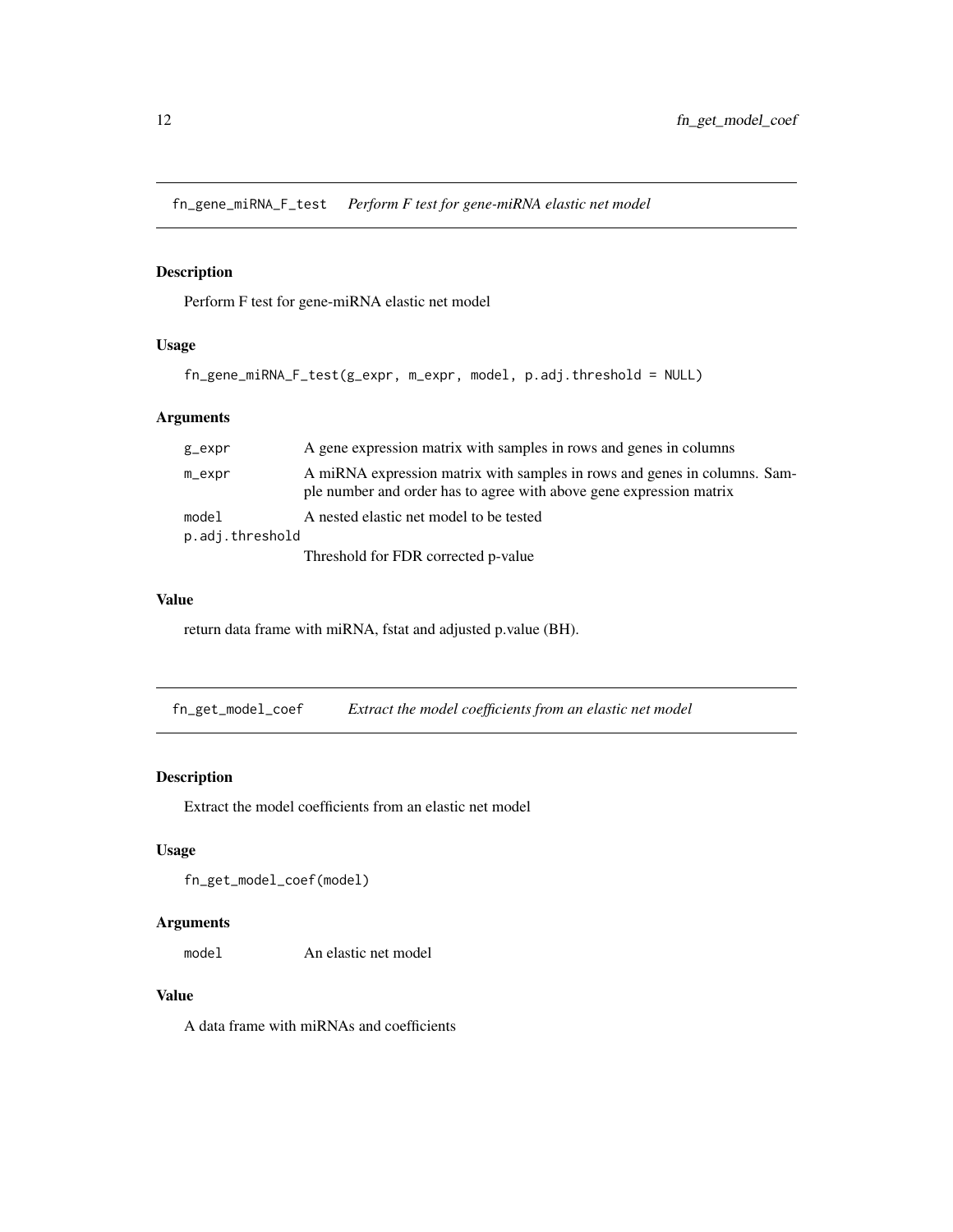<span id="page-12-0"></span>

#### Description

Compute the residual sum of squares error for an elastic net model

#### Usage

fn\_get\_rss(model, x, y)

## Arguments

| model | The elastic net model |
|-------|-----------------------|
| X     | The miRNA expression  |
| - V   | The gene expression   |

## Value

the RSS

fn\_get\_semi\_random\_OE *Function to calculate semi random enrichment scores of modules OE (functions taken from: Jerby-Arnon et al. 2018)*

## Description

Function to calculate semi random enrichment scores of modules OE (functions taken from: Jerby-Arnon et al. 2018)

#### Usage

```
fn_get_semi_random_OE(r, genes.dist.q, b.sign, num.rounds = 1000)
```
## Arguments

| r.           | expression matrix                                                                                                      |
|--------------|------------------------------------------------------------------------------------------------------------------------|
| genes.dist.q | values of the genes after binning (result of binning)                                                                  |
| b.sign       | does the signature contain less than 2 genes? (controll parameter) (is set by<br>mother function (OE module function)) |
| num.rounds   | number of rounds (default: 1000)                                                                                       |

## Value

random signature scores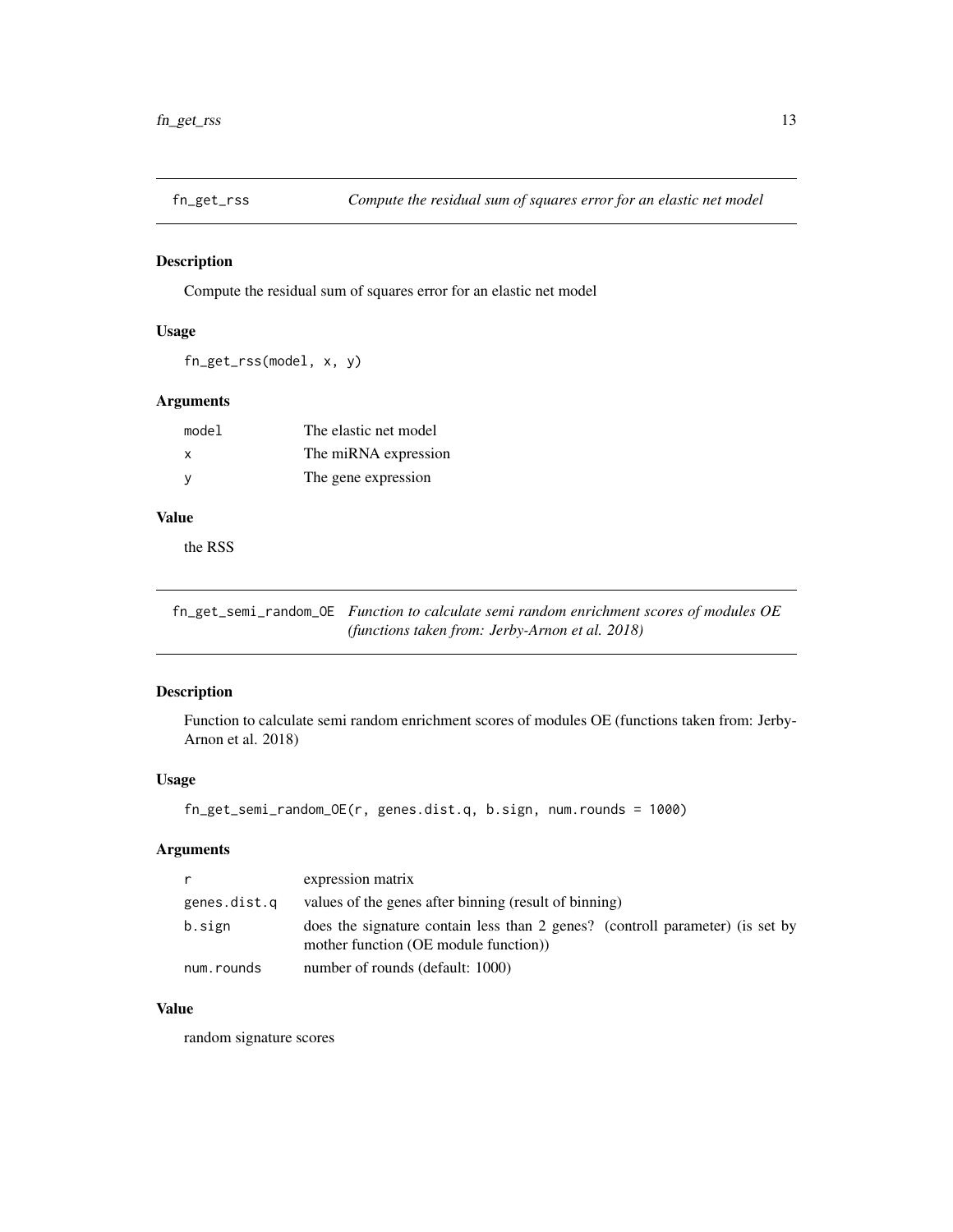<span id="page-13-0"></span>fn\_get\_shared\_miRNAs *Identify miRNAs for which both genes have miRNA binding sites aka miRNA response elements in the competing endogeneous RNA hypothesis*

## Description

Identify miRNAs for which both genes have miRNA binding sites aka miRNA response elements in the competing endogeneous RNA hypothesis

#### Usage

fn\_get\_shared\_miRNAs(geneA, geneB, mir\_interactions)

#### Arguments

| geneA            | The first gene                                                                          |
|------------------|-----------------------------------------------------------------------------------------|
| geneB            | The second gene                                                                         |
| mir_interactions |                                                                                         |
|                  | A named list of genes, where for each gene all miRNA interacting partners are<br>listed |

#### Value

A vector with shared RNAs of the two genes.

| fn_OE_module | Function to calculate enrichment scores of modules OE (functions |
|--------------|------------------------------------------------------------------|
|              | taken from: Jerby-Arnon et al. 2018)                             |

## Description

Function to calculate enrichment scores of modules OE (functions taken from: Jerby-Arnon et al. 2018)

#### Usage

```
fn_OE_module(
  NormCount,
  gene.sign,
 bin.size = 100,
  num.rounds = 1000,
  set\_seed = 42\mathcal{E}
```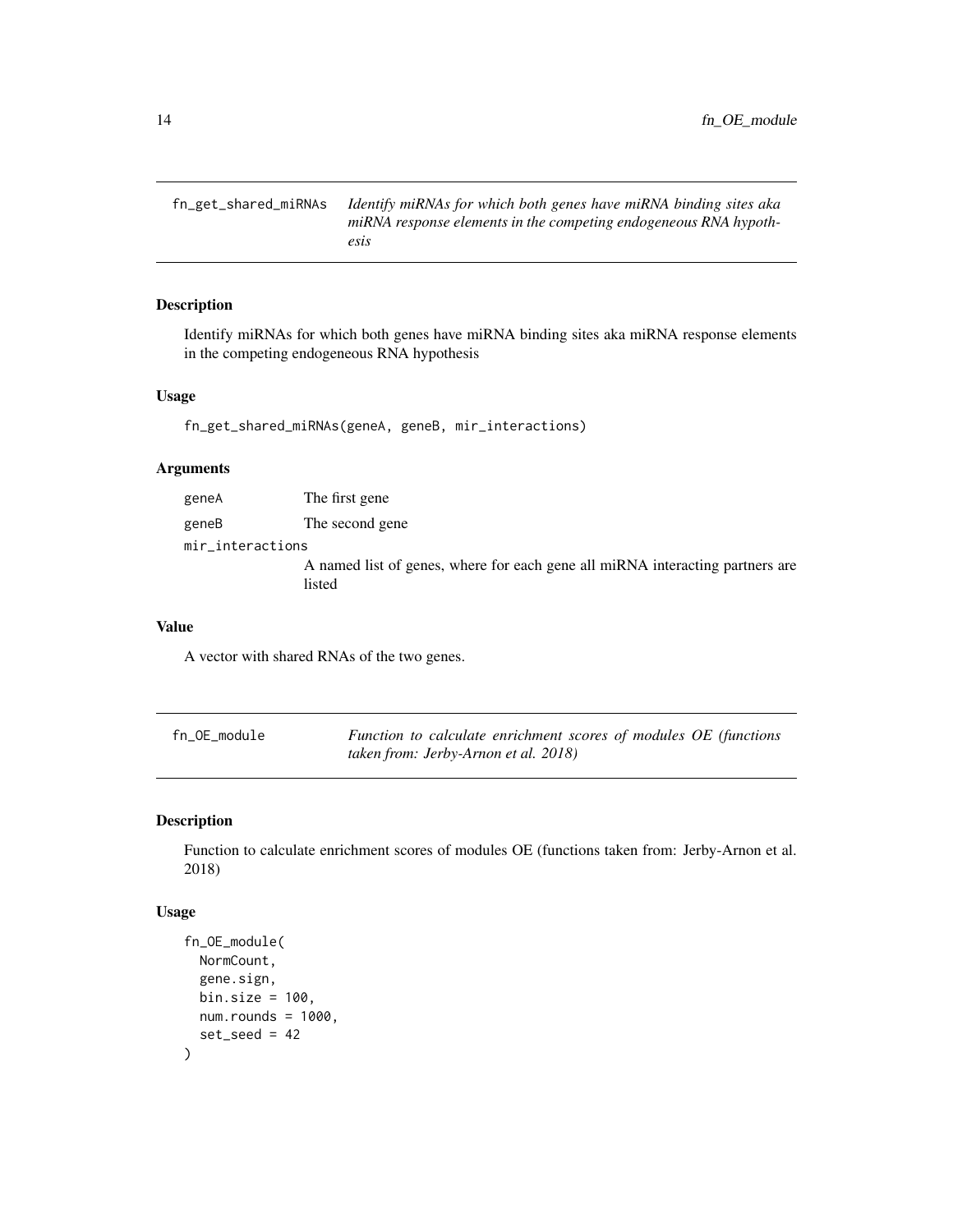## <span id="page-14-0"></span>fn\_RF\_classifier 15

## Arguments

| NormCount  | normalized counts                |
|------------|----------------------------------|
| gene.sign  | significant genes                |
| bin.size   | bin size (default: 100)          |
| num.rounds | number of rounds (default: 1000) |
| set_seed   | seed size (default: 42)          |

## Value

Signature scores

fn\_RF\_classifier *RF classification model*

## Description

RF classification model

## Usage

```
fn_RF_classifier(
  Input.object,
  K,
  rep,
  metric = "Exact_match",
  tunegrid,
  set\_seed = 42\mathcal{L}
```
## Arguments

| Input.object | data. frame made by predictors and dependent variable                                           |
|--------------|-------------------------------------------------------------------------------------------------|
| К            | number of folds (k-fold)                                                                        |
| rep          | number of times repeating the cross validation                                                  |
| metric       | metric (Exact match, Accuracy) (default: Exact match)                                           |
| tunegrid     | defines the grid for the hyperparameter optimization during cross validation<br>(caret package) |
| set_seed     | set seed (default: 42)                                                                          |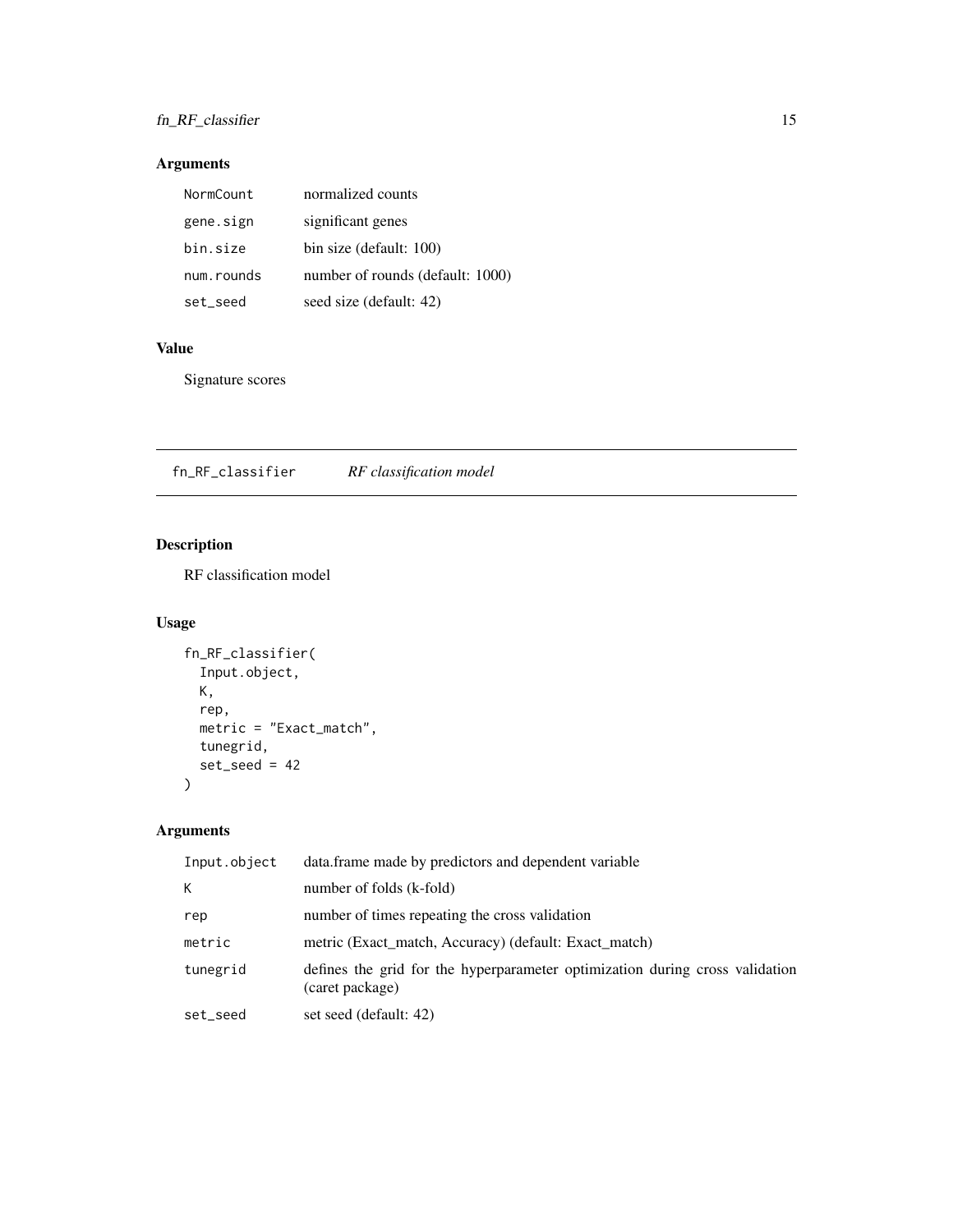<span id="page-15-0"></span>fn\_weighted\_degree *Function to calculate centrality scores Calculation of weighted degree scores based on Opsahl et al. (2010) Hyperparameter to tune: Alpha = 0 –> degree centrality as defined in Freeman, 1978 (number of edges).*

## Description

Function to calculate centrality scores Calculation of weighted degree scores based on Opsahl et al. (2010) Hyperparameter to tune: Alpha =  $0 \rightarrow$  degree centrality as defined in Freeman, 1978 (number of edges).

#### Usage

```
fn<sub>-</sub>weighted_degree(network, undirected = T, Alpha = 1)
```
#### Arguments

| network    | Network formatted as a data frame with three columns containing respectively |
|------------|------------------------------------------------------------------------------|
|            | nodel, node2 and weights                                                     |
| undirected | directionality of the network (default: T)                                   |
| Alpha      | degree centrality as defined in Barrat et al., 2004 (default: 1)             |

#### Value

Dataframe containing information about nodes and their weighted centrality measure

genes\_pairwise\_combinations

*Compute all pairwise interactions for a number of genes as indices*

#### Description

Compute all pairwise interactions for a number of genes as indices

## Usage

genes\_pairwise\_combinations(number.of.genes)

#### **Arguments**

number.of.genes

Number of genes for which all pairwise interactions are needed

#### Value

data frame with one row per unique pairwise combination. To be used as input for the sponge method.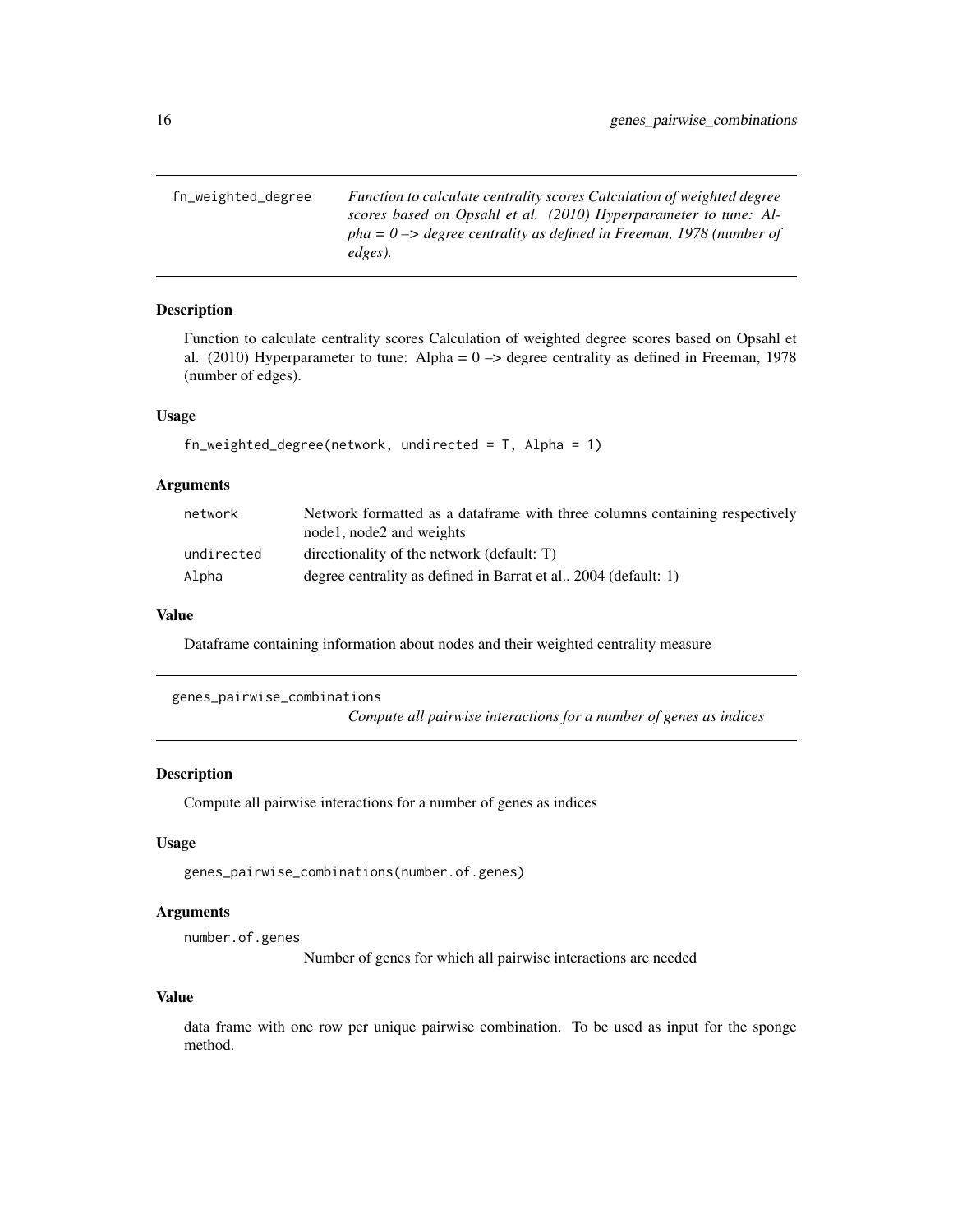<span id="page-16-0"></span>

## Description

Gene expression test data set

## Usage

gene\_expr

## Format

A data frame of expression values with samples in columns and genes in rows

| get_central_modules | prepare ceRNA network and network centralities from SPONGE / |  |  |  |  |
|---------------------|--------------------------------------------------------------|--|--|--|--|
|                     | <i>SPONGEdb</i>                                              |  |  |  |  |

## Description

prepare ceRNA network and network centralities from SPONGE / SPONGEdb

## Usage

```
get_central_modules(
 central_nodes,
 node_centrality,
 ceRNA_class = c("lncRNA", "circRNA", "protein_coding"),
 centrality_measure = "Weighted_Degree",
  cutoff = 1000
)
```
## Arguments

| central_nodes      | Vector containing Ensemble IDs of the chosen RNAs to use as central nodes for                                             |
|--------------------|---------------------------------------------------------------------------------------------------------------------------|
|                    | the modules.                                                                                                              |
| node_centrality    |                                                                                                                           |
|                    | output from filter_ceRNA_network() or own measurement, if own measurement<br>taken, please provide node_centrality_column |
| ceRNA_class        | default c("lncRNA","circRNA","protein_coding") (see http://www.ensembl.org/info/genome/genebuild/b                        |
| centrality_measure |                                                                                                                           |
|                    | Type of centrality measure to use. (Default: "Weighted_Degree", calculated in<br>$filter\_ceRNA\_network()$               |
| cutoff             | the top cutoff modules will be returned (default: 1000)                                                                   |
|                    |                                                                                                                           |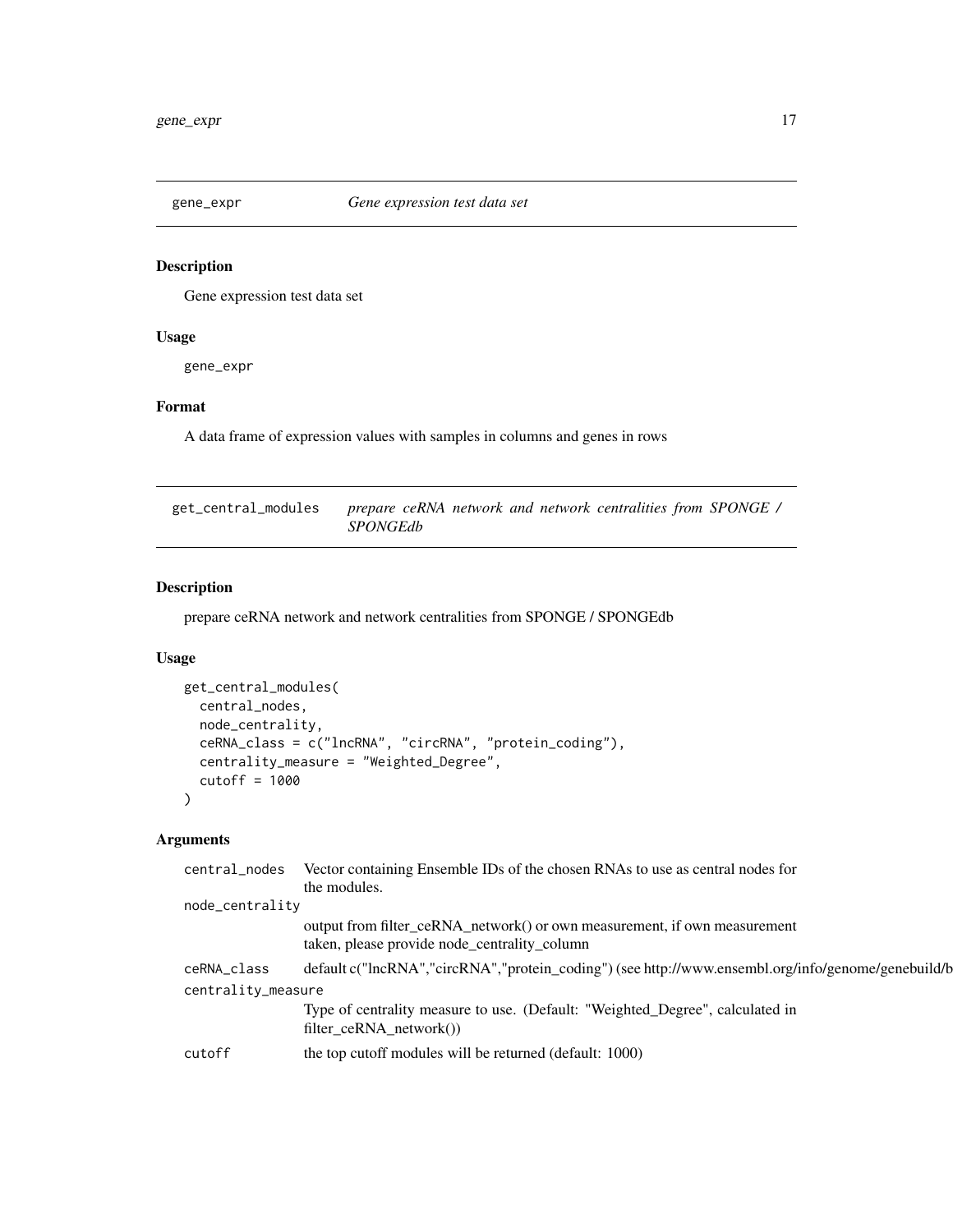## <span id="page-17-0"></span>Value

top cutoff modules, with selected RNAs as central genes

mircode\_ensg *mircode predicted miRNA gene interactions*

## Description

mircode predicted miRNA gene interactions

#### Usage

mircode\_ensg

#### Format

A matrix gene ensembl ids vs miRNA family names. >=1 if interaction is predicted, 0 otherwise

#### Source

http://www.mircode.org/download.php

mircode\_symbol *mircode predicted miRNA gene interactions*

## Description

mircode predicted miRNA gene interactions

#### Usage

mircode\_symbol

#### Format

A matrix gene symbols vs miRNA family names. >=1 if interaction is predicted, 0 otherwise

#### Source

http://www.mircode.org/download.php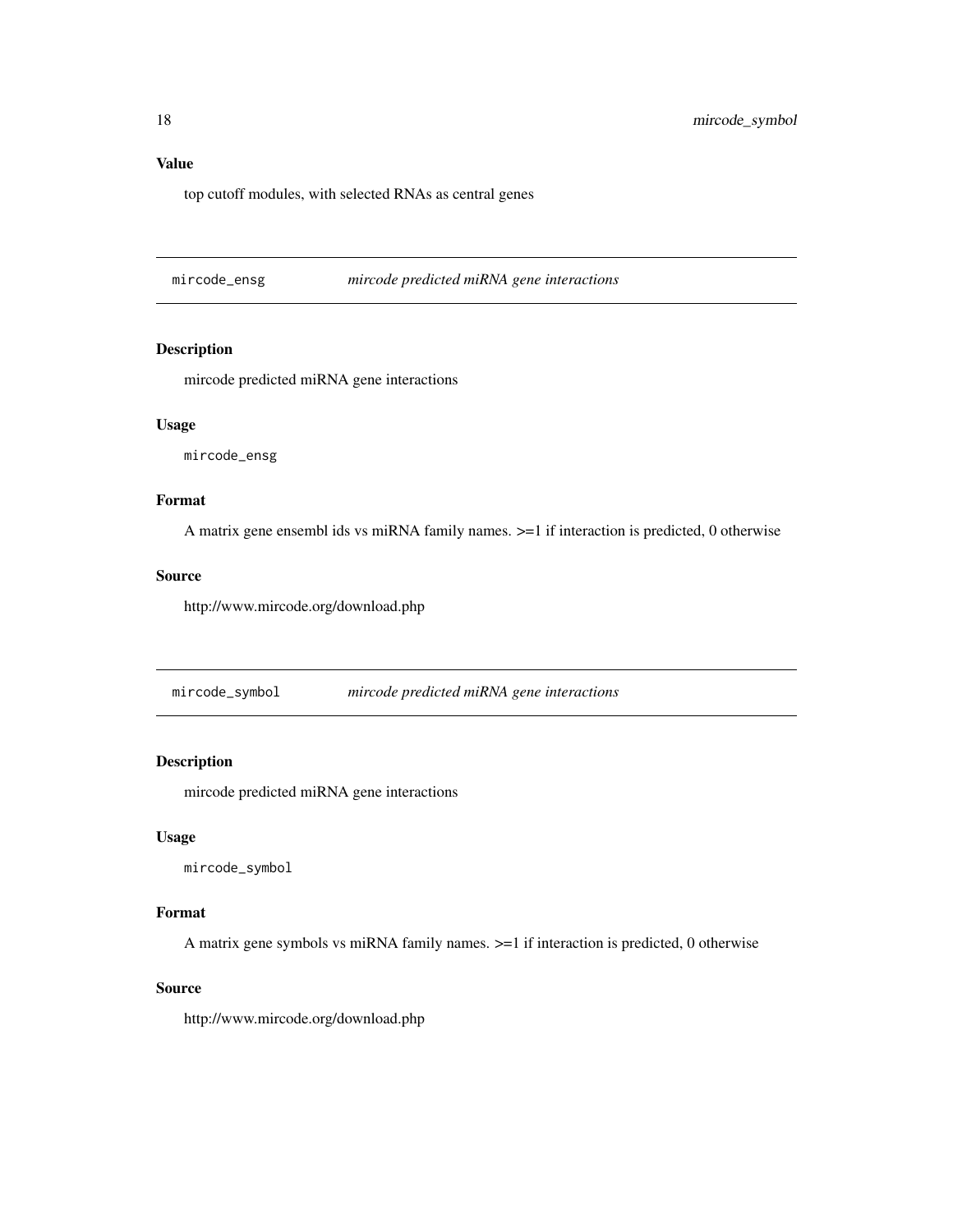<span id="page-18-0"></span>

#### Description

miRNA expression test data set

#### Usage

mir\_expr

## Format

A data frame of expression values with samples in columns and miRNA in rows

mir\_interactions *miRNA / gene interactions*

## Description

miRNA / gene interactions

#### Usage

mir\_interactions

## Format

A data frame of regression coefficients typically provided by sponge\_gene\_miRNA\_interaction\_filter

plot\_accuracy\_sensitivity\_specificity

*list of plots for (1) accuracy and (2) sensitivity + specificity (see Boniolo and Hoffmann 2022 et al. Fig. 3a and Fig. 3b)*

## Description

list of plots for (1) accuracy and (2) sensitivity + specificity (see Boniolo and Hoffmann 2022 et al. Fig. 3a and Fig. 3b)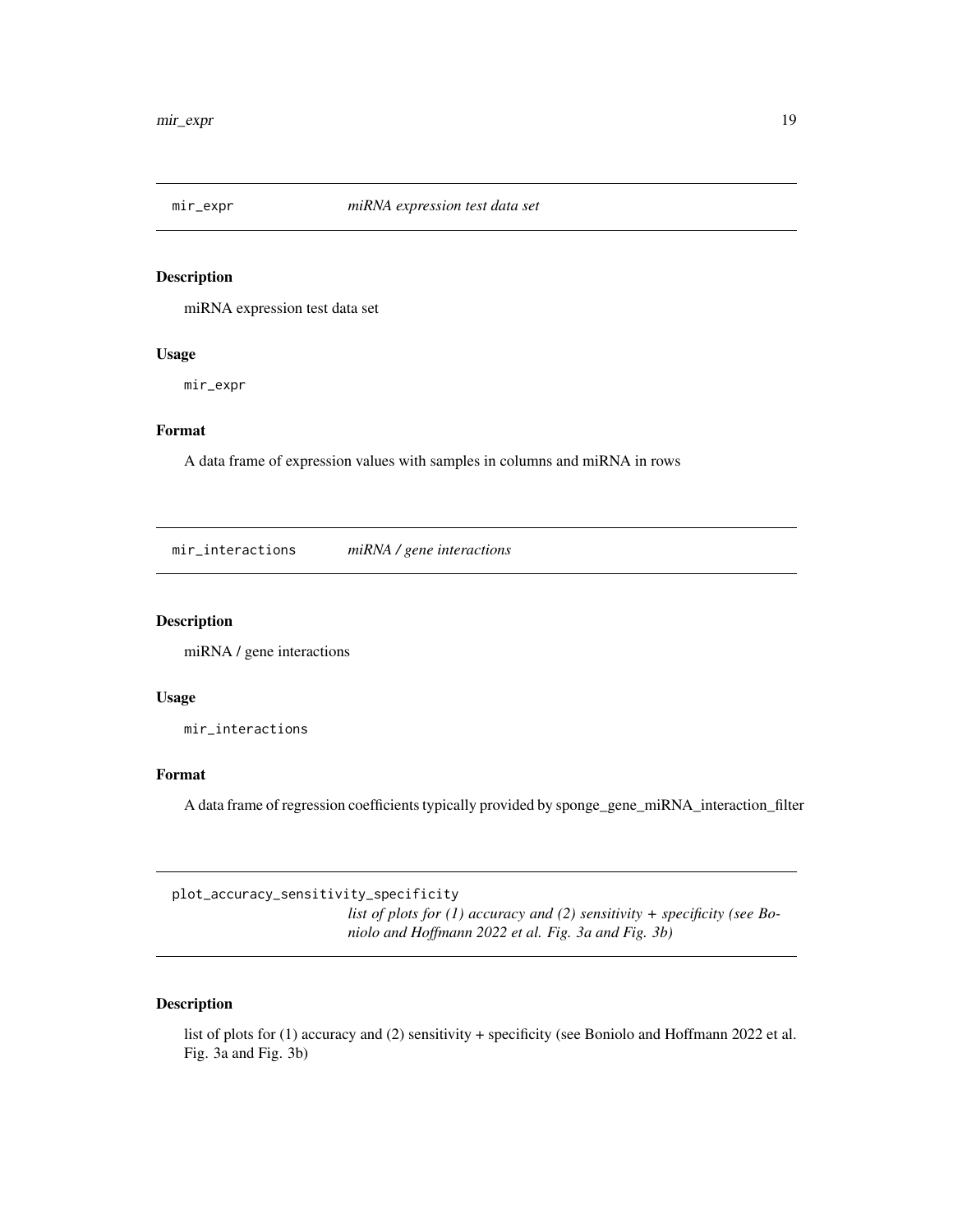## Usage

```
plot_accuracy_sensitivity_specificity(
  trained_model,
  central_genes_model = NA,
  all_expression_model = NA,
  random_model,
  training_dataset_name = "TCGA",
  testing_dataset_name = "TCGA",
  subtypes
\mathcal{E}
```
#### Arguments

|                       | trained_model returned from train_and_test_model                                   |  |  |
|-----------------------|------------------------------------------------------------------------------------|--|--|
| central_genes_model   |                                                                                    |  |  |
|                       | returned from build classifier central genes()                                     |  |  |
| all_expression_model  |                                                                                    |  |  |
|                       | training and testing like central_genes_model but on ALL common expression<br>data |  |  |
| random_model          | returned from train_and_test_model using the randomization                         |  |  |
| training_dataset_name |                                                                                    |  |  |
|                       | name of training (e.g., TCGA)                                                      |  |  |
| testing_dataset_name  |                                                                                    |  |  |
|                       | name of testing set (e.g., METABRIC)                                               |  |  |
| subtypes              | array of subtypes (e.g., c("Normal", "LumA", "LumB", "Her2", "Basal"))             |  |  |
|                       |                                                                                    |  |  |

## Value

list of plots for  $(1)$  accuracy and  $(2)$  sensitivity + specificity

plot\_confusion\_matrices

*plots the confusion matrix from spongEffects train\_and\_test() (see Boniolo and Hoffmann 2022 et al. Fig. 3a and Fig. 3b)*

## Description

plots the confusion matrix from spongEffects train\_and\_test() (see Boniolo and Hoffmann 2022 et al. Fig. 3a and Fig. 3b)

#### Usage

plot\_confusion\_matrices(trained\_model, subtypes.testing.factors)

<span id="page-19-0"></span>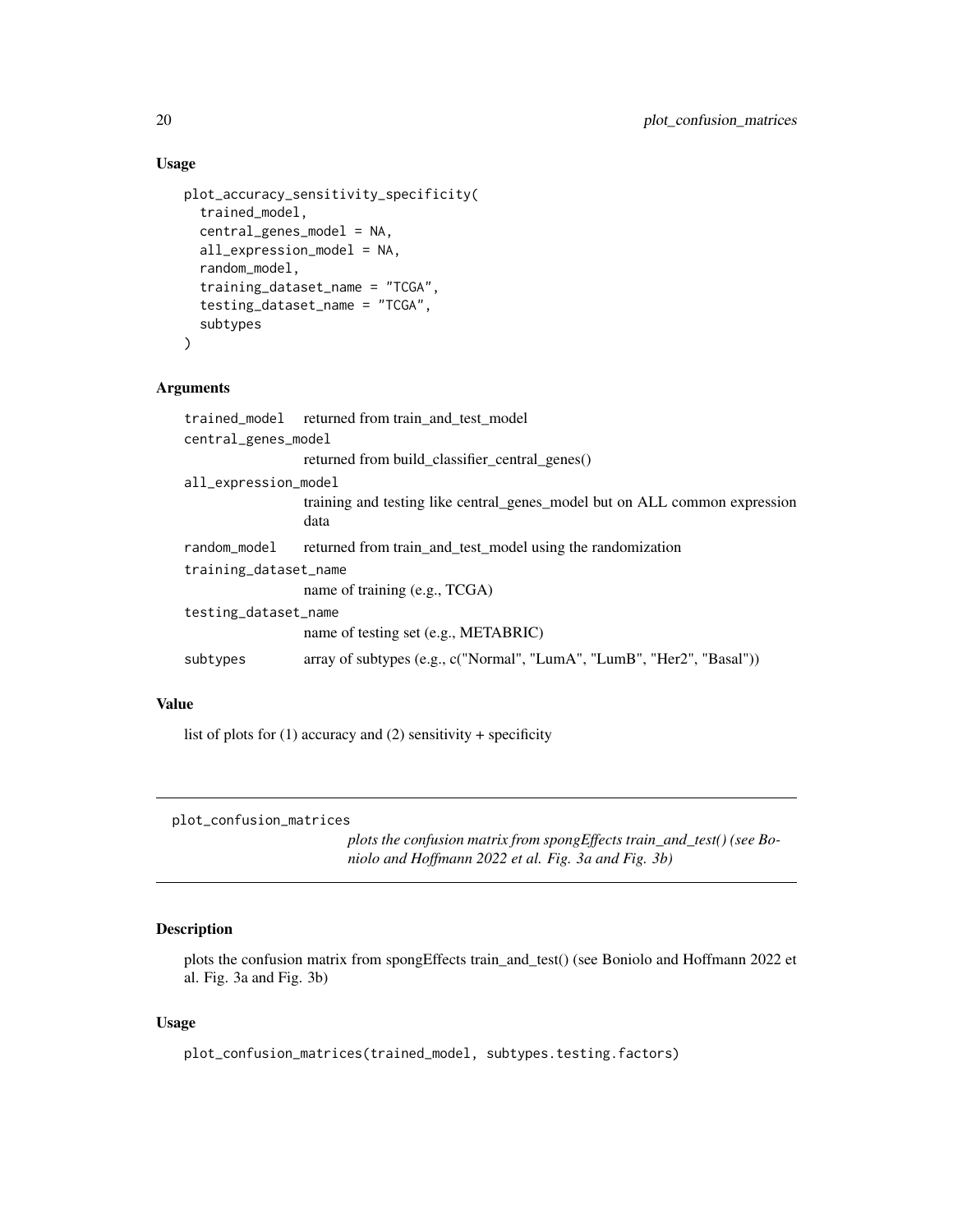## <span id="page-20-0"></span>Arguments

trained\_model returned from train\_and\_test\_model subtypes\_testing\_factors subtypes of testing samples as factors

#### Value

plot of the confusion matrix

returns confusion matrix plots of the trained model

| plot_density_scores | plots the density of the model scores for subtypes (see Boniolo and |
|---------------------|---------------------------------------------------------------------|
|                     | Hoffmann 2022 et al. Fig. 2)                                        |

## Description

plots the density of the model scores for subtypes (see Boniolo and Hoffmann 2022 et al. Fig. 2)

## Usage

plot\_density\_scores(trained\_model, spongEffects, meta\_data, label, sampleIDs)

## Arguments

| trained_model | returned from train and test model                                                                                      |
|---------------|-------------------------------------------------------------------------------------------------------------------------|
| spongEffects  | output of enrichment_modules()                                                                                          |
| meta_data     | metadata of samples (retrieved from prepare_tcga_for_spongEffects() or from<br>prepare metabric for spong $E$ ffects()) |
| label         | Column of metadata to use as label in classification model                                                              |
| sampleIDs     | Column of metadata containing sample/patient IDs to be matched with column<br>names of spong Effects scores             |
|               | meta_data_type TCGA or METABRIC                                                                                         |

#### Value

plots density scores for subtypes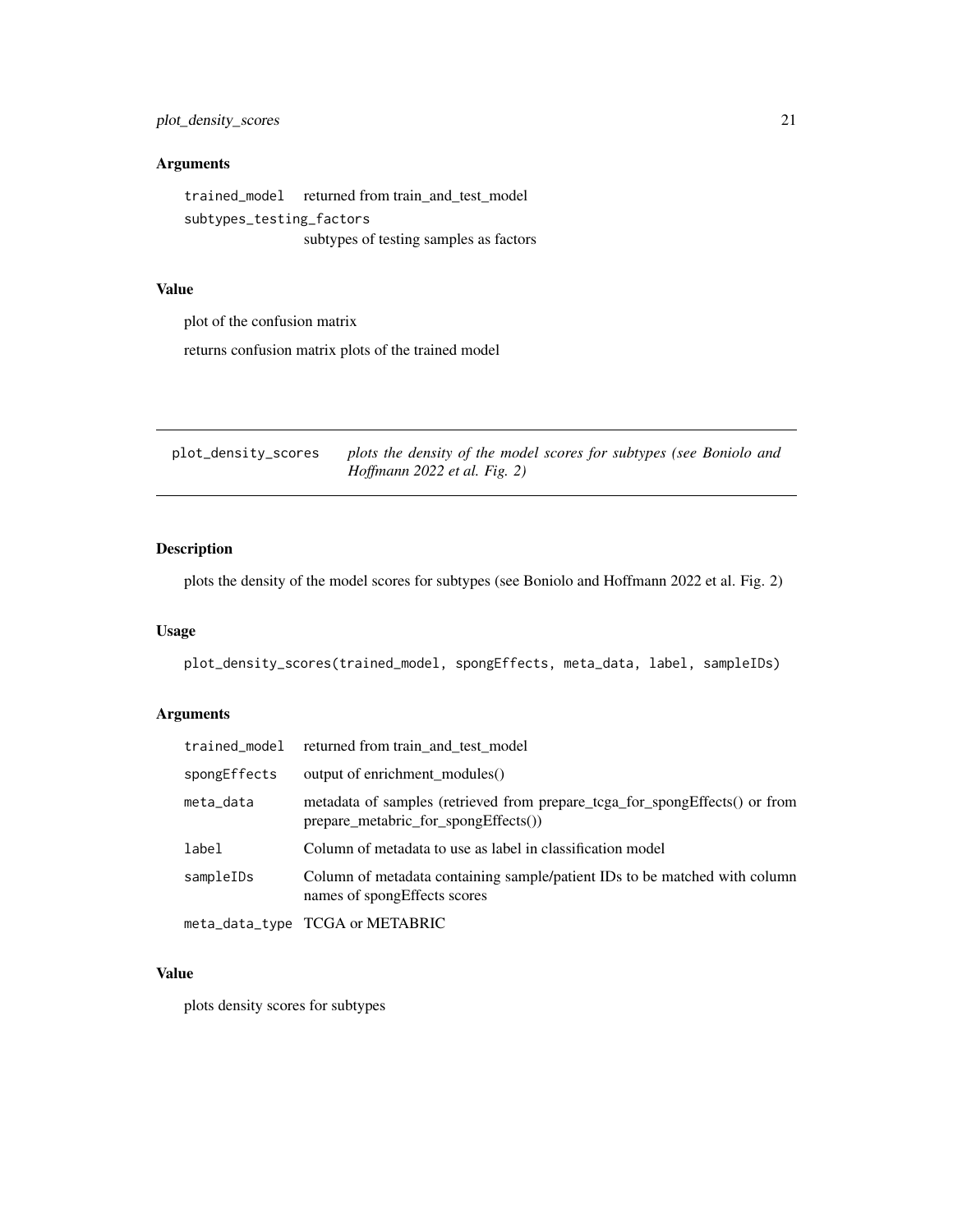<span id="page-21-0"></span>plot\_heatmaps *plots the heatmaps from training\_and\_test\_model (see Boniolo and Hoffmann 2022 et al. Fig. 6)*

## Description

plots the heatmaps from training\_and\_test\_model (see Boniolo and Hoffmann 2022 et al. Fig. 6)

## Usage

```
plot_heatmaps(
  trained_model,
  spongEffects,
 meta_data,
  label,
  sampleIDs,
 Modules_to_Plot = 2,
  show.rownames = F,
  show.colnames = F
)
```
## Arguments

| trained_model   | returned from train and test model                                                                                  |  |
|-----------------|---------------------------------------------------------------------------------------------------------------------|--|
| spongEffects    | output of enrichment_modules()                                                                                      |  |
| meta_data       | metadata of samples (retrieved from prepare_tcga_for_spongEffects() or from<br>prepare_metabric_for_spongEffects()) |  |
| label           | Column of metadata to use as label in classification model                                                          |  |
| sampleIDs       | Column of metadata containing sample/patient IDs to be matched with column<br>names of spongEffects scores          |  |
| Modules_to_Plot |                                                                                                                     |  |
|                 | Number of modules to plot in the heatmap. Default $= 2$                                                             |  |
| show.rownames   | Add row names (i.e. module names) to the heatmap. Default $=$ F                                                     |  |
| show.colnames   | Add column names (i.e. sample names) to the heatmap. Default $=$ F                                                  |  |

## Value

ComplexHeatmap object NOT FUNCTIONAL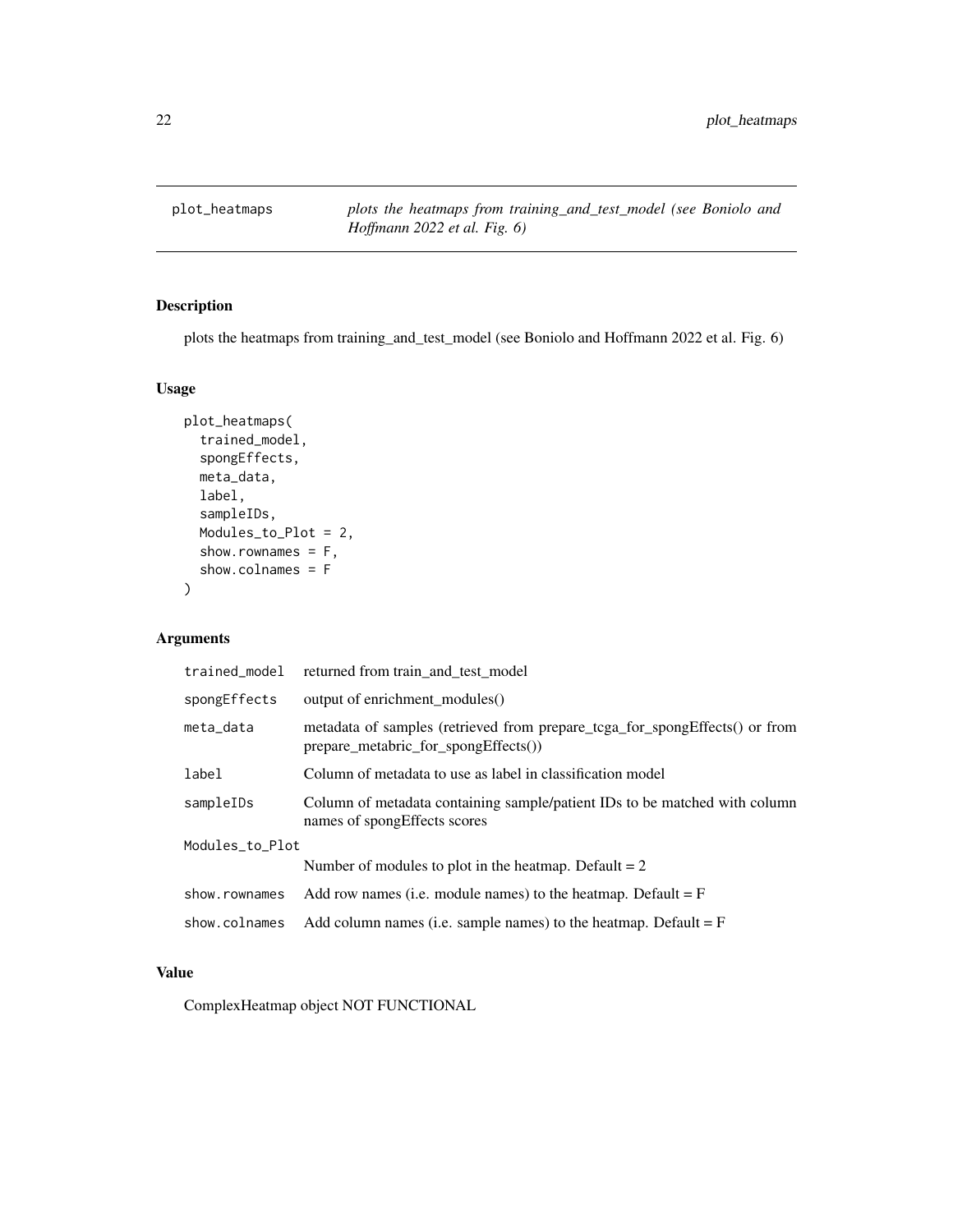<span id="page-22-0"></span>plot\_involved\_miRNAs\_to\_modules

*plots the heatmap of miRNAs invovled in the interactions of the modules (see Boniolo and Hoffmann 2022 et al. Fig. 7a)*

#### Description

plots the heatmap of miRNAs invovled in the interactions of the modules (see Boniolo and Hoffmann 2022 et al. Fig. 7a)

#### Usage

```
plot_involved_miRNAs_to_modules(
  sponge_modules,
  trained_model,
  gene_mirna_candidates,
  k_modules = 25,
  filter_miRNAs = 3,
  bioMart_gene_symbol_columns = "hgnc_symbol",
 bioMart_gene_ensembl = "hsapiens_gene_ensembl",
 width = 5,
  length = 5,
  show_row_names = T,
  show_column_names = T,
  show_annotation_column = F,
  title = "Frequency",
  legend\_height = 1.5,labels_gp_fontsize = 8,
  title_gp_fontsize = 8,
  legend_width = 3,
  column_title = "Module",
  row_title = "miRNA",
  row_title_gp_fontsize = 10,
  column_title_gp_fontsize = 10,
  row_names_gp_fontsize = 7,
  column_names_gp_fontsize = 7,
  column_names_rot = 45,
  unit = "cm")
```
#### Arguments

sponge\_modules result of define\_modules() trained\_model returned from train\_and\_test\_model gene\_mirna\_candidates output of SPONGE or SPONGEdb (miRNAs\_significance)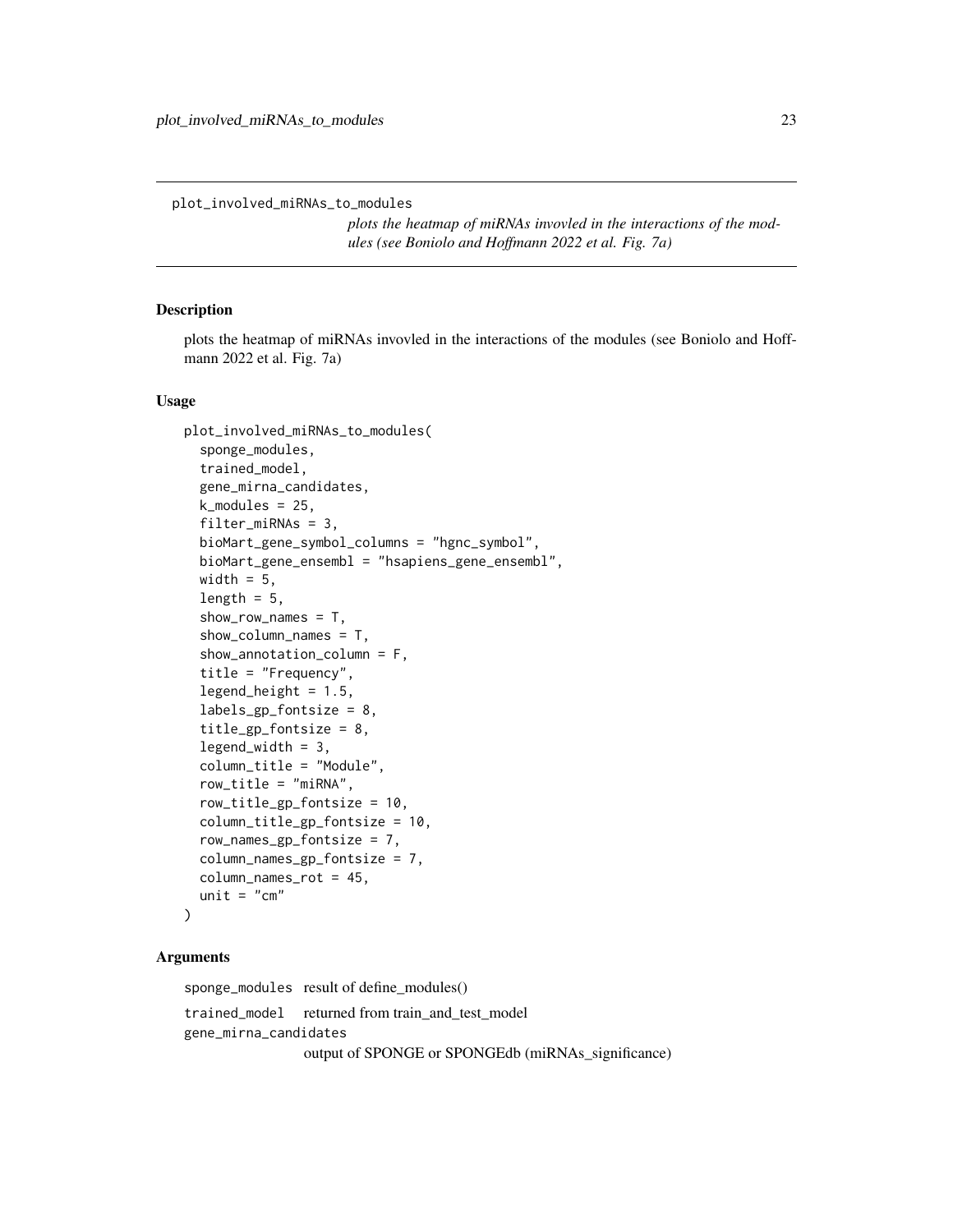| k_modules                           | top k modules to be shown (default: 25)                                                                        |
|-------------------------------------|----------------------------------------------------------------------------------------------------------------|
| filter_miRNAs                       | min rowsum to be reach of miRNAs (default: 3.0)                                                                |
| bioMart_gene_symbol_columns         |                                                                                                                |
|                                     | bioMart dataset column for gene symbols (e.g. human: hgnc_symbol, mouse:<br>mgi_symbol) (default: hgnc_symbol) |
| bioMart_gene_ensembl                |                                                                                                                |
|                                     | bioMart gene ensemble name (e.g., hsapiens_gene_ensembl)                                                       |
| width                               | the width of the heatmap (default: 5)                                                                          |
| length                              | the length of the heatmap (default: 5)                                                                         |
|                                     | show_row_names show row names (default: T)                                                                     |
| show_column_names                   |                                                                                                                |
|                                     | show column names (default: T)                                                                                 |
| show_annotation_column              | add annotation column to columns (default: F)                                                                  |
| title                               | the title of the plot (default: "Frequency")                                                                   |
|                                     |                                                                                                                |
| legend_height<br>labels_gp_fontsize | the height of the legend (default: 1.5)                                                                        |
|                                     | the font size of the labels (default: 8)                                                                       |
| title_gp_fontsize                   |                                                                                                                |
|                                     | the font size of the title (default: 8)                                                                        |
| legend_width                        | the width of the legend (default: 3)                                                                           |
| column_title                        | the column title (default: "Module")                                                                           |
| row_title                           | the title of the rows (default: "miRNA")                                                                       |
| row_title_gp_fontsize               |                                                                                                                |
|                                     | the font size of the row title (default: 10)                                                                   |
| column_title_gp_fontsize            | the font size of the column title (default: 10)                                                                |
| row_names_gp_fontsize               |                                                                                                                |
|                                     | the font size of the row names (default: 7)                                                                    |
| column_names_gp_fontsize            |                                                                                                                |
|                                     | the font size of the column names (default: 7)                                                                 |
| column_names_rot                    |                                                                                                                |
|                                     | the rotation angel of the column names (default: 45)                                                           |
| unit                                | either cm or inch (see ComplexHeatmap parameter)                                                               |

## Value

plot object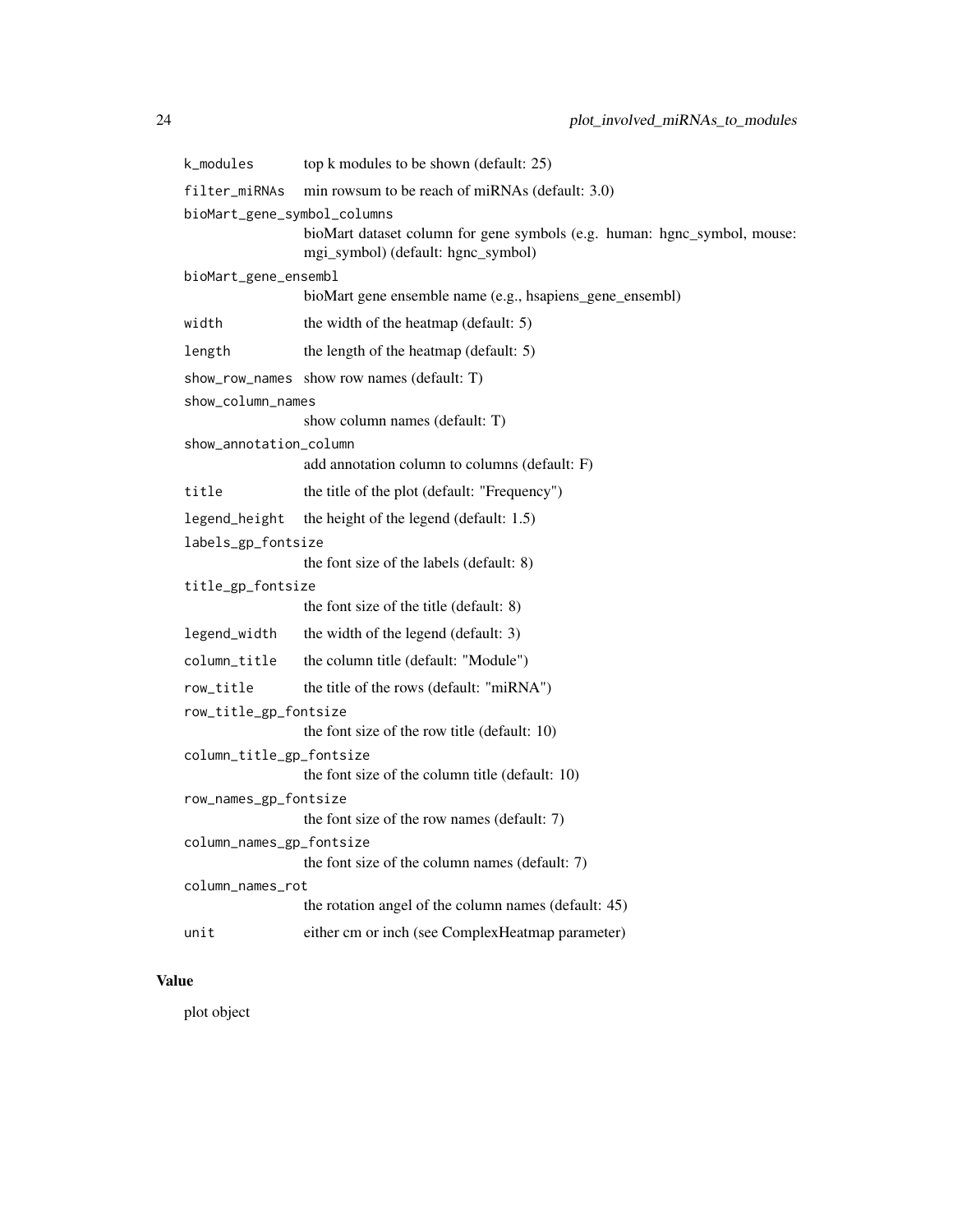<span id="page-24-0"></span>plot\_top\_modules *plots the top x gini index modules (see Boniolo and Hoffmann 2022 et al. Figure 5)*

## Description

plots the top x gini index modules (see Boniolo and Hoffmann 2022 et al. Figure 5)

#### Usage

```
plot_top_modules(
  trained_model,
  k_modules = 25,
 k_modules_red = 10,
  text_size = 16)
```
#### Arguments

| trained_model               | returned from train_and_test_model                                                                             |  |
|-----------------------------|----------------------------------------------------------------------------------------------------------------|--|
| k_modules                   | top k modules to be shown (default: 25)                                                                        |  |
| k_modules_red               | top k modules shown in red - NOTE: must be smaller than k_modules (default:<br>10)                             |  |
| text_size                   | text size (default 16)                                                                                         |  |
| bioMart_gene_symbol_columns |                                                                                                                |  |
|                             | bioMart dataset column for gene symbols (e.g. human: hgnc_symbol, mouse:<br>mgi_symbol) (default: hgnc_symbol) |  |
| bioMart_gene_ensembl        |                                                                                                                |  |
|                             | bioMart gene ensemble name (e.g., hsapiens_gene_ensembl).                                                      |  |

## Value

plot object for lollipop plot

precomputed\_cov\_matrices

*covariance matrices under the null hypothesis that sensitivity correlation is zero*

## Description

covariance matrices under the null hypothesis that sensitivity correlation is zero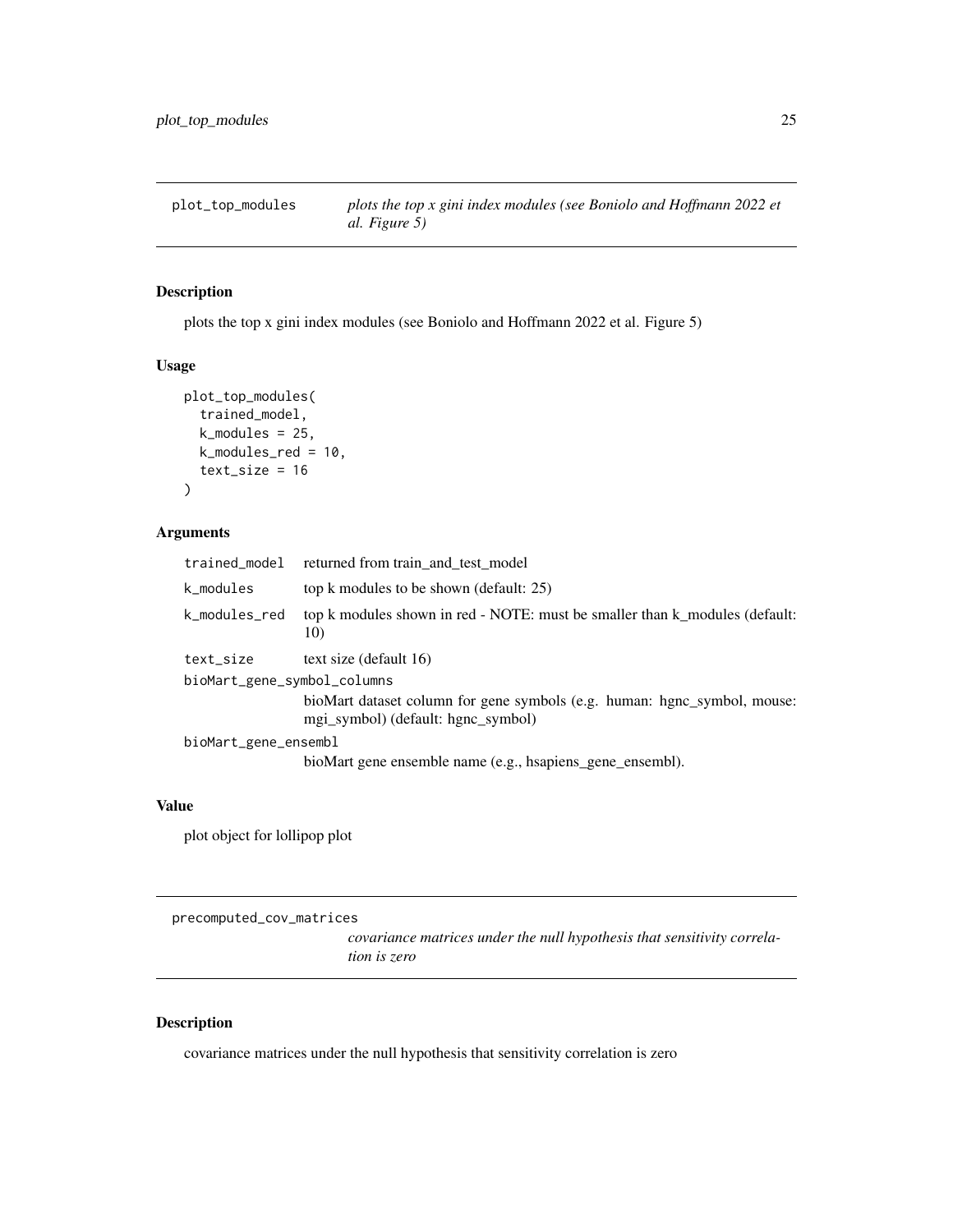#### Usage

precomputed\_cov\_matrices

## Format

A list (different gene-gene correlations k) of lists (different number of miRNAs m) of covariance matrices

precomputed\_null\_model

*A null model for testing purposes*

## Description

A null model for testing purposes

## Usage

precomputed\_null\_model

#### Format

A list (different gene-gene correlations k) of lists (different number of miRNAs m) of sampled mscor values (100 each, computed from 100 samples)

prepare\_metabric\_for\_spongEffects *prepare METABRIC formats for spongEffects*

## Description

prepare METABRIC formats for spongEffects

#### Usage

```
prepare_metabric_for_spongEffects(
 metabric_expression,
 metabric_metadata,
 subtypes_of_interest,
 bioMart_gene_ensembl = "hsapiens_gene_ensembl",
 bioMart_gene_symbol_columns = "hgnc_symbol"
)
```
<span id="page-25-0"></span>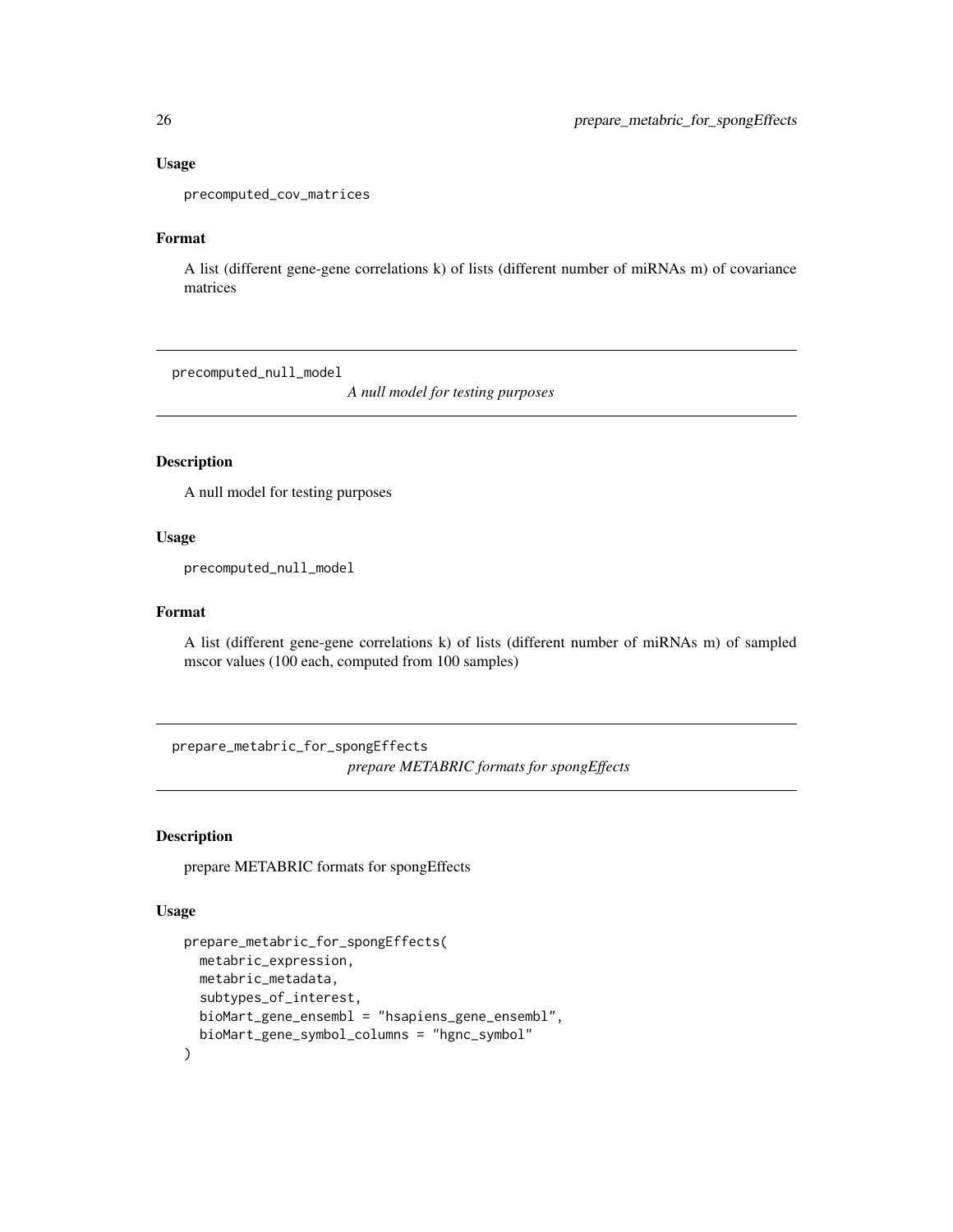## <span id="page-26-0"></span>Arguments

| metabric_expression                                                                                 |
|-----------------------------------------------------------------------------------------------------|
| filepath to expression data in metabric format                                                      |
| metabric_metadata                                                                                   |
| filepath to metabric metadata in metabric format                                                    |
| subtypes_of_interest                                                                                |
| array e.g., c("LumA", "LumB", "Her2", "Basal", "Normal")                                            |
| bioMart_gene_ensembl                                                                                |
| bioMart gene ensemble name (e.g., hsapiens_gene_ensembl). (See https://www.bioconductor.org/package |
| (default: hsapiens_gene_ensembl)                                                                    |
| bioMart_gene_symbol_columns                                                                         |
| bioMart dataset column for gene symbols (e.g. human: hgnc_symbol, mouse:                            |
| mgi_symbol) (default: hgnc_symbol)                                                                  |
|                                                                                                     |

## Value

list with metabric expression and metadata. You can access it with list\$objectname for further spongEffects steps

prepare\_tcga\_for\_spongEffects

*prepare TCGA formats for spongEffects*

## Description

prepare TCGA formats for spongEffects

## Usage

```
prepare_tcga_for_spongEffects(
  tcga_cancer_symbol,
  normal_ceRNA_expression_data,
  tumor_ceRNA_expression_data,
  normal_metadata,
  tumor_metadata,
  clinical_data,
  tumor_stages_of_interest,
  subtypes_of_interest
\mathcal{L}
```
## Arguments

tcga\_cancer\_symbol

e.g., BRCA for breast cancer

normal\_ceRNA\_expression\_data

normal ceRNA expression data (same structure as input for SPONGE)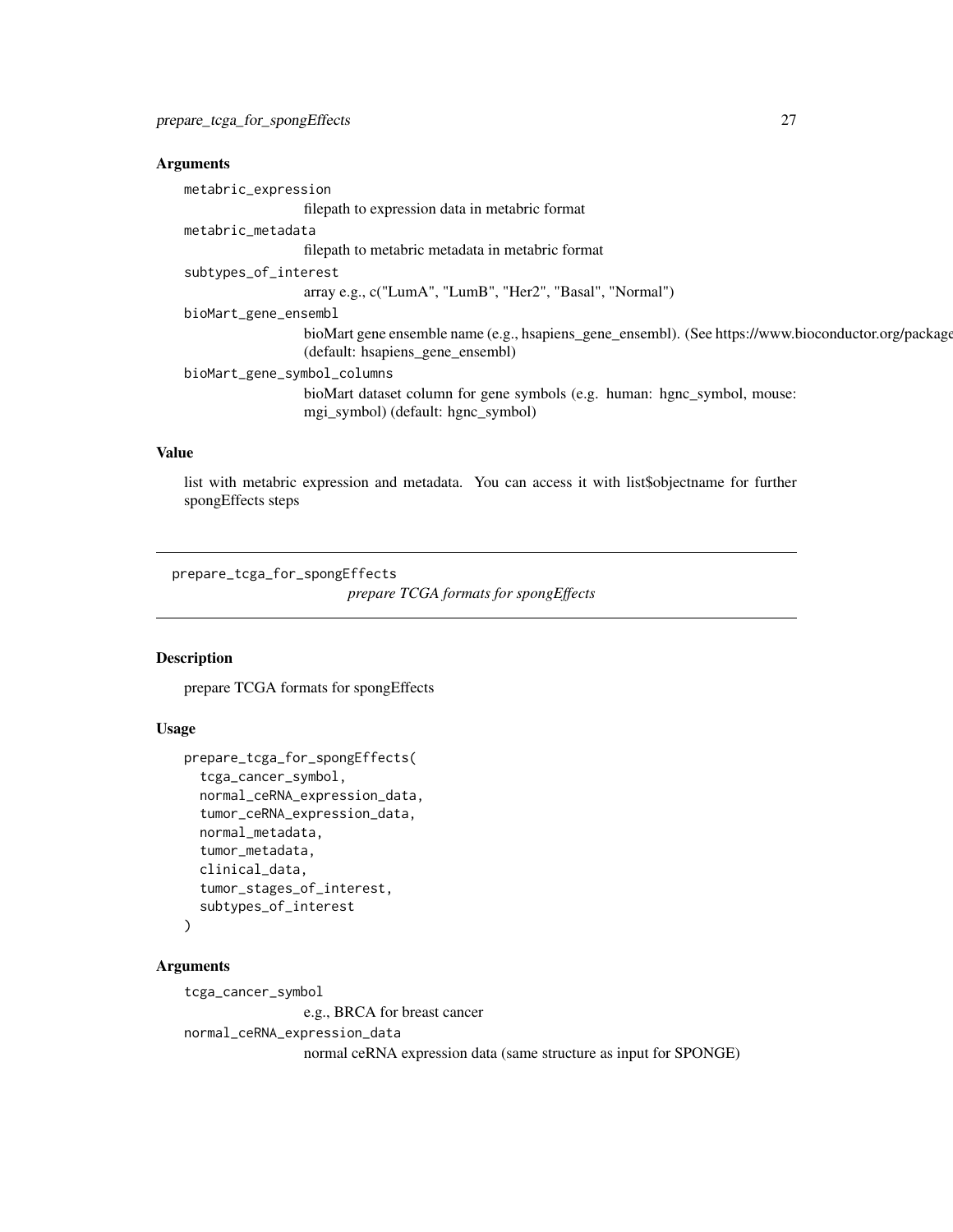<span id="page-27-0"></span>

| tumor_ceRNA_expression_data |                                                                                                                           |  |
|-----------------------------|---------------------------------------------------------------------------------------------------------------------------|--|
|                             | tumor ceRNA expression data (same structure as input for SPONGE)                                                          |  |
| normal_metadata             |                                                                                                                           |  |
|                             | metadata for normal samples (TCGA format style, needs to include column:<br>sampleID, PATIENT ID)                         |  |
|                             | tumor_metadata metadata for tumor samples (TCGA format style, needs to include column: sam-<br>pleID, PATIENT ID)         |  |
| clinical_data               | clinical data for all patients (TCGA format style, needs to include column: PA-<br>TIENT ID, AJCC PATHOLOGIC TUMOR STAGE) |  |
| tumor_stages_of_interest    |                                                                                                                           |  |
|                             | array e.g., c(STAGE I', 'STAGE IA', 'STAGE IB', 'STAGE II', 'STAGE IIA')                                                  |  |
| subtypes_of_interest        |                                                                                                                           |  |
|                             | array e.g., c("LumA", "LumB", "Her2", "Basal", "Normal")                                                                  |  |
|                             |                                                                                                                           |  |

#### Value

list of prepared data. You can access it with list\$objectname for further spongEffects steps

Random\_spongEffects *build random classifiers*

## Description

build random classifiers

## Usage

```
Random_spongEffects(
  sponge_modules,
  gene_expr,
 min.size = 10,
 bin.size = 100,
 max.size = 200,
 min.expression = 10,
 replace = F,
 method = "OE",cores = 1\mathcal{L}
```
## Arguments

|           | sponge_modules result of define modules() |
|-----------|-------------------------------------------|
| gene_expr | Input expression matri                    |
| min.size  | minimum module size (default: 10)         |
| bin.size  | bin size (default: 100)                   |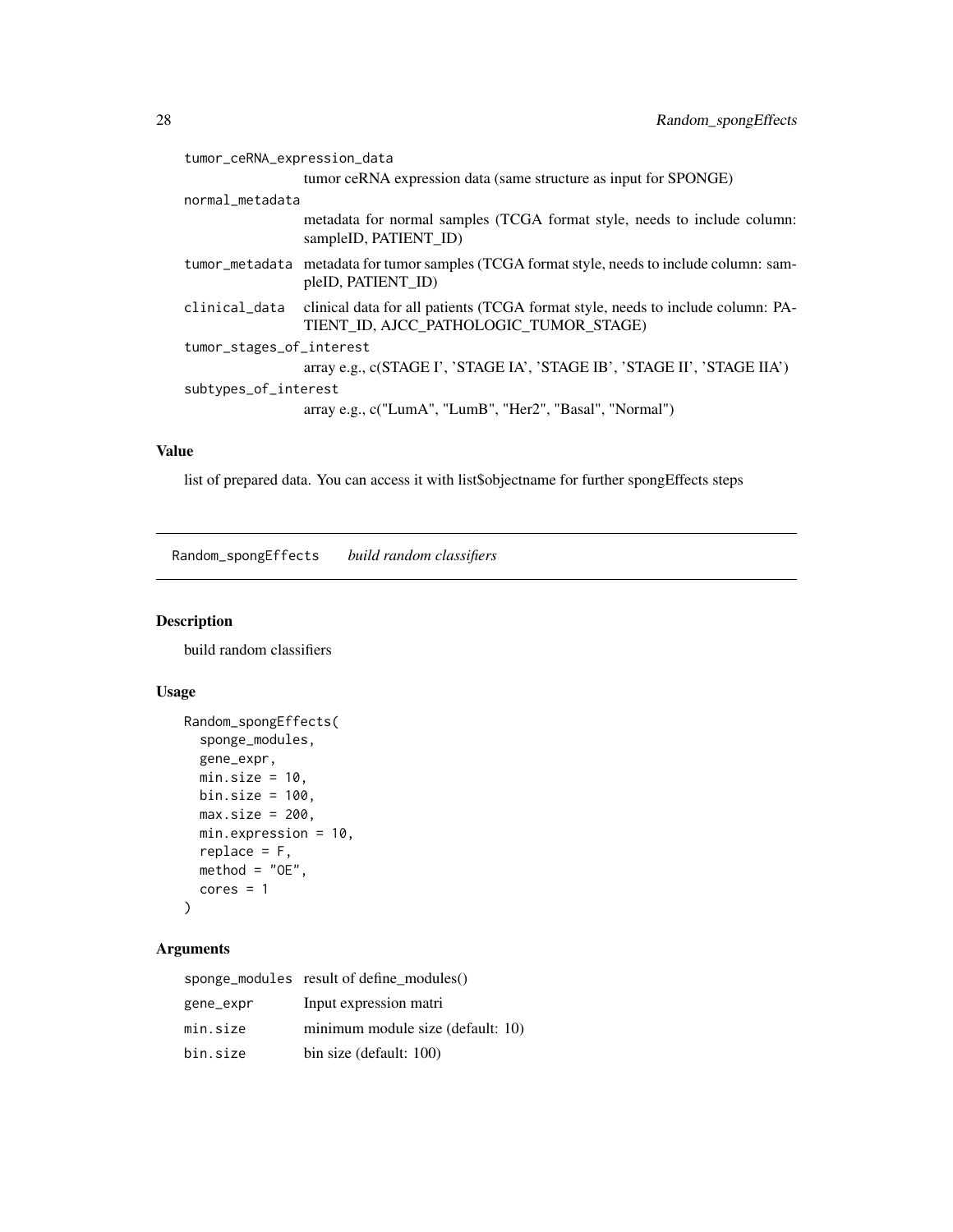<span id="page-28-0"></span>

| max.size             | maximum module size (default: 200)                                                                               |
|----------------------|------------------------------------------------------------------------------------------------------------------|
| replace              | Possibility of keeping or removing (default) central genes in the modules (de-<br>fault: $F$ )                   |
| method               | Enrichment to be used (Overall Enrichment: OE or Gene Set Variation Analysis:<br>GSVA) (default: OE)             |
| cores                | number of cores to be used to calculate entichment scores with gsva or ssgsea<br>methods. Default 1              |
| train_gene_expr      |                                                                                                                  |
|                      | expression data of train dataset, genenames must be in rownames                                                  |
|                      | test_gene_expr expression data of test dataset, genenames must be in rownames                                    |
| train_meta_data      |                                                                                                                  |
|                      | meta data of train dataset                                                                                       |
| train_meta_data_type | test_meta_data meta data of test dataset                                                                         |
|                      | <b>TCGA or METABRIC</b>                                                                                          |
| test_meta_data_type  |                                                                                                                  |
|                      | <b>TCGA or METABRIC</b>                                                                                          |
| metric               | metric (Exact_match, Accuracy) (default: Exact_match)                                                            |
| tunegrid_c           | defines the grid for the hyperparameter optimization during cross validation<br>(caret package) (default: 1:100) |
| n.folds              | number of folds to be calculated                                                                                 |
| repetitions          | number of k-fold cv iterations (default: 3)                                                                      |
| min.expr             | minimum expression (default: 10)                                                                                 |

## Value

randomized prediction model Define random modules

A list with randomly defined modules and related enrichment scores

sample\_zero\_mscor\_cov *Sampling zero multiple miRNA sensitivity covariance matrices*

## Description

Sampling zero multiple miRNA sensitivity covariance matrices

#### Usage

```
sample_zero_mscor_cov(
 m,
 number_of_solutions,
 number_of_attempts = 1000,
 gene_gene_correlation = NULL,
 random_seed = NULL,
  log.level = "ERROR"
\mathcal{E}
```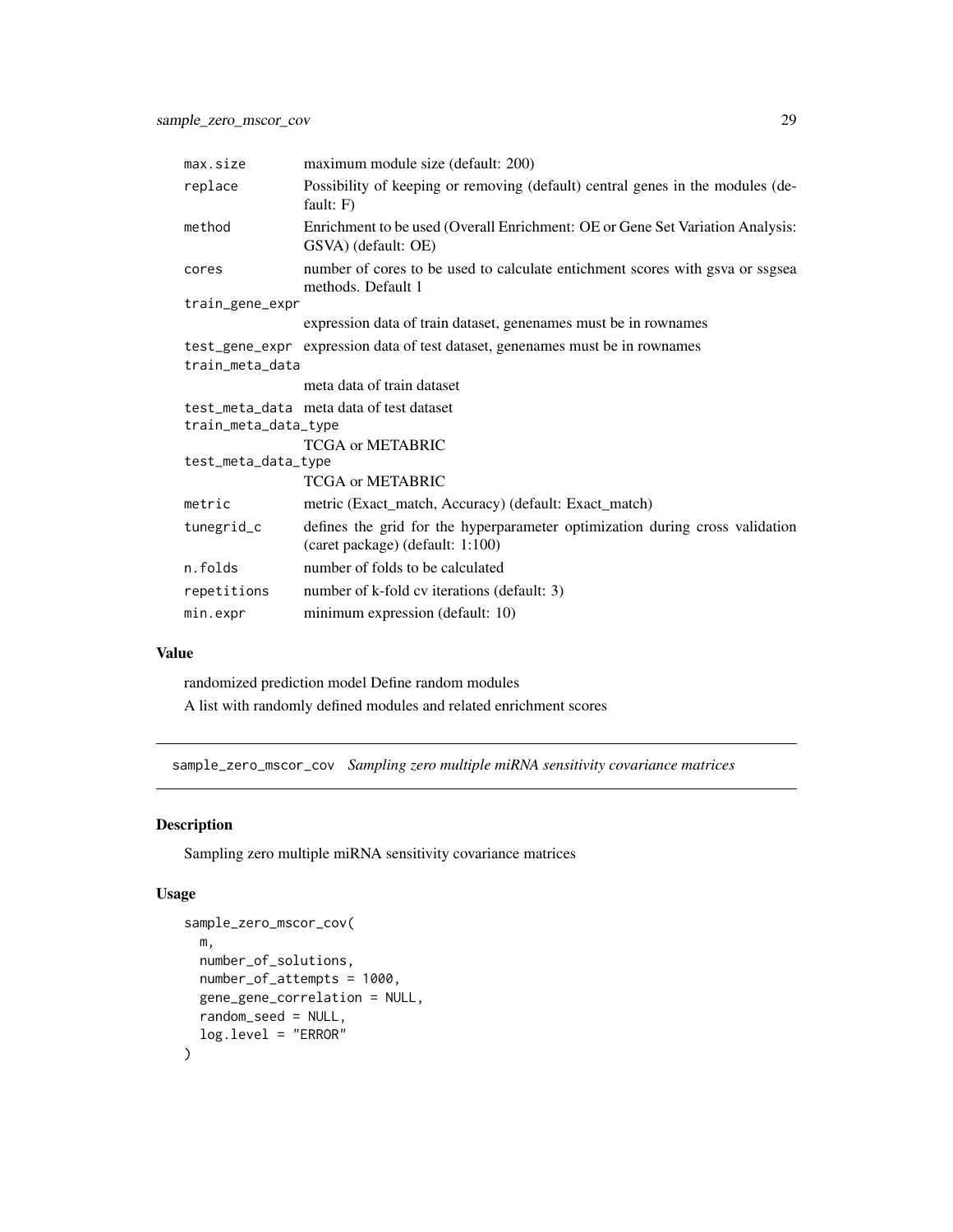## <span id="page-29-0"></span>Arguments

| m                     | number of miRNAs, i.e. number of columns of the matrix                      |  |
|-----------------------|-----------------------------------------------------------------------------|--|
| number_of_solutions   |                                                                             |  |
|                       | stop after this many instances have been samples                            |  |
| number_of_attempts    |                                                                             |  |
|                       | give up after that many attempts                                            |  |
| gene_gene_correlation |                                                                             |  |
|                       | optional, define the correlation of the first two elements, i.e. the genes. |  |
| random_seed           | A random seed to be used for reproducible results                           |  |
| log.level             | the log level, typically set to INFO, set to DEBUG for verbose logging      |  |

#### Value

a list of covariance matrices with zero sensitivity correlation

## Examples

```
sample_zero_mscor_cov(m = 1,
number_of_solutions = 1,
gene_gene_correlation = 0.5)
```

```
sample_zero_mscor_data
```
*Sample mscor coefficients from pre-computed covariance matrices*

## Description

Sample mscor coefficients from pre-computed covariance matrices

## Usage

```
sample_zero_mscor_data(
 cov_matrices,
 number_of_samples = 100,
 number_of_datasets = 100
\lambda
```
#### Arguments

cov\_matrices a list of pre-computed covariance matrices

number\_of\_samples

the number of samples available in the expression data

number\_of\_datasets

the number of mscor coefficients to be sampled from each covariance matrix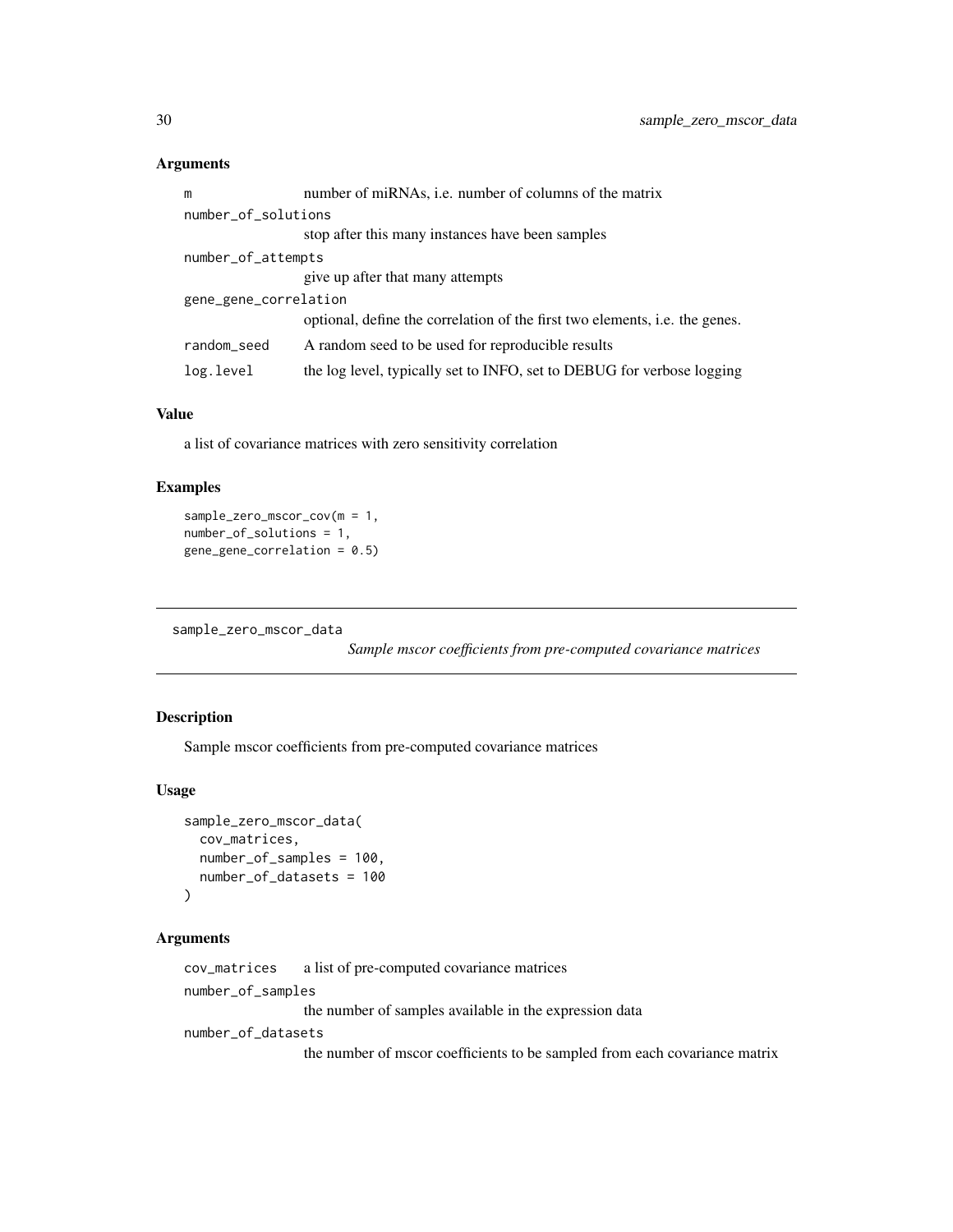#### <span id="page-30-0"></span>sponge 31

#### Value

a vector of mscor coefficients

#### See Also

sample\_zero\_mscor\_cov

#### Examples

```
#we select from the pre-computed covariance matrices in SPONGE
#100 for m = 5 miRNAs and gene-gene correlation 0.6
cov_matrices_selected <- precomputed_cov_matrices[["5"]][["0.6"]]
sample_zero_mscor_data(cov_matrices = cov_matrices_selected,
number_of_samples = 200, number_of_datasets = 10)
```

| sponge |  |
|--------|--|
|--------|--|

sponge *Compute competing endogeneous RNA interactions using Sparse Partial correlations ON Gene Expression (SPONGE)*

#### Description

Compute competing endogeneous RNA interactions using Sparse Partial correlations ON Gene Expression (SPONGE)

#### Usage

```
sponge(
 gene_expr,
 mir_expr,
 mir_interactions = NULL,
  log.level = "ERROR",
  log.every.n = 1e+05,
  log.file = NULL,
  selected.genes = NULL,
  gene.combinations = NULL,
  each.miRNA = FALSE,
 min.cor = 0.1,
 parallel.chunks = 1000,
  random_seed = NULL,
  result_as_dt = FALSE
```

```
)
```
#### Arguments

gene\_expr A gene expression matrix with samples in rows and featurs in columns. Alternatively an object of class ExpressionSet.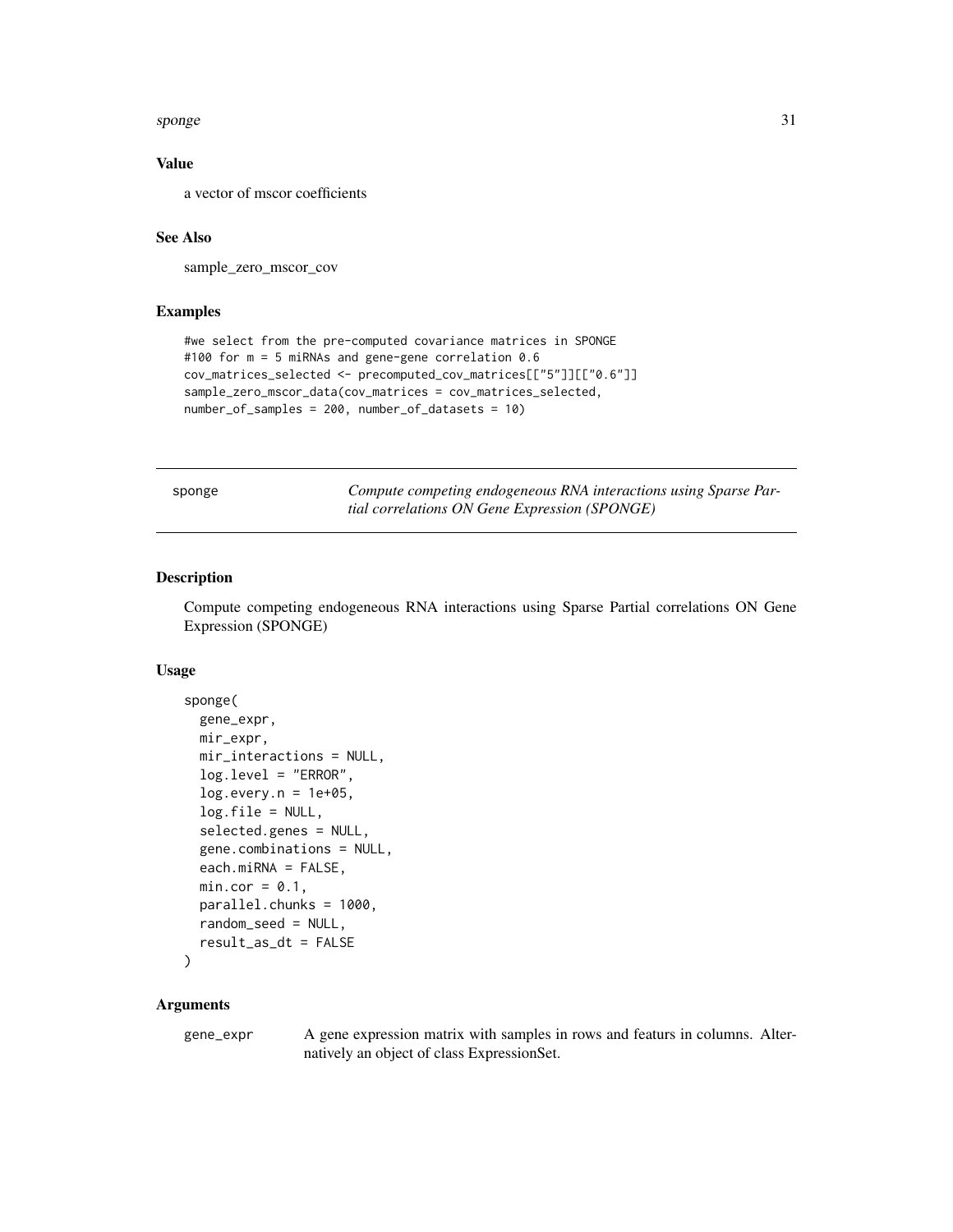| mir_expr          | A miRNA expression matrix with samples in rows and features in columns.<br>Alternatively an object of class ExpressionSet.                                                                                                                                                                                                                                                                                                                                                                                                                       |  |  |
|-------------------|--------------------------------------------------------------------------------------------------------------------------------------------------------------------------------------------------------------------------------------------------------------------------------------------------------------------------------------------------------------------------------------------------------------------------------------------------------------------------------------------------------------------------------------------------|--|--|
|                   | mir_interactions                                                                                                                                                                                                                                                                                                                                                                                                                                                                                                                                 |  |  |
|                   | A named list of genes, where for each gene we list all miRNA interaction part-<br>ners that should be considered.                                                                                                                                                                                                                                                                                                                                                                                                                                |  |  |
| log.level         | The log level, can be one of "info", "debug", "error"                                                                                                                                                                                                                                                                                                                                                                                                                                                                                            |  |  |
| log.every.n       | write to the log after every n steps                                                                                                                                                                                                                                                                                                                                                                                                                                                                                                             |  |  |
| log.file          | write log to a file, particularly useful for paralleliyzation                                                                                                                                                                                                                                                                                                                                                                                                                                                                                    |  |  |
|                   | selected.genes Operate only on a subset of genes, particularly useful for bootstrapping                                                                                                                                                                                                                                                                                                                                                                                                                                                          |  |  |
| gene.combinations |                                                                                                                                                                                                                                                                                                                                                                                                                                                                                                                                                  |  |  |
|                   | A data frame of combinations of genes to be tested. Gene names are taken from<br>the first two columns and have to match the names used for gene_expr                                                                                                                                                                                                                                                                                                                                                                                            |  |  |
| each.miRNA        | Whether to consider individual miRNAs or pooling them.                                                                                                                                                                                                                                                                                                                                                                                                                                                                                           |  |  |
| min.cor           | Consider only gene pairs with a minimum correlation specified here.                                                                                                                                                                                                                                                                                                                                                                                                                                                                              |  |  |
| parallel.chunks   |                                                                                                                                                                                                                                                                                                                                                                                                                                                                                                                                                  |  |  |
|                   | Split into this number of tasks if parallel processing is set up. The number should<br>be high enough to guarantee equal distribution of the work load in parallel exe-<br>cution. However, if the number is too large, e.g. in the worst case one chunk per<br>computation, the overhead causes more computing time than can be saved by<br>parallel execution. Register a parallel backend that is compatible with foreach<br>to use this feature. More information can be found in the documentation of the<br>foreach / doParallel packages. |  |  |
| random_seed       | A random seed to be used for reproducible results                                                                                                                                                                                                                                                                                                                                                                                                                                                                                                |  |  |
| result_as_dt      | whether to return results as data table or data frame                                                                                                                                                                                                                                                                                                                                                                                                                                                                                            |  |  |

#### Value

A data frame with significant gene-gene competetive endogenous RNA or 'sponge' interactions

```
#First, extract miRNA candidates for each of the genes
#using sponge_gene_miRNA_interaction_filter. Here we use a prepared
#dataset mir_interactions.
```

```
#Second we compute ceRNA interactions for all pairwise combinations of genes
#using all miRNAs remaining after filtering through elasticnet.
ceRNA_interactions <- sponge(
gene_expr = gene_expr,
mir_expr = mir_expr,
mir_interactions = mir_interactions)
```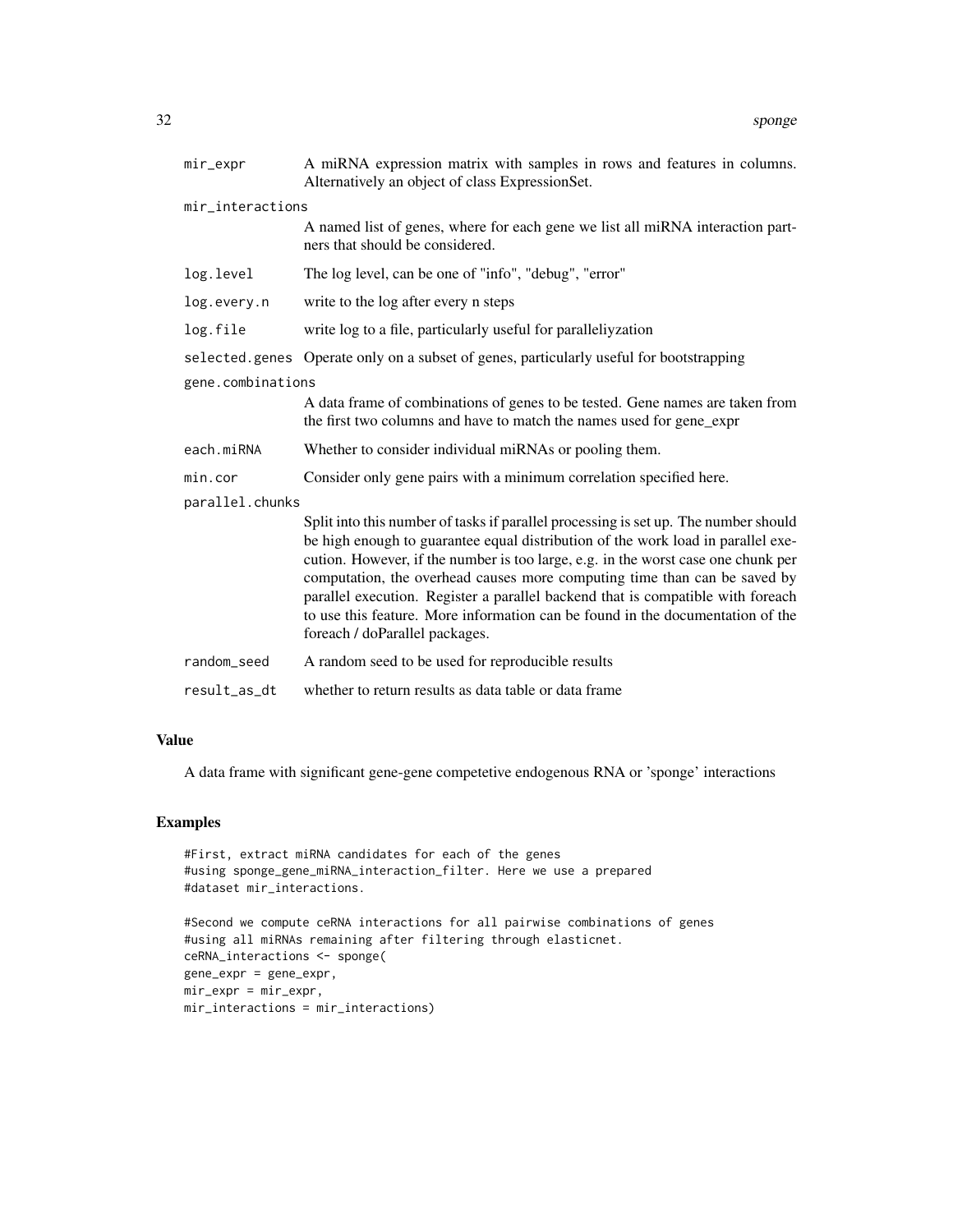<span id="page-32-0"></span>sponge\_build\_null\_model

*Build null model for p-value computation*

## Description

Build null model for p-value computation

#### Usage

```
sponge_build_null_model(
 number_of_datasets = 1e+05,
 number_of_samples,
 cov_matrices = precomputed_cov_matrices,
 ks = seq(0.2, 0.9, 0.1),m_max = 8,log.level = "ERROR"
)
```
## Arguments

| number_of_datasets |                                                                               |
|--------------------|-------------------------------------------------------------------------------|
|                    | the number of datesets defining the precision of the p-value                  |
| number_of_samples  |                                                                               |
|                    | the number of samples in the expression data                                  |
| cov_matrices       | pre-computed covariance matrices                                              |
| ks                 | a sequence of gene-gene correlation values for which null models are computed |
| $m_m$              | null models are build for each elt in ks for 1 to m_max miRNAs                |
| log.level          | The log level of the logging package                                          |

## Value

a list (for various values of m) of lists (for various values of k) of lists of simulated data sets, drawn from a set of precomputed covariance matrices

```
sponge_build_null_model(100, 100,
cov_matrices = precomputed_cov_matrices[1:3], m_max = 3)
```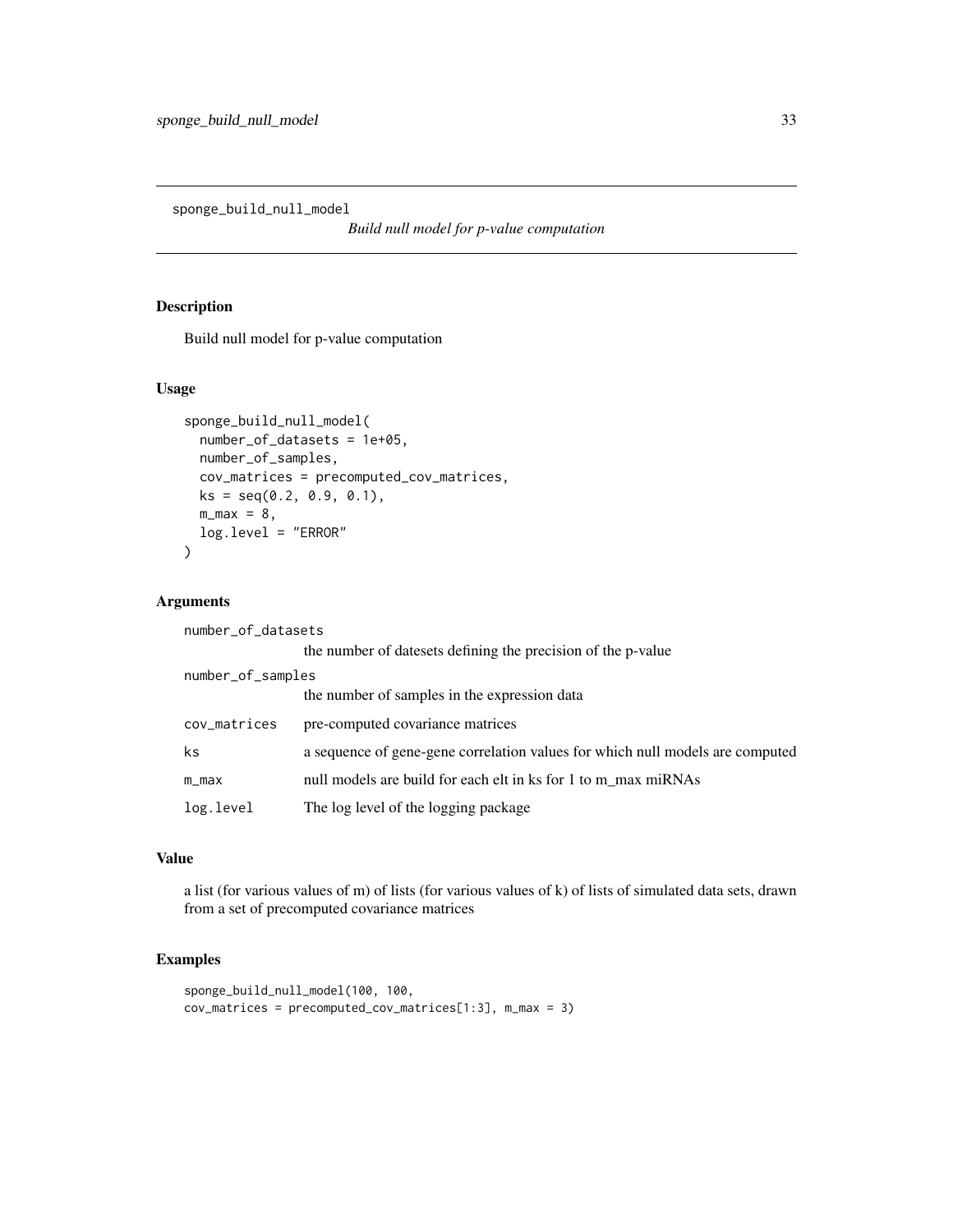<span id="page-33-0"></span>sponge\_compute\_p\_values

*Compute p-values for SPONGE interactions*

#### Description

This method uses pre-computed covariance matrices that were created for various gene-gene correlations (0.2 to 0.9 in steps of 0.1) and number of miRNAs (between 1 and 8) under the null hypothesis that the sensitivity correlation is zero. Datasets are sampled from this null model and allow for an empirical p-value to be computed that is only significant if the sensitivity correlation is higher than can be expected by chance given the number of samples, correlation and number of miRNAs. p-values are adjusted indepdenently for each parameter combination using Benjamini-Hochberg FDR correction.

#### Usage

```
sponge_compute_p_values(sponge_result, null_model, log.level = "ERROR")
```
#### Arguments

| sponge_result | A data frame from a sponge call       |
|---------------|---------------------------------------|
| null_model    | optional, pre-computed simulated data |
| log.level     | The log level of the logging package  |

## Value

A data frame with sponge results, now including p-values and adjusted p-value

#### See Also

sponge\_build\_null\_model

```
sponge_compute_p_values(ceRNA_interactions,
null_model = precomputed_null_model)
```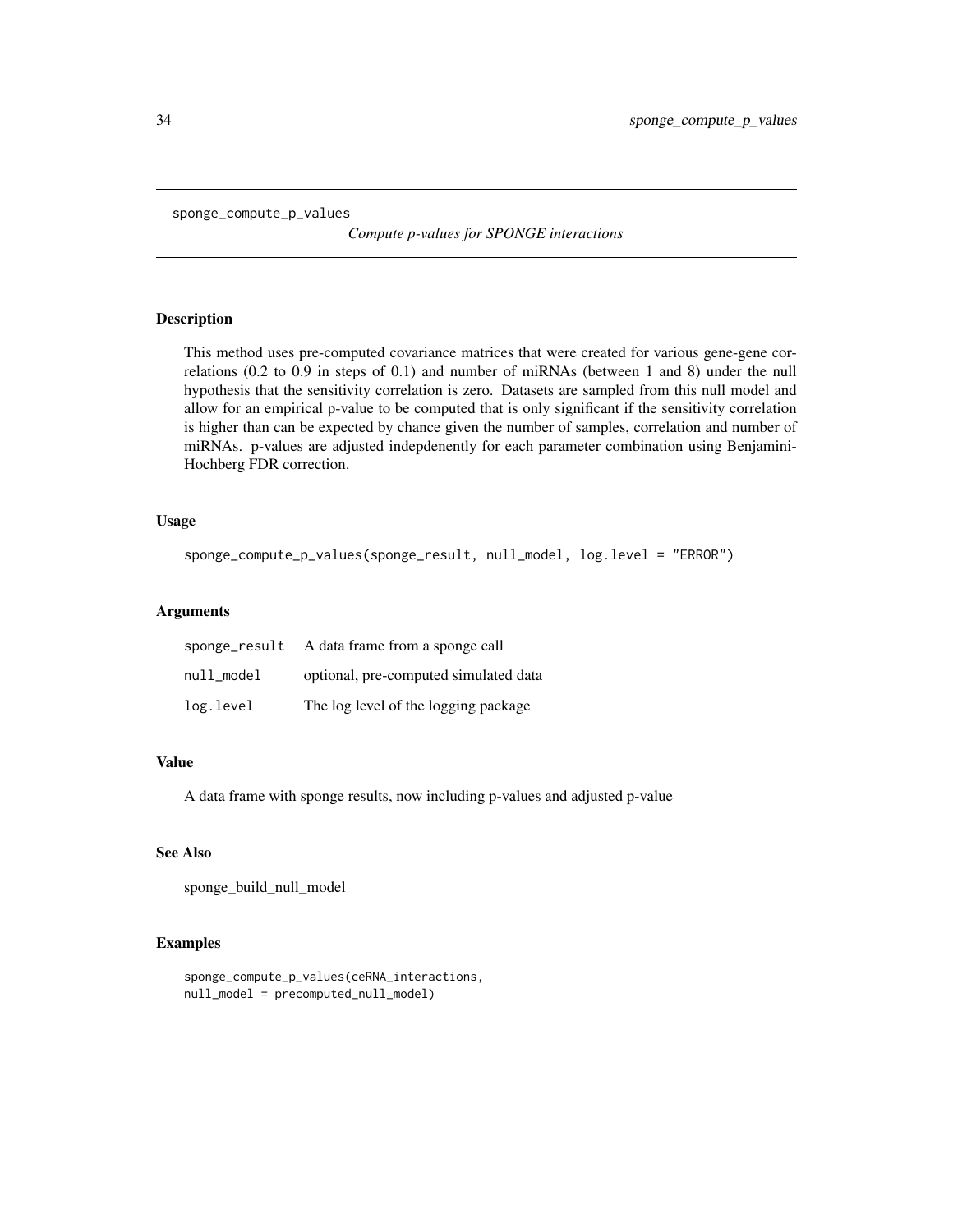<span id="page-34-0"></span>sponge\_edge\_centralities

*Computes edge centralities*

#### Description

Computes edge betweenness centrality for the ceRNA interaction network induced by the results of the SPONGE method.

#### Usage

```
sponge_edge_centralities(sponge_result)
```
#### Arguments

sponge\_result The output generated by the sponge method.

#### Value

data table or data frame with gene, degree, eigenvector and betweenness

#### See Also

sponge

#### Examples

sponge\_edge\_centralities(ceRNA\_interactions)

sponge\_gene\_miRNA\_interaction\_filter *Determine miRNA-gene interactions to be considered in SPONGE*

## **Description**

The purpose of this method is to limit the number of miRNA-gene interactions we need to consider in SPONGE. There are 3 filtering steps: 1. variance filter (optional). Only considre genes and miRNAs with variance > var.threshold. 2. miRNA target database filter (optional). Use a miRNA target database provided by the user to filter for those miRNA gene interactions for which evidence exists. This can either be predicted target interactions or experimentally validated ones. 3. For each remaining interaction of a gene and its regulating miRNAs use elastic net regression to achieve a) Feature selection: We only retain miRNAs that influence gene expression b) Effect strength: The sign of the coefficients allows us to filter for miRNAs that down-regulate gene expression. Moreover, we can use the coefficients to rank the miRNAs by their relative effect strength. We strongly recommend setting up a parallel backend compatible with the foreach package. See example and the documentation of the foreach and doParallel packages.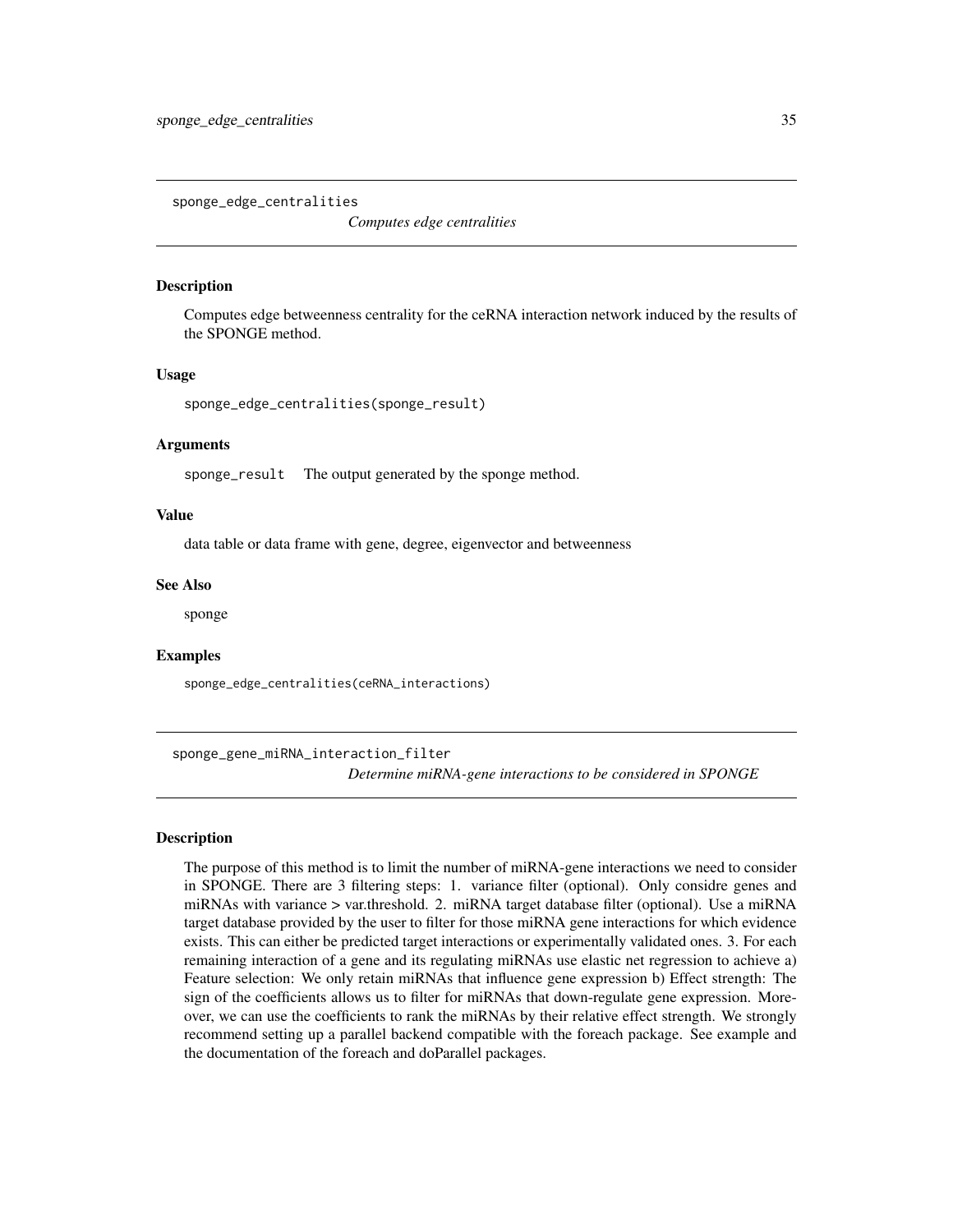## Usage

```
sponge_gene_miRNA_interaction_filter(
 gene_expr,
 mir_expr,
 mir_predicted_targets,
 elastic.net = TRUE,
 log.level = "ERROR",
 log.file = NULL,
 var.threshold = NULL,
 F.test = FALSE,F.test.p.add.html = 0.05,
 coefficient.threshold = -0.05,
 coefficient.direction = "<",
 select.non.targets = FALSE,
 random_seed = NULL,
 parallel.chunks = 100
\mathcal{L}
```
## Arguments

| gene_expr              | A gene expression matrix with samples in rows and featurs in columns. Alter-<br>natively an object of class ExpressionSet.                                                                                                                                                                                                                                                               |
|------------------------|------------------------------------------------------------------------------------------------------------------------------------------------------------------------------------------------------------------------------------------------------------------------------------------------------------------------------------------------------------------------------------------|
| mir_expr               | A miRNA expression matrix with samples in rows and features in columns.<br>Alternatively an object of class ExpressionSet.                                                                                                                                                                                                                                                               |
| mir_predicted_targets  |                                                                                                                                                                                                                                                                                                                                                                                          |
|                        | A data frame with miRNA in cols and genes in rows. A 0 indicates the miRNA<br>is not predicted to target the gene, >0 otherwise. If this parameter is NULL all<br>miRNA-gene interactions are tested                                                                                                                                                                                     |
| elastic.net            | Whether to apply elastic net regression filtering or not.                                                                                                                                                                                                                                                                                                                                |
| log.level              | One of 'warn', 'error', 'info'                                                                                                                                                                                                                                                                                                                                                           |
| log.file               | Log file to write to                                                                                                                                                                                                                                                                                                                                                                     |
| var.threshold          | Only consider genes and miRNA with variance > var.threshold. If this parameter<br>is NULL no variance filtering is performed.                                                                                                                                                                                                                                                            |
| F.test                 | If true, an F-test is performed on each model parameter to assess its importance<br>for the model based on the RSS of the full model vs the RSS of the nested model<br>without the miRNA in question. This is time consuming and has the potential<br>disadvantage that correlated miRNAs are removed even though they might play<br>a role in ceRNA interactions. Use at your own risk. |
| F.test.p.adj.threshold |                                                                                                                                                                                                                                                                                                                                                                                          |
|                        | If F test is TRUE, threshold to use for miRNAs to be included.                                                                                                                                                                                                                                                                                                                           |
| coefficient.threshold  |                                                                                                                                                                                                                                                                                                                                                                                          |
|                        | threshold to cross for a regression coefficient to be called significant. depends                                                                                                                                                                                                                                                                                                        |
|                        | on the parameter coefficient.direction.                                                                                                                                                                                                                                                                                                                                                  |
| coefficient.direction  |                                                                                                                                                                                                                                                                                                                                                                                          |
|                        | If " $\lt$ ", coefficient has to be lower than coefficient threshold, if " $\gt$ ", coefficient                                                                                                                                                                                                                                                                                          |
|                        | has to be larger than threshold. If NULL, the absolute value of the coefficient                                                                                                                                                                                                                                                                                                          |
|                        | has to be larger than the threshold.                                                                                                                                                                                                                                                                                                                                                     |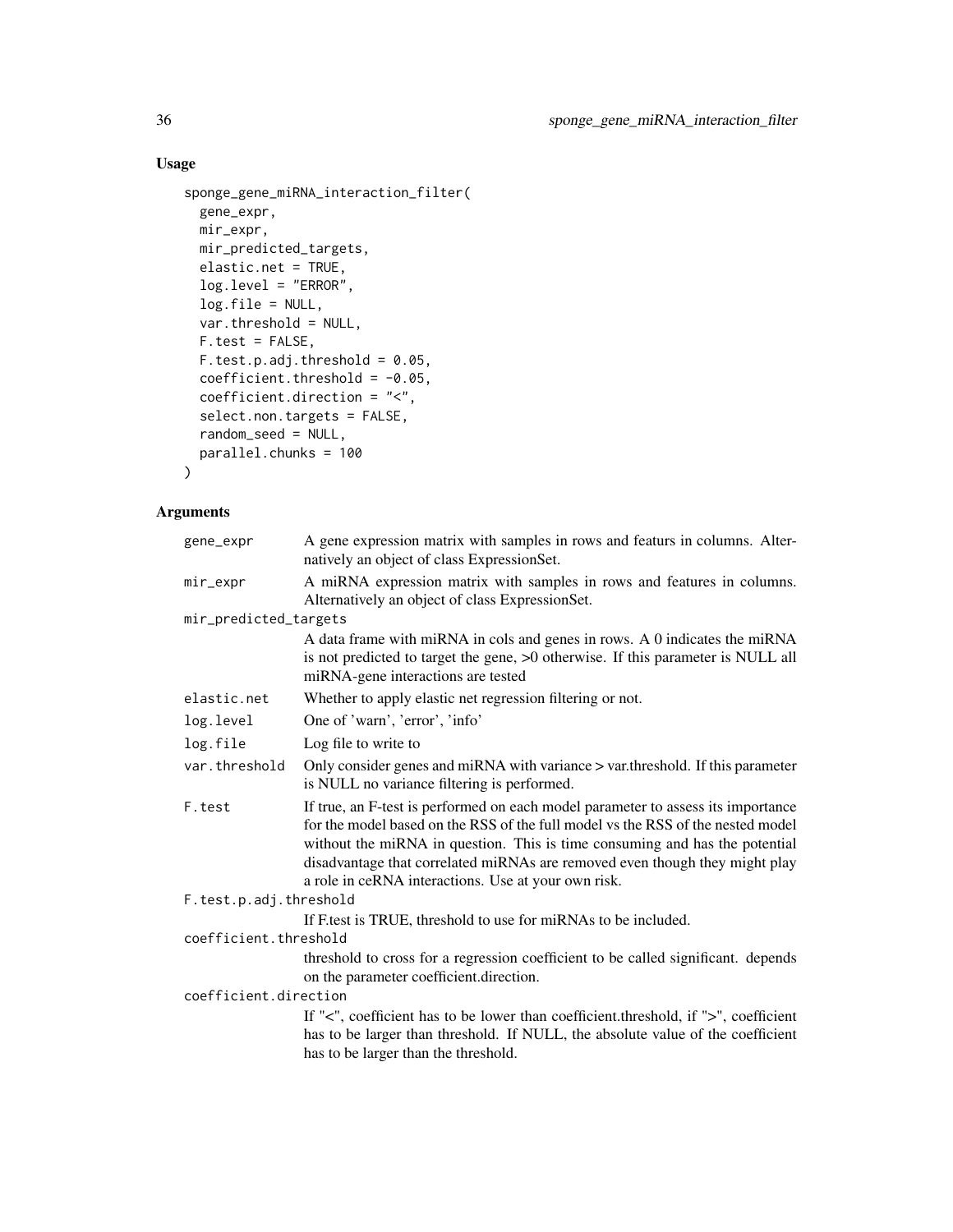select.non.targets

For testing effect of miRNA target information. If TRUE, the method determines as usual which miRNAs are potentially targeting a gene. However, these are then replaced by a random sample of non-targeting miRNAs (without seeds) of the same size. Useful for testing if observed effects are caused by miRNA regulation.

random\_seed A random seed to be used for reproducible results

parallel.chunks

Split into this number of tasks if parallel processing is set up. The number should be high enough to guarantee equal distribution of the work load in parallel execution. However, if the number is too large, e.g. in the worst case one chunk per computation, the overhead causes more computing time than can be saved by parallel execution. Register a parallel backend that is compatible with foreach to use this feature. More information can be found in the documentation of the foreach / doParallel packages.

#### Value

A list of genes, where for each gene, the regulating miRNA are included as a data frame. For F.test = TRUE this is a data frame with fstat and p-value for each miRNA. Else it is a data frame with the model coefficients.

#### See Also

sponge

```
#library(doParallel)
#cl <- makePSOCKcluster(2)
#registerDoParallel(cl)
genes_miRNA_candidates <- sponge_gene_miRNA_interaction_filter(
gene_expr = gene_expr,
mir\_expr = mir\_expr,
mir_predicted_targets = targetscan_symbol)
#stopCluster(cl)
#If we also perform an F-test, only few of the above miRNAs remain
genes_miRNA_candidates <- sponge_gene_miRNA_interaction_filter(
gene_expr = gene_expr,
mir\_expr = mir\_expr,
mir_predicted_targets = targetscan_symbol,
F.test = TRUE,
F.test.p.add.threshold = 0.05
```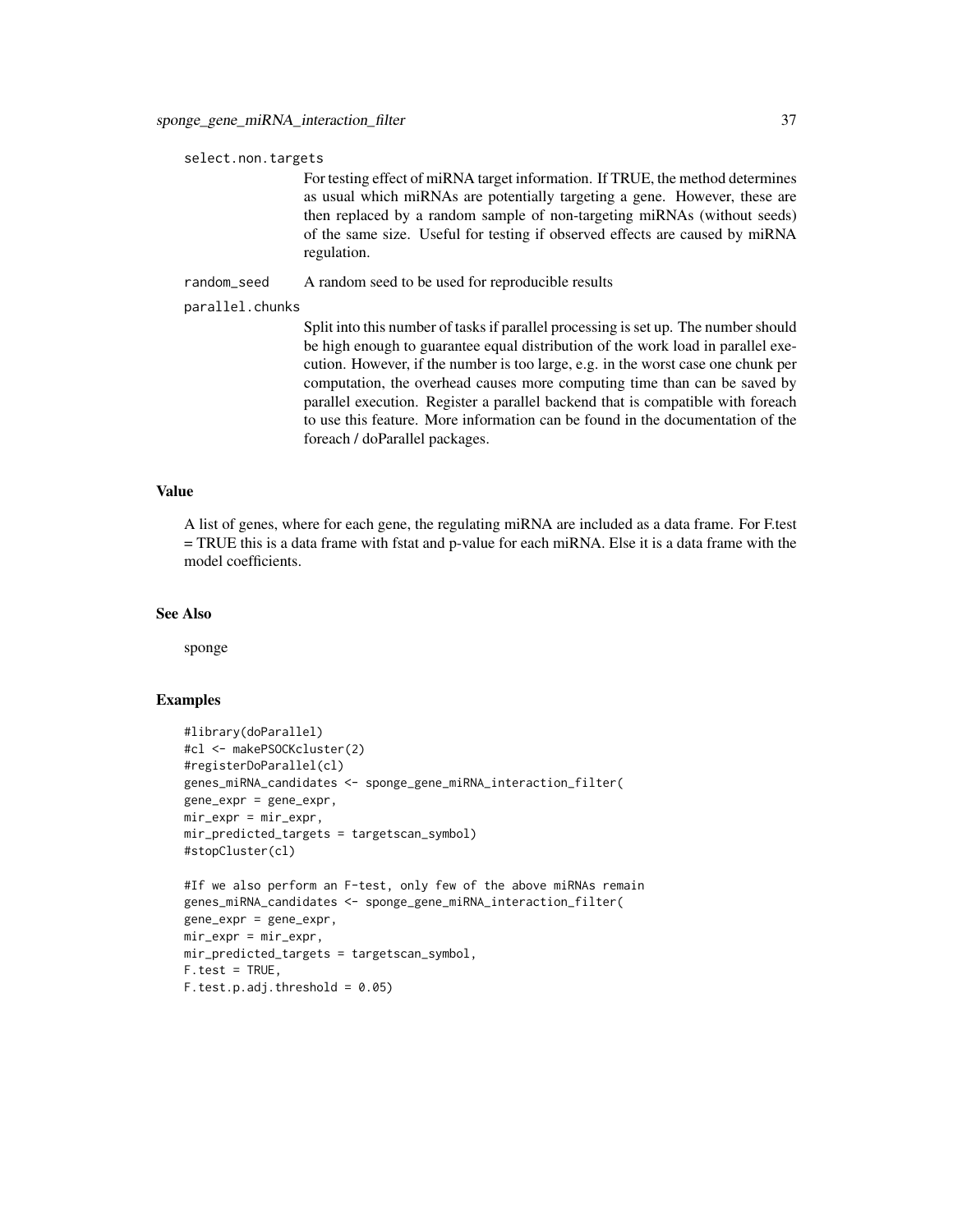<span id="page-37-0"></span>

## Description

Prepare a sponge network for plotting

## Usage

```
sponge_network(
  sponge_result,
  mir_data,
  target.genes = NULL,
  show.sponge.interaction = TRUE,
  show.mirnas = "none",
  min.interactions = 3
\overline{\phantom{a}}
```
## Arguments

|                         | sponge_result ceRNA interactions as produced by the sponge method.     |
|-------------------------|------------------------------------------------------------------------|
| mir_data                | miRNA interactions as produced by sponge_gene_miRNA_interaction_filter |
| target.genes            | a character vector to select a subset of genes                         |
| show.sponge.interaction |                                                                        |
|                         | whether to connect ceRNAs                                              |
| show.mirnas             | one of none, shared, all                                               |
| min.interactions        |                                                                        |
|                         | minimum degree of a gene to be shown                                   |

## Value

a list of nodes and edges

## Examples

sponge\_network(ceRNA\_interactions, mir\_interactions)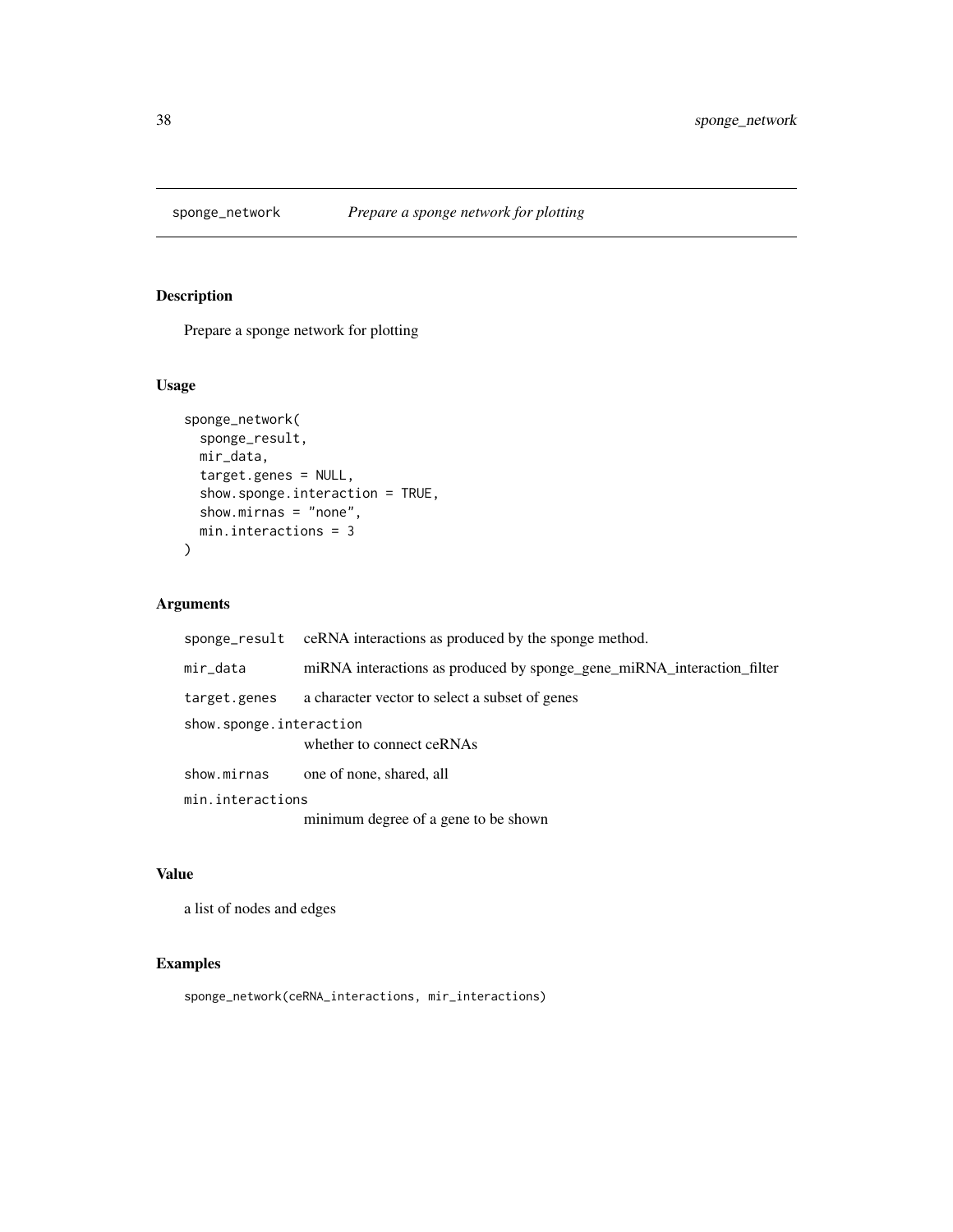<span id="page-38-0"></span>sponge\_node\_centralities

*Computes various node centralities*

## Description

Computes degree, eigenvector centrality and betweenness centrality for the ceRNA interaction network induced by the results of the SPONGE method

#### Usage

```
sponge_node_centralities(sponge_result, directed = FALSE)
```
## Arguments

|          | sponge_result output of the sponge method                 |
|----------|-----------------------------------------------------------|
| directed | Whether to consider the input network as directed or not. |

## Value

data table or data frame with gene, degree, eigenvector and betweenness

## See Also

sponge

## Examples

sponge\_node\_centralities(ceRNA\_interactions)

sponge\_plot\_network *Plot a sponge network*

#### Description

Plot a sponge network

#### Usage

```
sponge_plot_network(
  sponge_result,
 mir_data,
  layout = "layout.fruchterman.reingold",
  force.directed = FALSE,
  ...
\mathcal{E}
```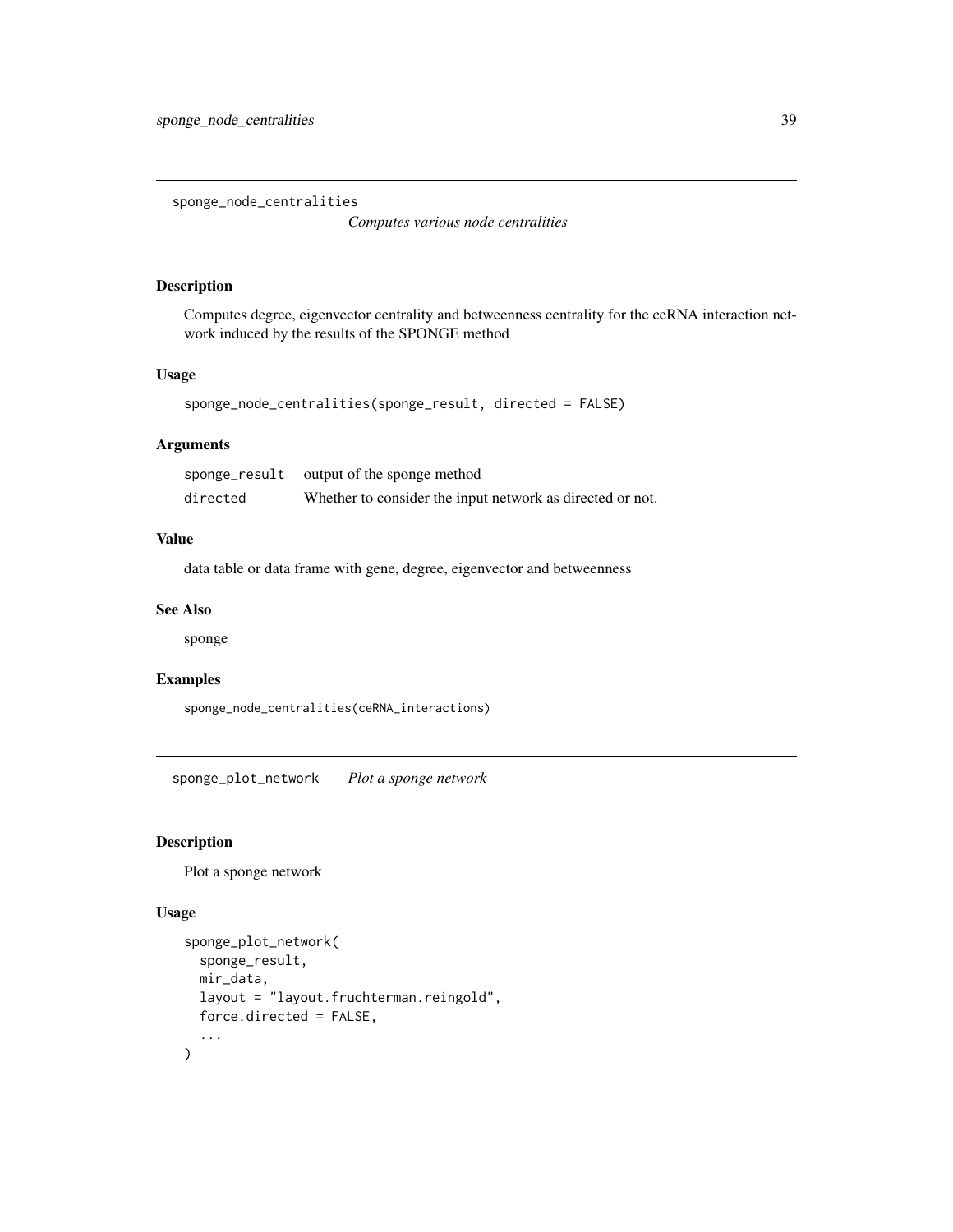## <span id="page-39-0"></span>Arguments

|          | sponge_result ceRNA interactions as produced by the sponge method.                       |
|----------|------------------------------------------------------------------------------------------|
| mir_data | miRNA interactions as produced by sponge_gene_miRNA_interaction_filter                   |
| lavout   | one of the layout methods supported in the visNetwork package                            |
|          | force directed whether to produce a force directed network, gets slow for large networks |
| $\cdots$ | further params for sponge_network                                                        |

#### Value

shows a plot

## Examples

sponge\_plot\_network(ceRNA\_interactions, mir\_interactions)

sponge\_plot\_network\_centralities *plot node network centralities*

## Description

plot node network centralities

## Usage

```
sponge_plot_network_centralities(
 network_centralities,
 measure = "all",
 x = "degree",top = 5,
 base_size = 18
\mathcal{E}
```
## Arguments

network\_centralities

|           | a result from sponge_node_centralities()                          |
|-----------|-------------------------------------------------------------------|
| measure   | one of 'all', 'degree', 'ev' or 'btw'                             |
| X         | plot against another column in the data table, defaults to degree |
| top       | label the top x samples in the plot                               |
| base_size | size of the text in the plot                                      |

#### Value

a plot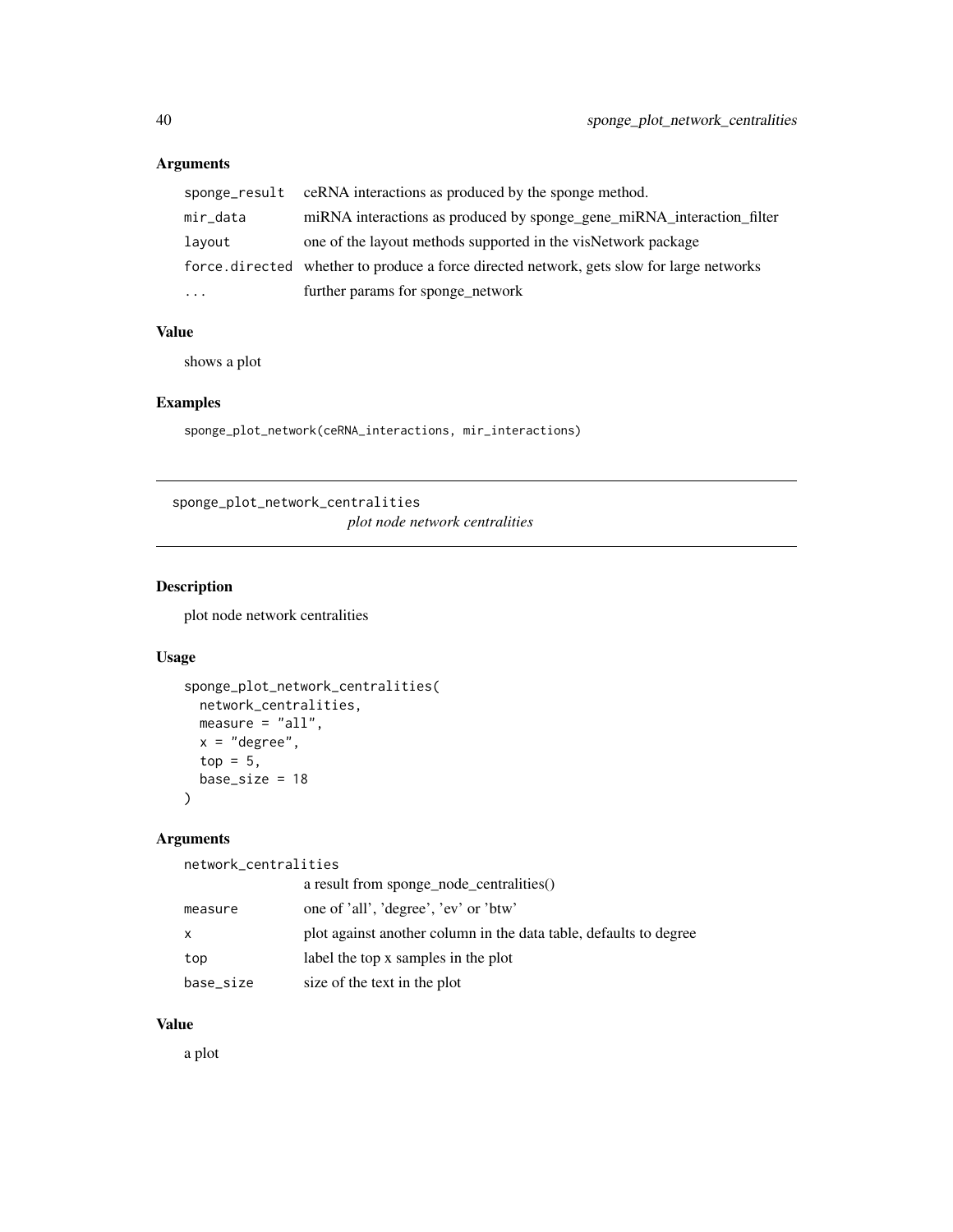## <span id="page-40-0"></span>Examples

```
## Not run:
network_centralities <- sponge_node_centralities(ceRNA_interactions)
sponge_plot_network_centralities(network_centralities)
## End(Not run)
```
sponge\_plot\_simulation\_results *Plot simulation results for different null models*

## Description

Plot simulation results for different null models

#### Usage

```
sponge_plot_simulation_results(null_model_data)
```
#### Arguments

```
null_model_data
                 the output of sponge_build_null_model
```
#### Value

a ggplot2 object

## Examples

sponge\_plot\_simulation\_results(precomputed\_null\_model)

sponge\_run\_benchmark *run sponge benchmark where various settings, i.e. with or without regression, single or pooled miRNAs, are compared.*

## Description

run sponge benchmark where various settings, i.e. with or without regression, single or pooled miRNAs, are compared.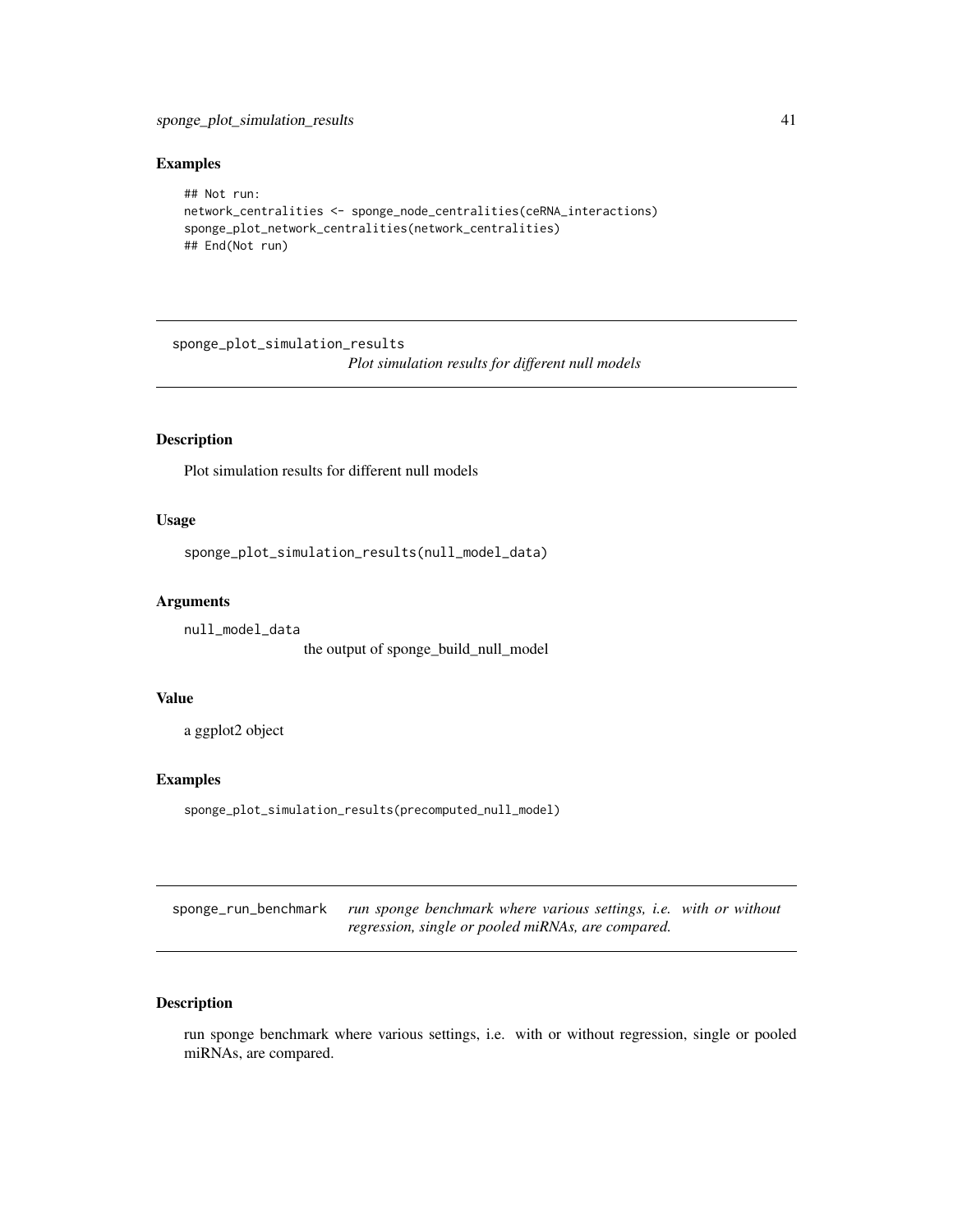## Usage

```
sponge_run_benchmark(
  gene_expr,
 mir_expr,
 mir_predicted_targets,
 number_of_samples = 100,
  number_of_datasets = 100,
  number_of_genes_to_test = c(25),
  compute_significance = FALSE,
  folder = NULL
\mathcal{L}
```
## Arguments

| gene_expr               | A gene expression matrix with samples in rows and featurs in columns. Alter-<br>natively an object of class ExpressionSet. |
|-------------------------|----------------------------------------------------------------------------------------------------------------------------|
| mir_expr                | A miRNA expression matrix with samples in rows and features in columns.<br>Alternatively an object of class ExpressionSet. |
| mir_predicted_targets   |                                                                                                                            |
|                         | (a list of) mir interaction sources such as targets can, etc.                                                              |
| number_of_samples       |                                                                                                                            |
|                         | number of samples in the null model                                                                                        |
| number_of_datasets      |                                                                                                                            |
|                         | number of datasets to sample from the null model                                                                           |
| number_of_genes_to_test |                                                                                                                            |
|                         | a vector of numbers of genes to be tested, e.g. $c(250,500)$                                                               |
| compute_significance    |                                                                                                                            |
|                         | whether to compute p-values                                                                                                |
| folder                  | where the results should be saved, if NULL no output to disk                                                               |
|                         |                                                                                                                            |

## Value

a list (regression, no regression) of lists (single miRNA, pooled miRNAs) of benchmark results

```
sponge_run_benchmark(gene_expr = gene_expr, mir_expr = mir_expr,
mir_predicted_targets = targetscan_symbol,
number_of_genes_to_test = c(10), folder = NULL)
```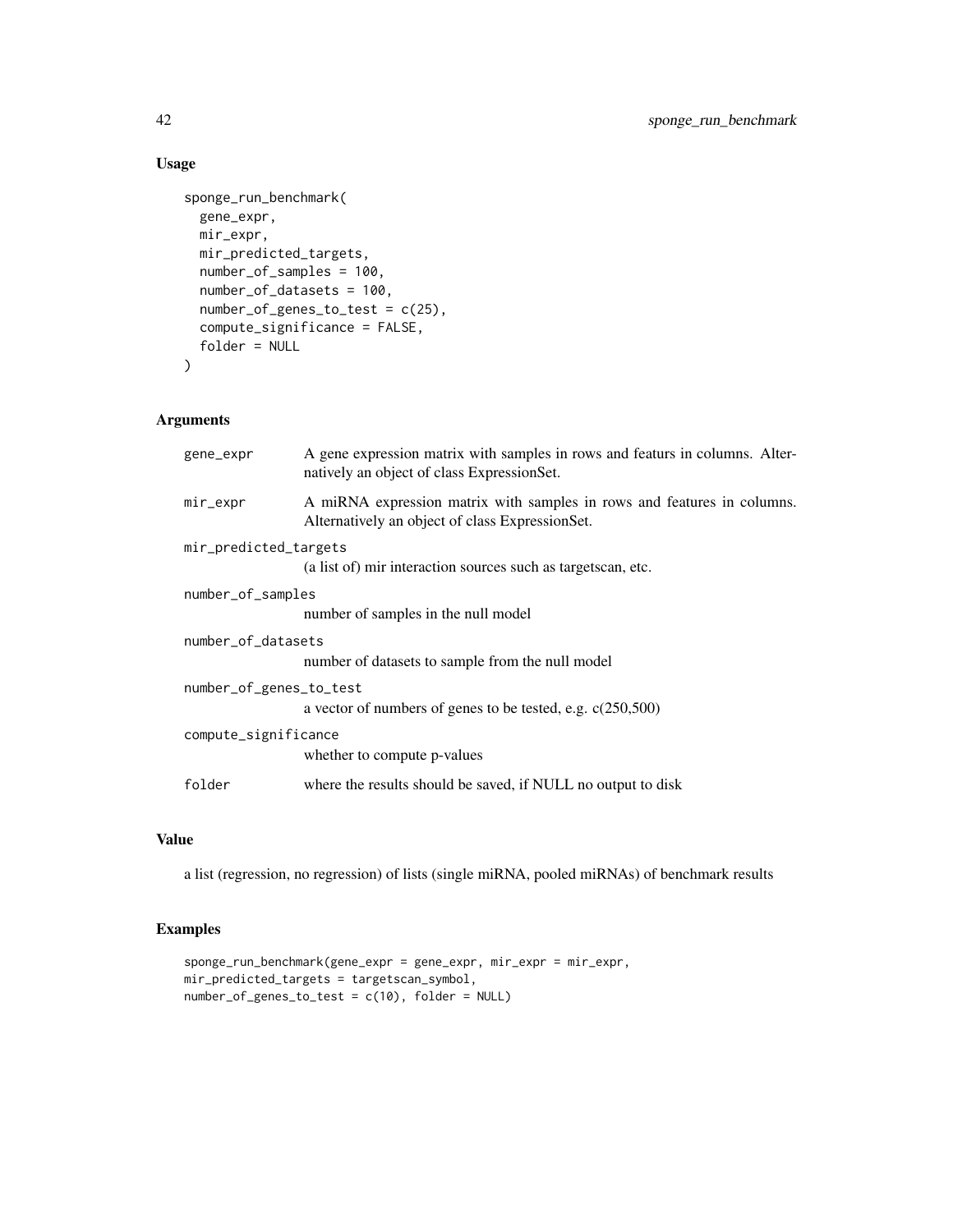<span id="page-42-0"></span>sponge\_subsampling *Sponge subsampling*

#### Description

Sponge subsampling

## Usage

```
sponge_subsampling(
  subsample.n = 100,
  subsample.repeats = 10,
  subsample.with.replacement = FALSE,
  subsample.plot = FALSE,
  gene_expr,
 mir_expr,
  ...
\mathcal{L}
```
#### Arguments

| subsample.n                | the number of samples to be drawn in each round                                                                             |
|----------------------------|-----------------------------------------------------------------------------------------------------------------------------|
| subsample.repeats          |                                                                                                                             |
|                            | how often should the subsampling be done?                                                                                   |
| subsample.with.replacement |                                                                                                                             |
|                            | logical, should we allow samples to be used repeatedly                                                                      |
|                            | subsample.plot logical, should the results be plotted as box plots                                                          |
| gene_expr                  | A gene expression matrix with samples in rows and featurs in columns. Alter-<br>natively an object of class Expression Set. |
| mir_expr                   | A miRNA expression matrix with samples in rows and features in columns.<br>Alternatively an object of class ExpressionSet.  |
| $\cdots$                   | parameters passed on to the sponge function                                                                                 |

## Value

a summary of the results with mean and standard deviations of the correlation and sensitive correlation.

#### References

sponge

```
sponge_subsampling(gene_expr = gene_expr,
mir_expr = mir_expr, mir_interactions = mir_interactions,
subsample.n = 10, subsample.repeats = 1)
```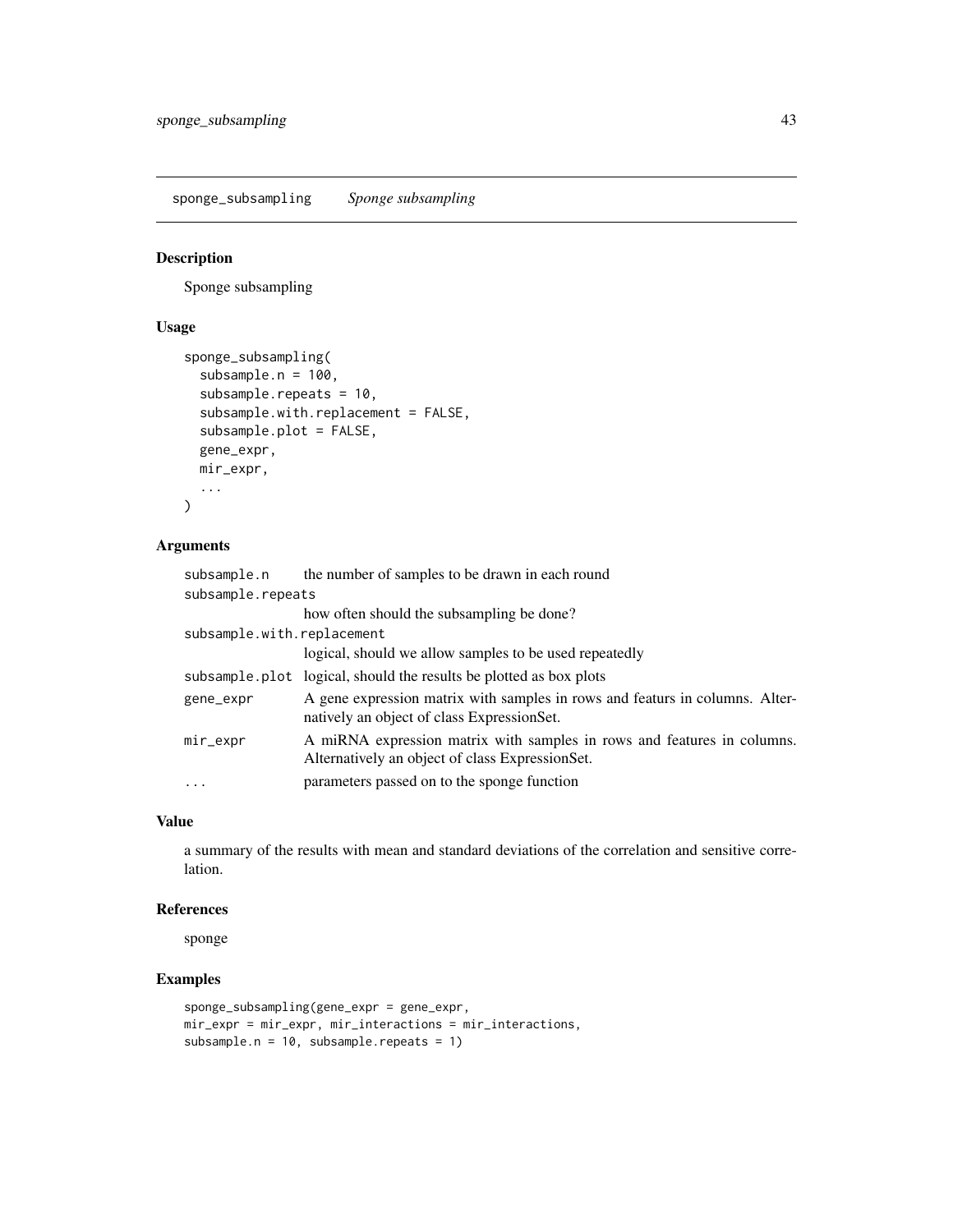<span id="page-43-0"></span>

#### Description

targetscan predicted miRNA gene interactions

#### Usage

targetscan\_ensg

## Format

A matrix gene ensembl ids vs miRNA family names. >=1 if interaction is predicted, 0 otherwise

## Source

http://www.targetscan.org/vert\_71/

targetscan\_symbol *targetscan predicted miRNA gene interactions*

## **Description**

targetscan predicted miRNA gene interactions

#### Usage

targetscan\_symbol

#### Format

A matrix gene symbols vs miRNA family names. >=1 if interaction is predicted, 0 otherwise

#### Source

http://www.targetscan.org/vert\_71/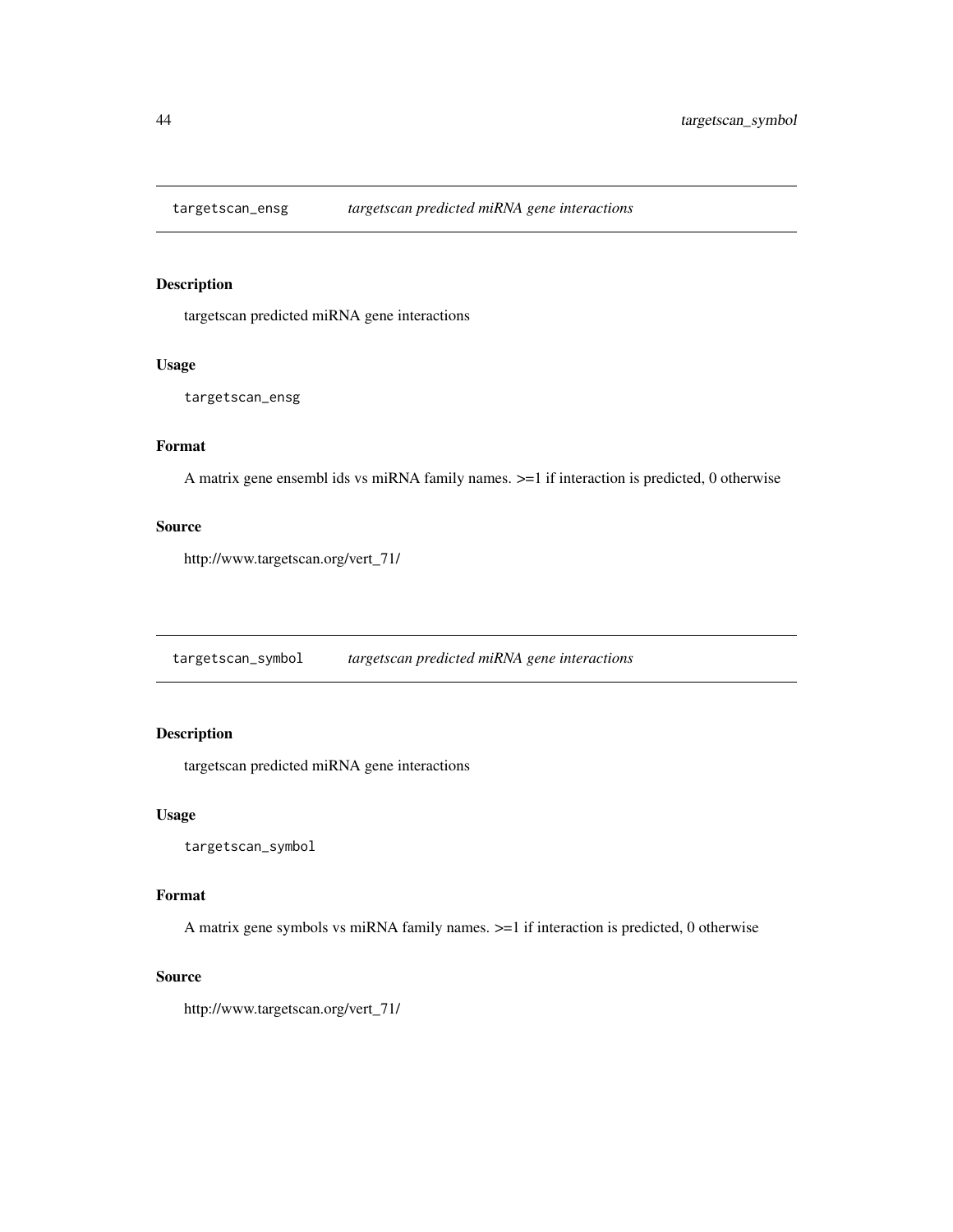<span id="page-44-0"></span>test\_cancer\_gene\_expr *example test expression data for spongEffects*

## Description

example test expression data for spongEffects

#### Usage

test\_cancer\_gene\_expr

## Format

a matrix with gene expression data

test\_cancer\_metadata *example test sample meta data for spongEffects*

## Description

example test sample meta data for spongEffects

## Usage

test\_cancer\_metadata

## Format

a data frame with sample meta data, SUBTYPE must be inside your dataframe

test\_cancer\_mir\_expr *example test miRNA data for spongEffects*

## Description

example test miRNA data for spongEffects

#### Usage

```
test_cancer_mir_expr
```
#### Format

a matrix with miRNA expression data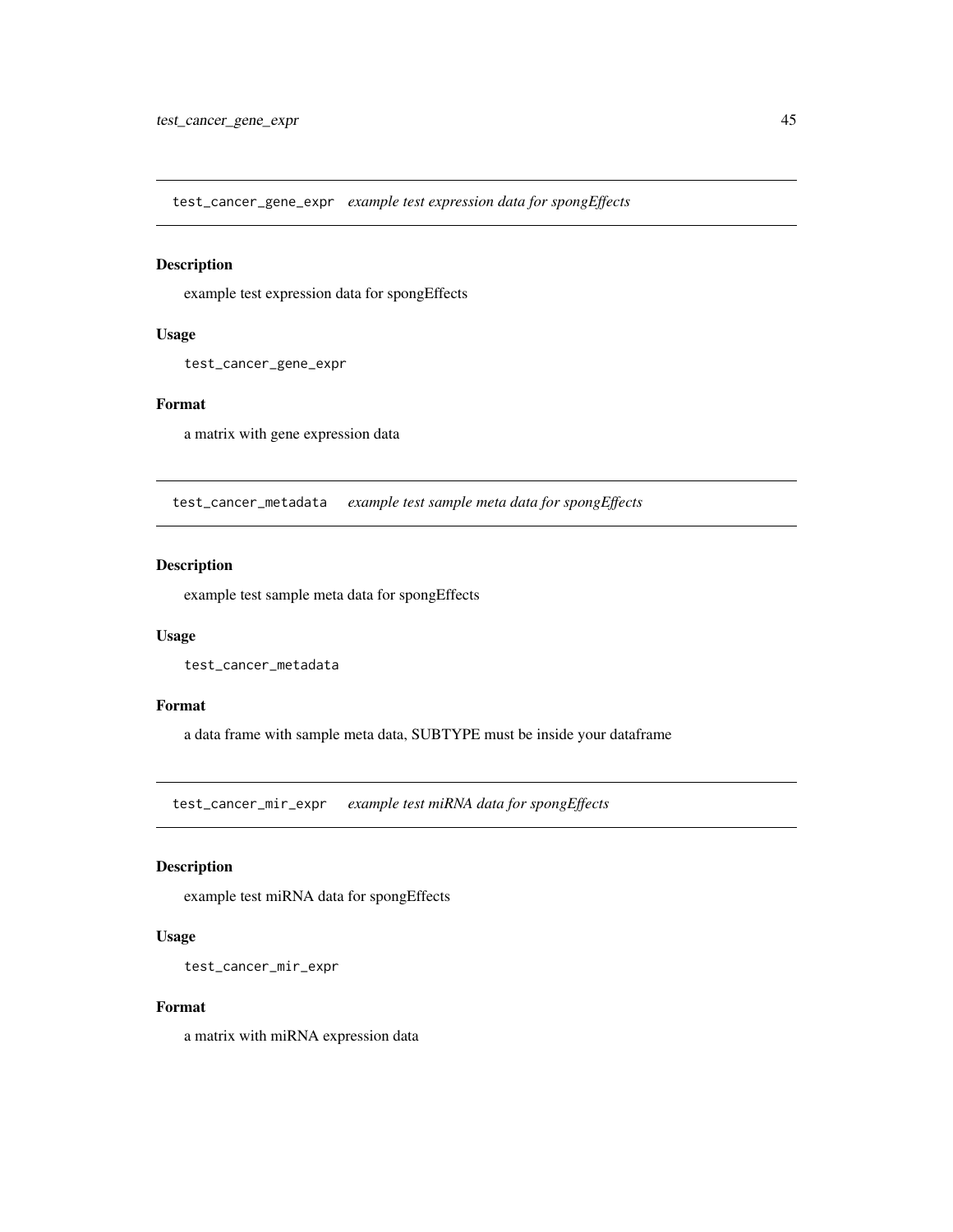<span id="page-45-0"></span>train\_cancer\_gene\_expr

*example training expression data for spongEffects*

## Description

example training expression data for spongEffects

#### Usage

train\_cancer\_gene\_expr

## Format

a matrix with gene expression data

train\_cancer\_metadata *example training sample meta data for spongEffects*

## Description

example training sample meta data for spongEffects

#### Usage

train\_cancer\_metadata

#### Format

a data frame with sample meta data, SUBTYPE must be inside your dataframe

train\_cancer\_mir\_expr *example training miRNA data for spongEffects*

#### Description

example training miRNA data for spongEffects

#### Usage

```
train_cancer_mir_expr
```
#### Format

a matrix with miRNA expression data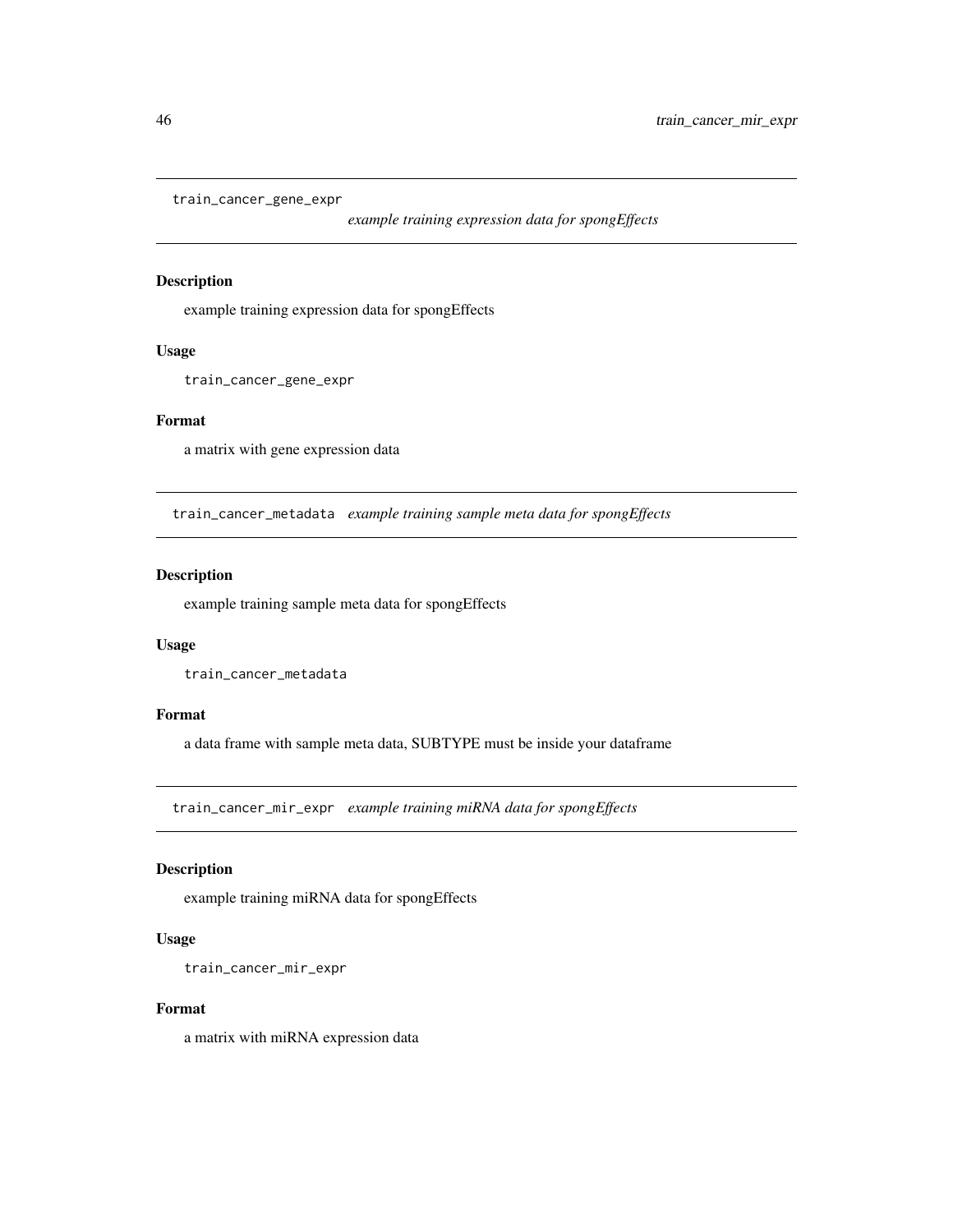<span id="page-46-0"></span>train\_ceRNA\_interactions

*example train ceRNA interactions for spongEffects*

## Description

example train ceRNA interactions for spongEffects

## Usage

train\_ceRNA\_interactions

## Format

(obtained by SPONGE method)

train\_network\_centralities

*example train network centralities for spongEffects*

## Description

example train network centralities for spongEffects

## Usage

train\_network\_centralities

#### Format

(obtained by SPONGE method)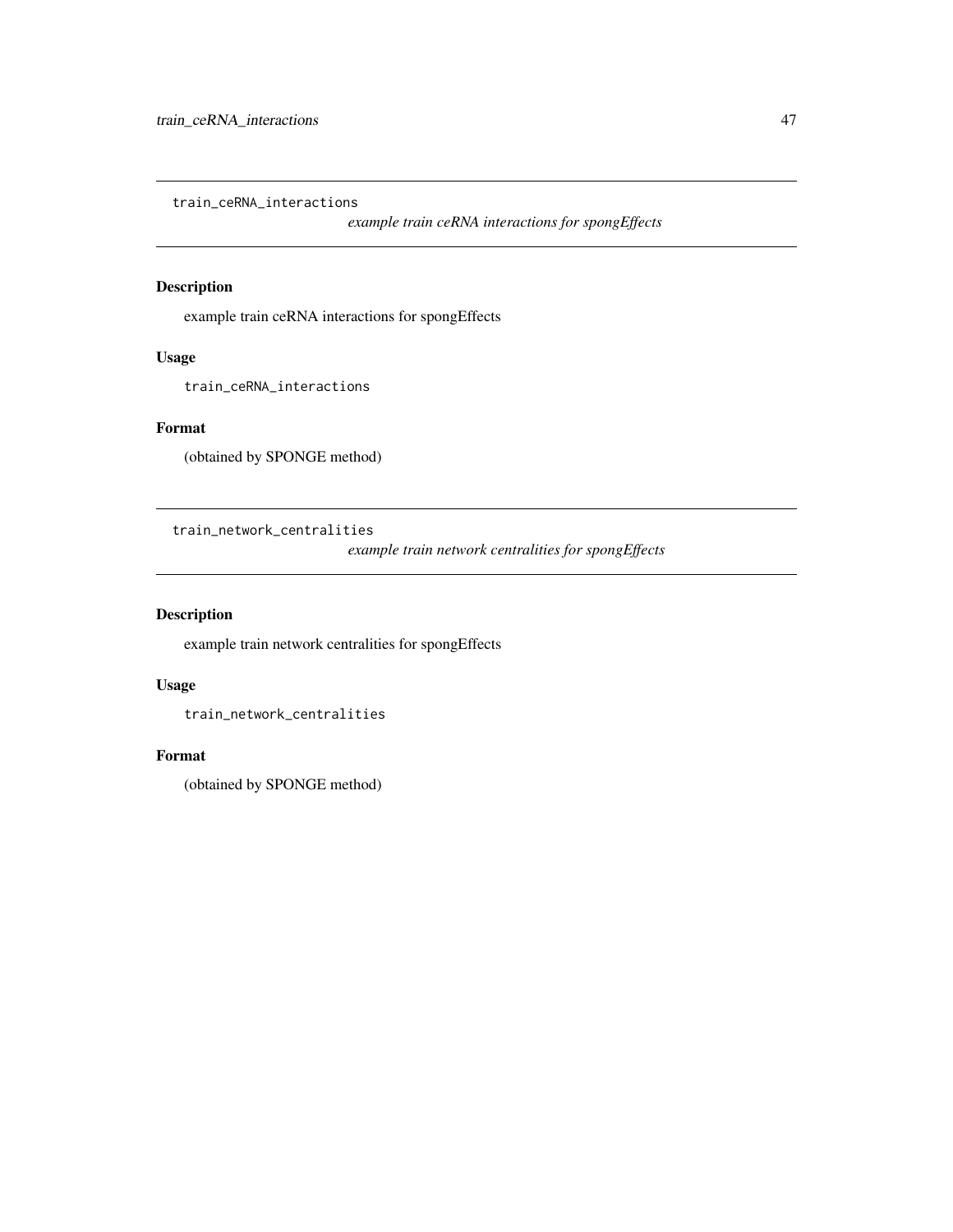# <span id="page-47-0"></span>**Index**

```
∗ datasets
    ceRNA_interactions, 5
    ensembl.df, 8
    gene_expr, 17
    mir_expr, 19
    mir_interactions, 19
    mircode_ensg, 18
    mircode_symbol, 18
    precomputed_cov_matrices, 25
    precomputed_null_model, 26
    targetscan_ensg, 44
    targetscan_symbol, 44
    test_cancer_gene_expr, 45
    test_cancer_metadata, 45
    test_cancer_mir_expr, 45
    train_cancer_gene_expr, 46
    train_cancer_metadata, 46
    train_cancer_mir_expr, 46
    train_ceRNA_interactions, 47
    train_network_centralities, 47
build_classifier_central_genes, 3
calibrate_model, 4
ceRNA_interactions, 5
check_and_convert_expression_data, 6
define_modules, 6
enrichment_modules, 7
ensembl.df, 8
filter_ceRNA_network, 8
fn_combined_centrality, 9
fn_discretize_spongeffects, 10
fn_elasticnet, 10
```
fn\_exact\_match\_summary, [11](#page-10-0) fn\_filter\_network, [11](#page-10-0) fn\_gene\_miRNA\_F\_test, [12](#page-11-0) fn\_get\_model\_coef, [12](#page-11-0)

fn\_get\_rss, [13](#page-12-0)

fn\_get\_semi\_random\_OE, [13](#page-12-0) fn\_get\_shared\_miRNAs, [14](#page-13-0) fn\_OE\_module, [14](#page-13-0) fn\_RF\_classifier, [15](#page-14-0) fn\_weighted\_degree, [16](#page-15-0) gene\_expr, [17](#page-16-0) genes\_pairwise\_combinations, [16](#page-15-0) get\_central\_modules, [17](#page-16-0) mir\_expr, [19](#page-18-0) mir\_interactions, [19](#page-18-0) mircode\_ensg, [18](#page-17-0) mircode\_symbol, [18](#page-17-0) plot\_accuracy\_sensitivity\_specificity, [19](#page-18-0) plot\_confusion\_matrices, [20](#page-19-0) plot\_density\_scores, [21](#page-20-0) plot\_heatmaps, [22](#page-21-0) plot\_involved\_miRNAs\_to\_modules, [23](#page-22-0) plot\_top\_modules, [25](#page-24-0) precomputed\_cov\_matrices, [25](#page-24-0) precomputed\_null\_model, [26](#page-25-0) prepare\_metabric\_for\_spongEffects, [26](#page-25-0) prepare\_tcga\_for\_spongEffects, [27](#page-26-0) Random\_spongEffects, [28](#page-27-0) sample\_zero\_mscor\_cov, [29](#page-28-0) sample\_zero\_mscor\_data, [30](#page-29-0) sponge, [31](#page-30-0) sponge\_build\_null\_model, [33](#page-32-0) sponge\_compute\_p\_values, [34](#page-33-0) sponge\_edge\_centralities, [35](#page-34-0) sponge\_gene\_miRNA\_interaction\_filter, [35](#page-34-0) sponge\_network, [38](#page-37-0) sponge\_node\_centralities, [39](#page-38-0) sponge\_plot\_network, [39](#page-38-0)

sponge\_plot\_network\_centralities, [40](#page-39-0)